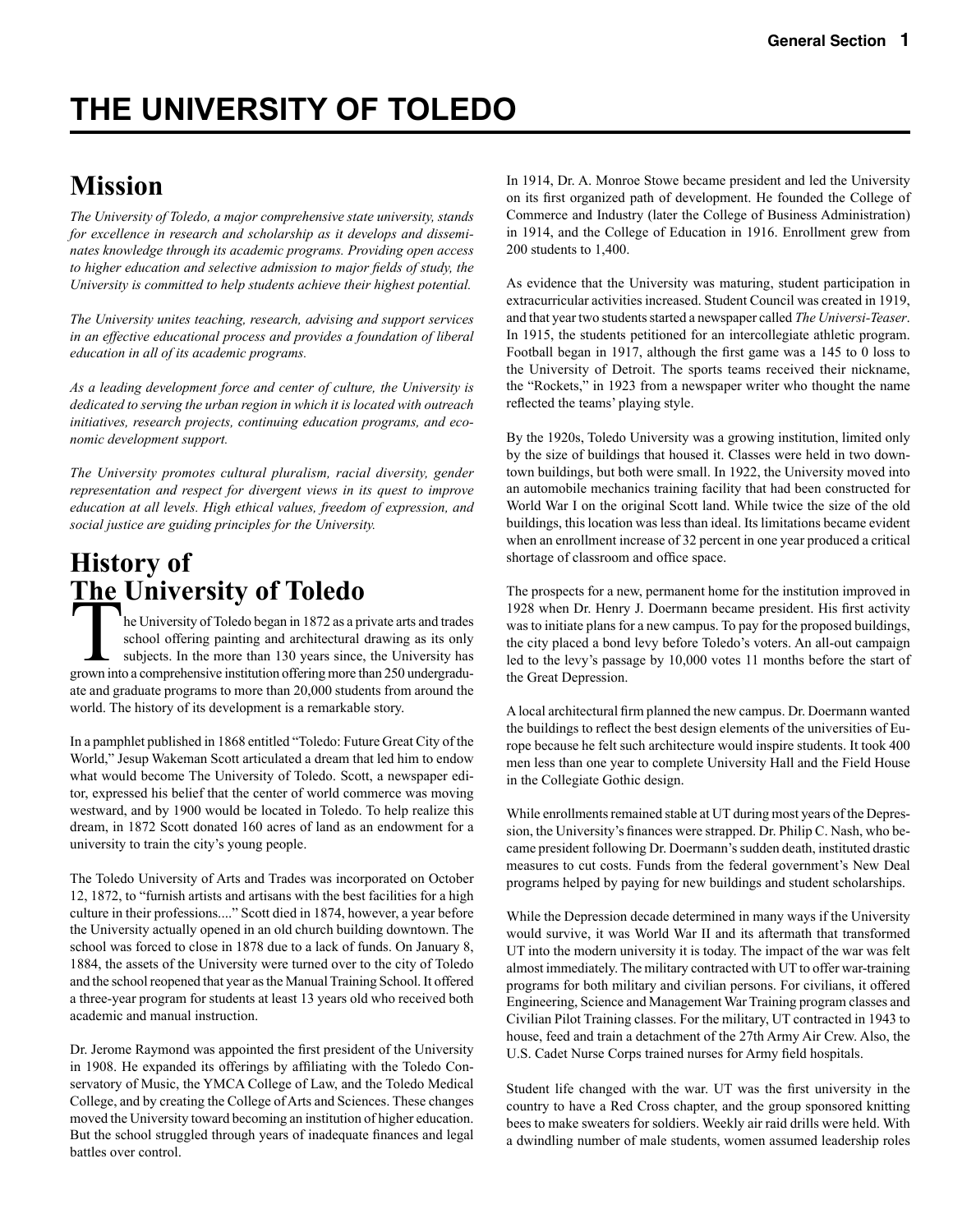on campus, and intercollegiate basketball and football were suspended. And, tragically, over 100 UT students were killed in the war.

After the war, the GI Bill of Rights provided a way to reward veterans for their service by paying their college tuition, and over 3000 veterans took advantage of the program at UT. Because many veterans were older and had families, arrangements were required to house them. In 1945, the University purchased surplus military housing for the veterans and moved it to campus. "Nashville," as the complex was called, served as married student housing until 1974.

In 1947, Wilbur W. White replaced Dr. Nash, who had died the previous year. White proposed a progressive ten-year development plan, but he died in 1950 before any new buildings were completed. He was succeeded by Asa S. Knowles. Dr. Knowles oversaw the completion of a new men's dormitory in 1952 and the new library in 1953. He expanded educational programming for adult students and created the Greater Toledo Television Foundation to utilize television for educational purposes.

Dr. Asa Knowles resigned the presidency in 1958. His last official act was to meet with Toledo City Council to discuss the future financing of the University. Over 12 percent of the city's budget was allocated to the University and this could not continue. Council suggested that consideration be given to acquiring financial assistance from the state, which would relieve the city of the burden of supporting the University while providing the funding needed for it to grow.

It was left to President William S. Carlson to pursue the issue. Three bills introduced into the state legislature in 1959 proposed a student subsidy for the state's three largest municipal universities, but all stalled, and the University's financial situation worsened. Fortunately, a 2-mill levy in 1959 passed by just 144 votes, raising \$1.7 million a year for the University. The three municipal universities of Akron, Cincinnati and Toledo continued to press for state financial assistance, and finally, on July 1, 1967, The University of Toledo became a state university. In addition to subsidy for students, state support provided capital improvement money for a campus building boom.

College students became more politically active in the 1960s. The decade produced frequent student protests, including many at The University of Toledo. Most of the UT protests were peaceful, like a "food riot" by dormitory students in 1968 over the quality of food. More serious protests by students opposed to the war in Vietnam did lead to several arrests. In 1970, the campus remained peaceful following the deaths of four student protesters at Kent State University. A protest by black students following the killing of students at Jackson State University in Mississippi temporarily closed University Hall in May of that year, but this ended when President Carlson met with the students and reached a peaceful accord.

UT marked its centennial in 1972 with a year of celebrations. Also that year, President Carlson retired, and Dr. Glen R. Driscoll was selected as his successor. Dr. Driscoll oversaw further expansion of the University's physical plant with the addition of the Center for Performing Arts (1976), Savage Hall (1976), the Center for Continuing Education (1978), and Stranahan Hall (1984). Centennial Mall, a nine-acre landscaped mall in the center of campus, replaced parking lots and Army barracks in 1980. Construction began in 1985 on SeaGate Center, a downtown complex of classrooms and meeting rooms that was part of downtown Toledo's revitalization efforts.

In 1985, Dr. Driscoll retired, and was replaced by Dr. James D. McComas. Dr. McComas continued the expansion of the University's facilities. Mc-Master Hall (1987) was completed, and plans were made for the Student Recreation Center (1990), the Larimer Athletic Complex (1990), the Greek Village (1990) and renovations to the Glass Bowl Stadium (1990). Dr. McComas's tenure at UT was brief, however, as he resigned in 1988.

Dr. Frank E. Horton, president of the University of Oklahoma, was selected The University of Toledo's 13<sup>th</sup> president in October 1988. To meet the challenges of the 1990s, Dr. Horton began a lengthy strategic planning effort to chart a course of targeted, purposeful growth. To help achieve the plan's many goals, in 1993 the University launched a successful \$40 million fund-raising campaign called UT40.

The University continued to expand its physical environs in the 1990s. A major expansion of the campus took place when UT renovated commercial buildings at Dorr Street and Secor Road for classrooms. A new Academic Center and Residence Hall (1992) was built to house the Honors Program. Other new buildings included the Student Medical Center (1992), the Center for the Visual Arts at the Toledo Museum of Art (1992), the International House Residence Hall (1995) and Nitschke Hall (1995). And construction began in 1995 on a Pharmacy, Chemistry and Life Sciences complex on the main campus and a Lake Erie Research Center at Maumee Bay State Park.

Significant growth in the 1990s was not only in buildings, but also in technology. The University joined OhioLINK, a statewide library network, in 1994. Computer labs and hook-ups in dormitories and offices provided Internet access to most. Technological improvements allowed students to register for classes and check their grades by phone, and the University established a homepage on the World Wide Web.

In 1999, Dr. Vik Kapoor became the University's 14<sup>th</sup> president following Dr. Horton's retirement. Dr. Kapoor embarked on a restructuring program that included major resource reallocation and administrative reorganization. The Community and Technical College located on the University's Scott Park campus was closed during his administration and a new college—Health and Human Services—was created. In June of 2000, Dr. Kapoor resigned. The Board of Trustees appointed Interim President William Decatur.

On July 1, 2001, Dr. Daniel Johnson began as UT's 15<sup>th</sup> president. Dr. Johnson's agenda includes clarifying the institutional mission, managing enrollment effectively, rebuilding the administration, and building partnerships with the community. A strategic planning process begun under President Decatur is continuing under Dr. Johnson.

Despite the challenges facing higher education in the 21<sup>st</sup> century, The University of Toledo is an amazing success story. The institution has grown from a small, private arts and trades school to become a large state-assisted university. Many of its faculty and academic programs have worldwide reputations, and its campus is an architectural gem. If the past is any indication, the challenges will be met, and the institution will continue its path of growth and success.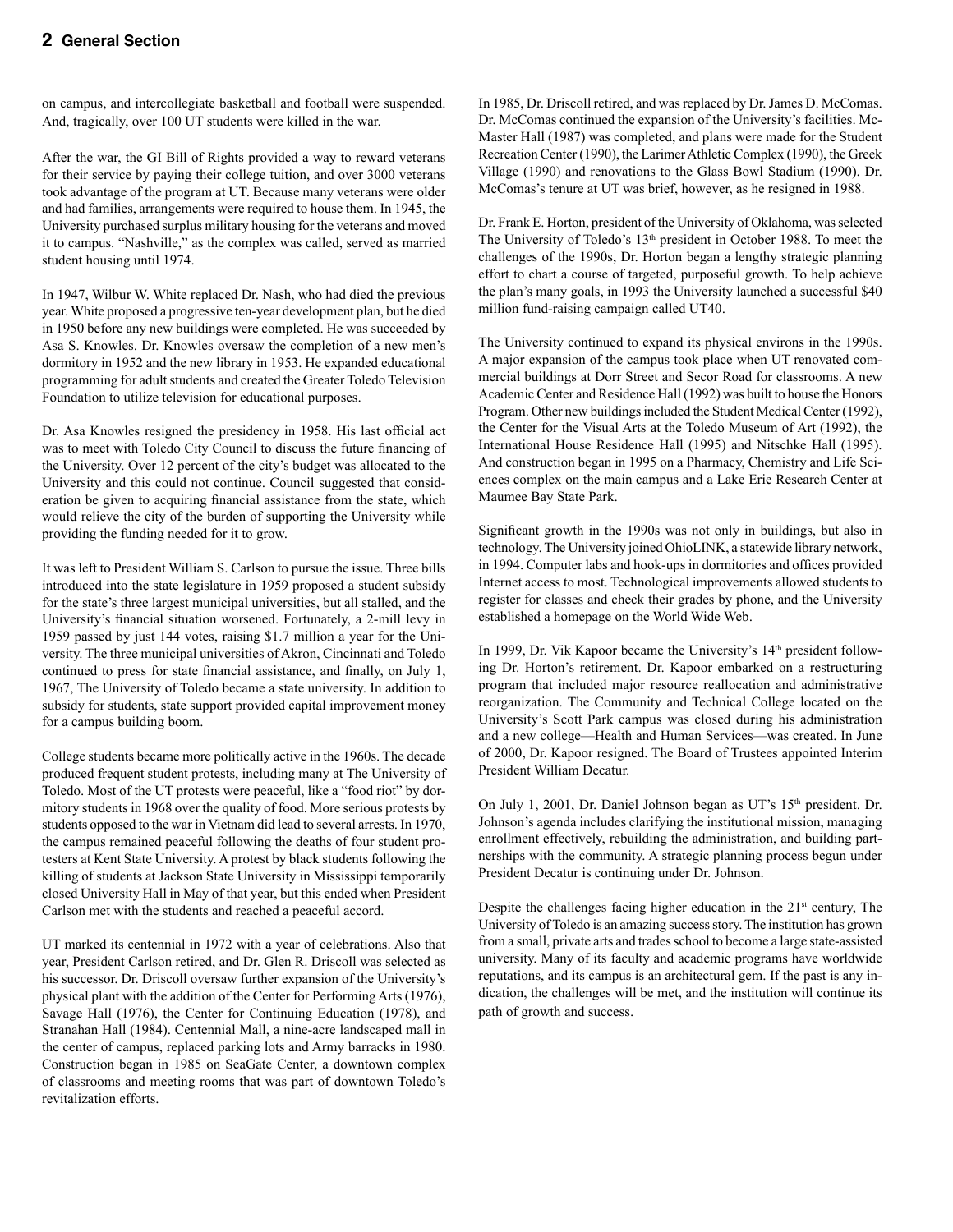# **Accreditation and Standards**

### **Accrediting Bodies**

The University of Toledo is accredited by the **Commission on Institutions of Higher Education of the North Central Association**, 30 North LaSalle St., Suite 2400, Chicago, IL 60602-2504 312.263.0456. Listed below are other professional organizations in which the University holds membership, or which approve the quality of its educational programs, or both.

Accreditation Board for Engineering and Technology Inc. Accreditation Council on Social Work Education AACSB (International Association for Management Education) American Association of Colleges for Teacher Education American Association of Colleges of Pharmacy American Association of Collegiate Registrars and Admission Officers American Association of State Colleges and Universities American Bar Association American Chemical Society American Council on Education American Council on Pharmaceutics Education American Institute of Architects American Kinesiotherapy Association American Physical Therapy Association American Society for Engineering Education American Society of Medical Technologists American Speech and Hearing Association Association of American Colleges Association of American Law Schools Association of Collegiate Schools of Planning Association of Governing Boards of Universities and Colleges Association of Urban Universities Board of Registry of the American Society of Clinical Pathologists Commission on Accreditation of Allied Health Education Programs Commission on Collegiate Nursing Education Computer Science Accreditation Commission Council for the Accreditation of Counseling and Related Programs Council of Graduate Schools in the United States Council of Great City Colleges of Education League of Ohio Law Schools Midwest Association of Graduate Schools NAFSA: Association of International Educators National Association of Developmental Education National Association of Learned Societies National Association of Schools of Music National Association of State Universities and Land-Grant Colleges National Athletic Training Association National Commission on Accrediting National Council for Accreditation of Teacher Education National Council for Instructional Administrators National Council for Occupational Education National Parks and Recreation Association Ohio Board of Regents Ohio College Association Ohio Continuing Higher Education Association Ohio Department of Education University Continuing Education Association University Study Abroad Consortium USA-SINO Teacher Education Consortium

### **Assessment**

The University of Toledo community undertakes the assessment of student learning outcomes to discover the extent to which students are acquiring knowledge, skills, beliefs and attitudes as a consequence of participation in their respective academic programs.

Assessment of student learning occurs at a variety of levels including at the institution, college, department and program level. It is frequently based on multiple measures that vary according to the discipline.

The University uses the knowledge gleaned from assessment activities to promote program improvement.

# **Areas of Study**

The following list represents the programs of study offered by The University of Toledo. Each area is described later in this catalog.

### **Undergraduate Programs**

### **College of Arts and Sciences**

#### **Bachelor's Degrees**

Africana Studies American Studies Anthropology Art Art History Asian Studies Astronomy Biology **Chemistry**  Communication Economics English Environmental Sciences Environmental Studies European Studies Film French General Studies Geography and Planning Geology German Global Studies History Humanities Interdisciplinary Studies Latin American Studies Law and Social Thought Linguistics Mathematics Medical Technology Medieval and Renaissance Studies Middle East Studies Music Philosophy Physics Political Science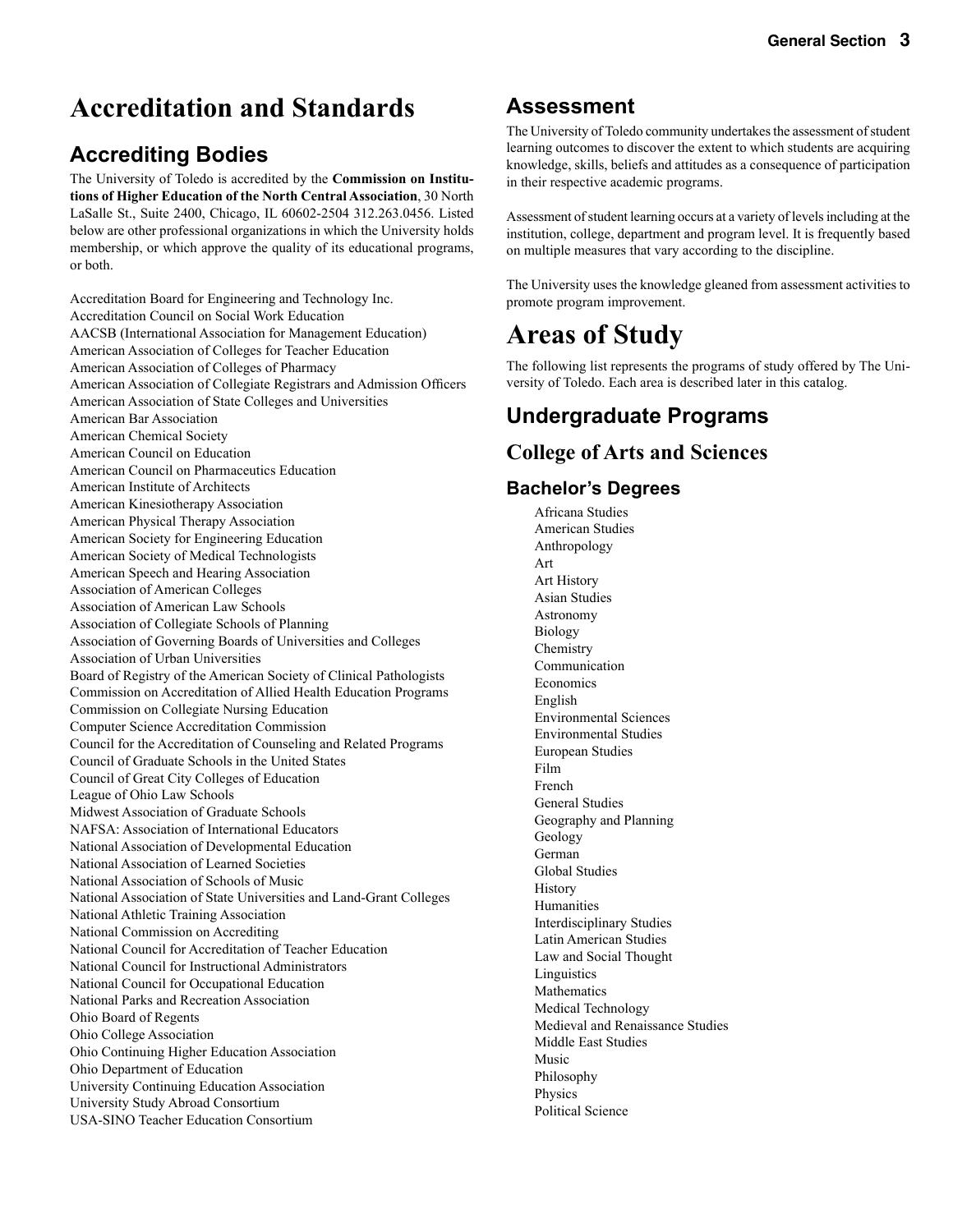Pre-Law *(not a major — students select a major from one of The University of Toledo fields of study)* Pre-Medical/ Pre-Dentistry/ Pre-Veterinary *(not a major — students select a major from one of The University of Toledo fields of study)* Psychology Religious Studies Sociology Spanish Theatre Urban Studies Women's and Gender Studies

### **College of Business Administration**

 Accounting Business Analysis Electronic Commerce Entrepreneurship, Family and Small Business Finance Financial Services Human Resource Management Information Systems International Business Marketing Operations Management Organizational Development and Management Professional Sales Supply Chain Management

### **College of Education**

 Adolescent and Young Adult Education Integrated Language Arts Integrated Mathematics Integrated Social Sciences Science (nine options) Career and Technical Education Health Careers Education Industrial Engineering Systems Integrated Business Education Early Childhood Education Pre-Kindergarten-Primary (PreK-3) Middle Childhood Education Language Arts Mathematics Science Social Studies Multi-Age Education (PreK-12) Visual Arts Music Physical Education Health Foreign Language French German Spanish Special Education Intervention Specialist Early Childhood (PreK-3) Mild/Moderate Special Needs (K-12) Moderate/Intensive Special Needs (K-12) Visually Impaired (PreK-12)

### **College of Engineering**

 Bioengineering Chemical Engineering Civil Engineering Computer Science and Engineering Electrical Engineering Industrial Engineering Mechanical Engineering Engineering Technology Computer Science and Engineering Technology Construction Engineering Technology Electrical Engineering Technology Mechanical Engineering Technology

### **College of Health and Human Services**

 Cardiovascular Technology Community Health Criminal Justice Emergency Medical Health Services Exercise Science Athletic Training **Biomechanics**  Clinical Exercise Specialist Exercise Physiology Kinesiotherapy Pre-Physical Therapy Health Care Administration Health Information Management Nursing, R.N. (A.D.N.) Nursing, B.S. Nursing Home Administration Paralegal Studies Recreation and Leisure Studies Recreational Therapy Respiratory Care Social Work Speech Language Pathology

### **College of Pharmacy**

 Pharmaceutical Sciences Medicinal and Biological Chemistry Pharmaceutics Pharmacology/Toxicology Pharmacy Administration Doctor of Pharmacy

### **University College**

### **Baccalaureate Programs**

 Administrative Services Adult Liberal Studies Individualized Programs

### **Associate's Degree Programs**

 Administrative Office Technology – Legal Secretarial Major Business Management Technology Business Management Technology – Accounting Major Computer Network Administration Computer Software Specialist Information Services and Support Marketing and Sales Technology Programming and Software Development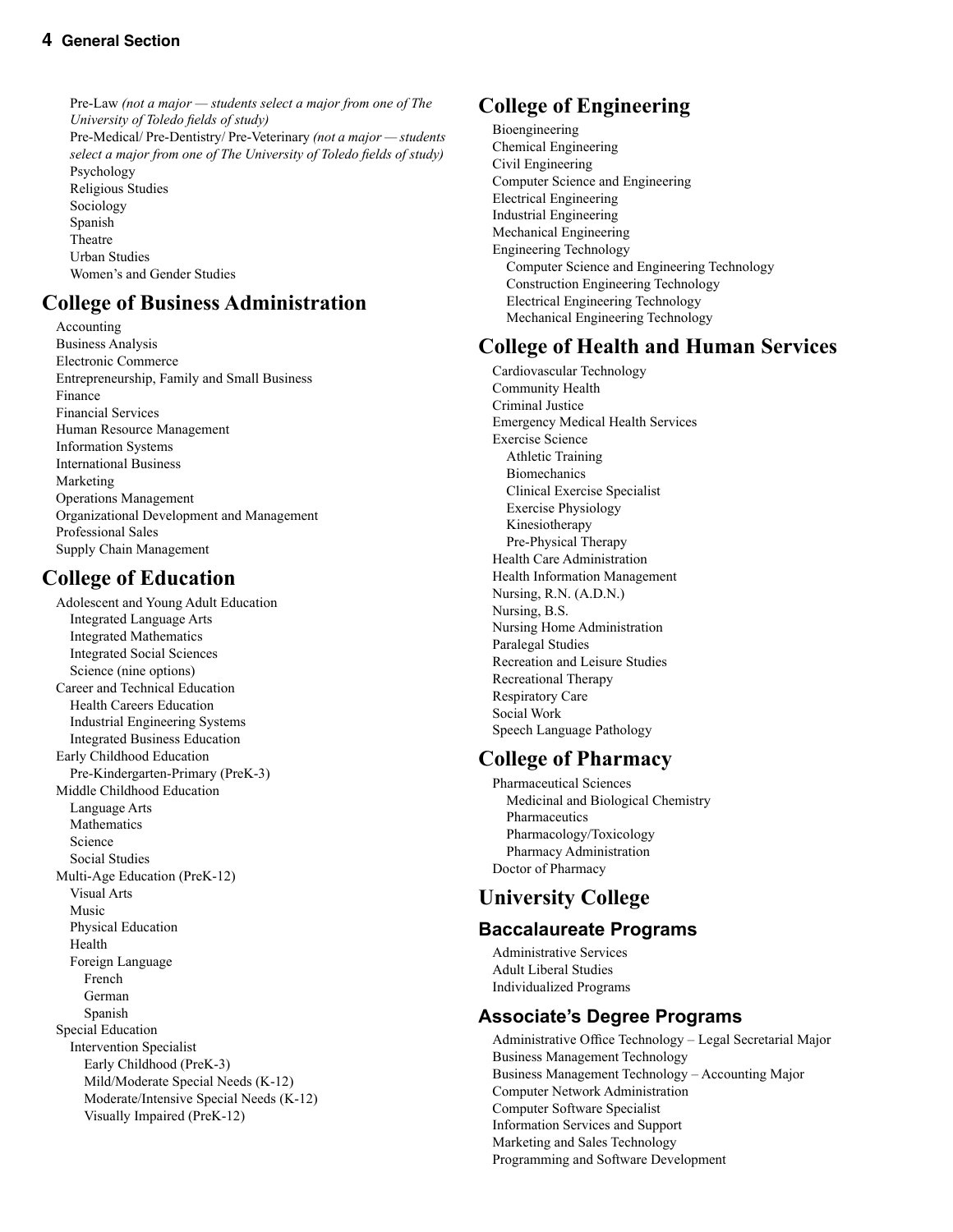#### **Transfer Program**

Prebusiness Administration

#### **Interdisciplinary Studies for Technical Programs**

Associate of Technical Studies

#### **Certificate Programs**

 General Office – One Year Certificate Medical Secretarial – One Year Certificate

### **Graduate Programs**

For information on the graduate programs, please refer to this catalog's Graduate School section.

### **Cooperative Programs**

The University maintains several cooperative programs with the Medical College of Ohio at Toledo (MCO) and Bowling Green State University (BGSU). For example, nursing students from UT take their nursing and human biological sciences courses at MCO. The nursing faculty is supplied by MCO. Similarly, physical therapy students from UT who have completed the pre-professional physical therapy requirements in UT's College of Health and Human Services complete professional physical therapy course work at MCO. Many faculty members hold academic appointments from both institutions. There are arrangements for shared use of research and other facilities at both campuses.

UT students may enroll concurrently at BGSU to meet their individual educational goals. Students design the concurrent enrollment with the assistance of their home college. Graduate students at one institution may enroll and receive resident credit for classes offered at the other institution as part of their plan of study. Please see the graduate section of this catalog for further information on graduate Cooperative Enrollment programs.

### **First Year Experience**

*Jennifer L. Rockwood, director*

The University of Toledo acknowledges the value of a positive, productive first year in promoting student success toward the completion of a degree. The University is therefore committed to provide every entering undergraduate student with a comprehensive, high-quality First Year Experience (FYE) that affords access to enhanced instruction, focused advising, living-learning experiences, peer mentoring opportunities, supplemental instruction and tutoring, as well as special orientation and student life programs. Students in their first year are encouraged to make educational commitments that lay a firm foundation for achieving lifelong success. The desired outcome of the FYE is for students to become knowledgeable about the collegiate experience and the University's mission, and to become an integral part of UT's student-centered campus community.

### **Division of Distance and eLearning**

*Karen I. Rhoda, Ph.D., director*

The Division of Distance and eLearning fosters innovative delivery of high-quality University instruction and facilitates learning through discovery and engagement anytime, anywhere.

Registered students receive their instruction from University of Toledo faculty via UT's virtual campus located on the World Wide Web. The majority of the online courses offered by UT are taught by full-time

faculty. Students and faculty interact via e-mail, discussion boards and chat rooms. Traditional communication methods such as telephone and on-campus meetings may also be utilized. Courses are designed to utilize the capabilities of interactive multimedia to teach course content. Distance Learning formats include:

- **Internet courses:** The student and instructor are separated by distance and connected via technology (Web, CD-ROM), ISDN lines, or IP Video for at least 70 percent of the course content and course interaction. The majority of online courses at UT do not require any on-campus meetings.
- **Web assisted courses:** The course is taught in the traditional classroom setting and utilizes the Web to enhance delivery of the course.
- **CD-ROM courses:** Carefully constructed course materials are adapted for rich visual presentation on CD-ROM. Faculty and students interact through a variety of means.
- **• Interactive TV courses:** The course is offered onsite with students meeting on campus and at remote sites. This type of course delivery enables the instructor to reach students at a distance via interactive television. These courses may also include Internet activities, e-mail, discussion groups and chat rooms.

Distance learning courses are equivalent in content to their on-campus counterparts. There is no designation on the student transcript that a course is distance learning.

Students taking courses via distance learning follow the same policies and procedures as students taking courses on campus. Further information may be obtained by visiting the Distance Learning Web site, *[www.dl.utoledo.](http://www.dl.utoledo.edu) [edu](http://www.dl.utoledo.edu)*, or by calling 419.321.5130; toll free, 866.886.5336.

# **Undergraduate Admission**

### **Application Materials**

To request the appropriate application materials for undergraduate admission to The University of Toledo, please write or call:

 The University of Toledo Office of Undergraduate Admission 2801 West Bancroft Street, Mail Stop 306 Toledo, Ohio 43606-3390 419.530.8700 or 1.800.586.5336 ext. 8700

You may also wish to visit our Web site at: *http://undergradadmission. utoledo.edu* for more information or to apply online. Students may pick up an application in Rocket Hall.

Following are the categories of new students and the page on which prospective students may find information on application procedures: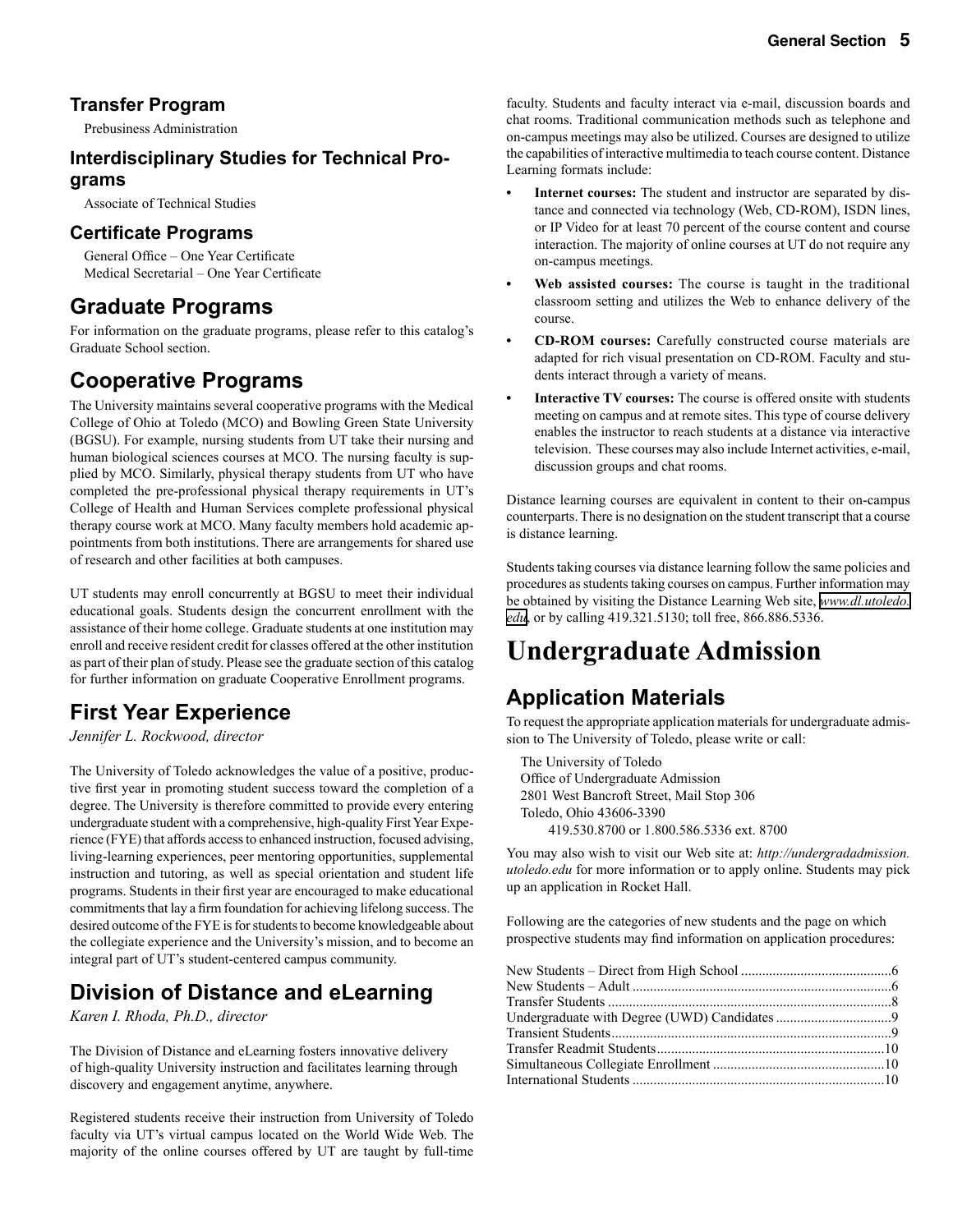### **First Year — New Students**

### **New Students – Direct from High School**

Students preparing for college study must complete a carefully planned program of study in high school. Only students who have earned a high school diploma, or the equivalent, will be considered for admission. The University's colleges have high school college preparatory curriculum requirements.

### **Application Procedure**

Students may visit or call the Undergraduate Admission High School Students Office, Room 1300 Rocket Hall, 419.530.8700 or 800.586.5336 ext. 8700.

To apply for admission to The University of Toledo, a prospective direct from high school student must submit the following initial materials:

- a completed and signed application for admission
- a \$40 nonrefundable application fee (check or money order) payable to: **The University of Toledo**.
- academic credentials:
	- an official high school transcript or results of the test of General Educational Development (GED)
	- results from either the ACT or SAT if the student is an Ohio resident out of high school less than one year or a resident of a state other than Ohio out of high school less than two years.
	- official college transcripts if attended college while in high school or if fewer than 8 semester **or** 12 quarter hours of college level work were attempted after high school at another regionally accredited college or university.
	- Copy of Resident Alien card (green card) if the student is a United States permanent resident.

An official transcript is one that has been received directly from the issuing institution. It should bear the school's seal, recent date, and an authorized signature. Under unusual circumstances, exceptions may be made at the discretion of a professional staff member.

Note: Students with AP, CLEP, DANTES, military, portfolio or training credit should refer to the Alternative College Credit section in this catalog.

Results from the ACT or SAT can be sent directly from the testing company to UT; the ACT code for UT is 3344 and the SAT code for UT is 1845. A test score also can be submitted as part of the official high school transcript.

Ohio residents who do not submit an ACT or SAT test result will be admitted conditionally. Students admitted conditionally will be required to take a comprehensive set of placement exams. Results of these exams may require students to receive intensive instruction, tutoring, specialized advising and access to other support services designed to prepare them for academic success. In addition students may be required to take developmental course work prior to taking specific college level course work. Non-Ohio residents must have a cumulative grade point average (GPA) of 2.0 on a 4.0 scale and have either a 21 ACT composite score or a 980 SAT combined score for admission consideration. Non-Ohio residents with a strong college preparatory curriculum who do not meet test score requirements will be reviewed on an individual basis.

Test results will be used at UT to determine conditional admission status and placement of first-year students in appropriate college-level course work. Test results may also be used for academic scholarship award decisions. Ohio residents, however, who have been out of high school for one year or more and non-Ohio residents who have been out of high school for two years or more need not submit test results for admission consideration.

Applications to The University of Toledo are accepted throughout the year. Admission decisions are made on a rolling basis. Because an applicant must first be admitted before applying for financial aid, scholarships and on-campus housing, and because there is limited space in certain programs, it is recommended that applicants request admission early. UT notifies students of their admission status within four weeks of all application materials being received by the Office of Undergraduate Admission.

### **New Students – Adult**

Adult students are those who identify with one or more of the following:

Have been out of high school for one year or more

Have a GED

 Have fewer than 8 semester or 12 quarter hours or college level work attempted at another regionally accredited college or university.

### **Application Procedure**

New adult students may visit or call the Office of Undergraduate Admission for Adult, Transfer and International Students, Room 1000 Rocket Hall 419.530.5757 or 1.800.586.5336 ext. 5757.

To apply for admission to The University of Toledo, a prospective new student must submit the following initial materials:

- a completed and signed application for admission
- a \$40 nonrefundable application fee (check or money order) payable to: **The University of Toledo**
- academic credentials:
	- an official high school transcript complete with a graduation date or results of the test of General Educational Development (GED)
	- official college transcripts from all regionally accredited universities attended
	- results from either the ACT or SAT if the student is a resident of a state other than Ohio out of high school less than two years.
	- Copy of Resident Alien card (green card) if the student is a United States permanent resident.

An official transcript is one that has been received directly from the issuing institution. It should bear the school's seal, recent date and an authorized signature. Under unusual circumstances, exceptions may be made at the discretion of a professional staff member.

Note: Students with AP, CLEP, DANTES, military, portfolio or training credit should refer to the Alternative College Credit section in this catalog.

Applications to The University of Toledo are accepted throughout the year. Admission decisions are made on a rolling basis. Because an applicant must first be admitted before applying for financial aid, scholarships and on-campus housing, and because there is limited space in certain programs, it is recommended that applicants request admission early. UT notifies students of their admission status within four weeks of all application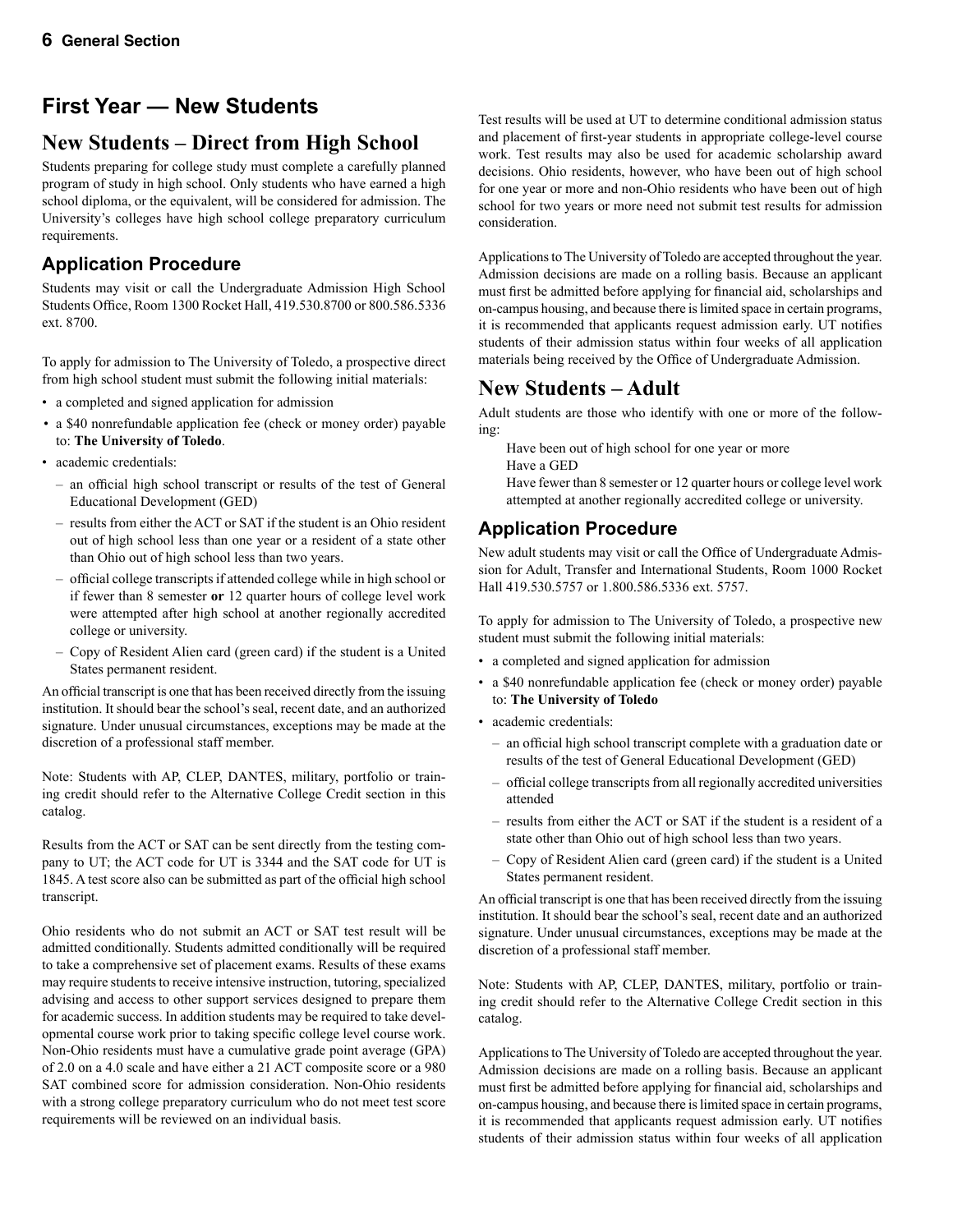materials being received by the Office of Undergraduate Admission.

### **Admission Standards – New Students**

The University of Toledo requires specific completion of college preparatory curriculum course work for admission consideration. Students out of high school less than one year must meet the requirements listed below. Students not meeting the core curriculum requirements will be admitted conditionally. Students admitted conditionally will be required to take a comprehensive set of placement exams. Results of these exams may require that students receive intensive instruction, tutoring, specialized advising and access to other support services designed to prepare them for academic success. In addition, students may be required to take developmental course work prior to taking specific college level course work.

College preparatory core curriculum (1 unit is equal to 1 year of high school study), which includes:

- 4 years/units of English
- 3 years/units of natural science
- 3 years/units of social science
- 3 years/units of math (including Algebra I, II, and Geometry or equivalent course work)

Only students who have earned a high school diploma or the equivalent will be considered for admission. Students will be tested to determine proficiency in English composition and mathematics. Deficiencies will have to be corrected in the first year of college study. Students who are residents of a state other than Ohio who have been out of high school less than two years must have a cumulative grade point average (GPA) of 2.0 on a 4.0 scale and an ACT composite score of 21 or an SAT combined score of 980 for admission consideration. Non-Ohio residents with a strong college preparatory curriculum who do not meet test score requirements will be reviewed on an individual basis. Some UT colleges and programs have specific admission criteria that must be met in order to be admitted.

**Note:** The profile of first-year students enrolling for the fall 2003 class included these averages: a 3.076 cumulative high school GPA; an ACT composite score of 21.55; an SAT combined score of 1027. Although these averages should not be construed as minimum requirements for admission, they provide an indication of the level of preparation and ability of currently enrolled students.

### **Home Schooled Students**

Home schooled students must submit a completed admission application and a \$40 nonrefundable application fee along with transcripts showing all high school level courses and grades. Admission to UT will be evaluated on an individual basis, taking into consideration curriculum, grades and ACT or SAT scores. Results from the ACT or SAT should be sent directly from the testing company to The University of Toledo. Home schooled students who have received a GED diploma may also be admitted to UT. In this case, photocopies of the GED diploma and scores will be required. Some UT colleges and programs have specific admission criteria that must be met in order to be admitted.

# **Special Admission Standards—New Stu- dents**

New direct from high school students must have a minimum 2.0 high school GPA or an ACT composite score of 19 (or a 900 SAT combined score) to be admitted directly into their major. Students who do not meet these standards will be admitted to the Academic Skills Enhancement (ASE) Program and will be required to complete preparatory courses before entering their major. More information about the ASE program may be obtained by contacting the Student Development Center in University College at 419.530.6288.

Other specific requirements follow.

### **College of Arts and Sciences**

To be considered for admission to the **premedical, predentistry or preveterinary** programs, first-year students need at least a 3.0 cumulative high school GPA **or** a minimum ACT composite score of 25 or an SAT combined score of 1130.

Admission to a baccalaureate program in music requires music faculty approval, which is determined by a special audition. To arrange an audition, please contact the department of music and dance at 419.530.2448.

#### **College of Business Administration**

To be admitted to the bachelor of business administration program at The University of Toledo, direct from high school students will need at least a 2.25 cumulative high school GPA. Students with an ACT of 25 or higher (or a combined SAT score of 1130) will be admitted to the College of Business Administration regardless of high school GPA. Students who do not qualify for admission to the College of Business Administration but have at least a 2.0 GPA or an ACT of 19-24 or a combined SAT score of 900-1120 will be admitted to the  $2 + 2$  program of University College. All academic credits that fulfill the requirements of the  $2 + 2$  program will transfer to the College of Business Administration.

#### **College of Engineering**

For admission to bachelor of science programs, first-year students need at least a 3.0 cumulative high school GPA and a minimum 22 ACT composite score or a 1020 SAT combined score. Applicants also must successfully complete a minimum of four years of high school mathematics, with the fourth year emphasis in trigonometry or pre-calculus, and high school chemistry. Completion of high school physics is also strongly recommended.

Students not meeting the minimum requirements for the bachelor of science programs will be reviewed for the college's bachelor of science in engineering technology (B.S.E.T.) programs. For admission to the B.S.E.T. programs, students need at least a 2.0 cumulative high school GPA and a 21 ACT composite score or 980 SAT combined score.

### **College of Health and Human Services**

Beginning fall 2005, to be admitted to the College of Health and Human Services at The University of Toledo, direct from high school students need at least a 2.0 cumulative high school grade point average (GPA) and must have taken an entrance examination (ACT/SAT). Students with an ACT of 24 or SAT of 1110 or higher will be admitted to the College of Health and Human Services regardless of high school GPA.

Students not qualifying for admission to the College of Health and Human Services will be admitted to University College as pre-majors. Students wishing to transfer to the College of Health and Human Services from University College will need to earn 12 hours of college level work with a cumulative GPA of at least 2.0 in order to qualify for transfer.

Once admitted to the college, each student must file a separate application with the college's Selective Admissions Committee to participate in the competitive admission process.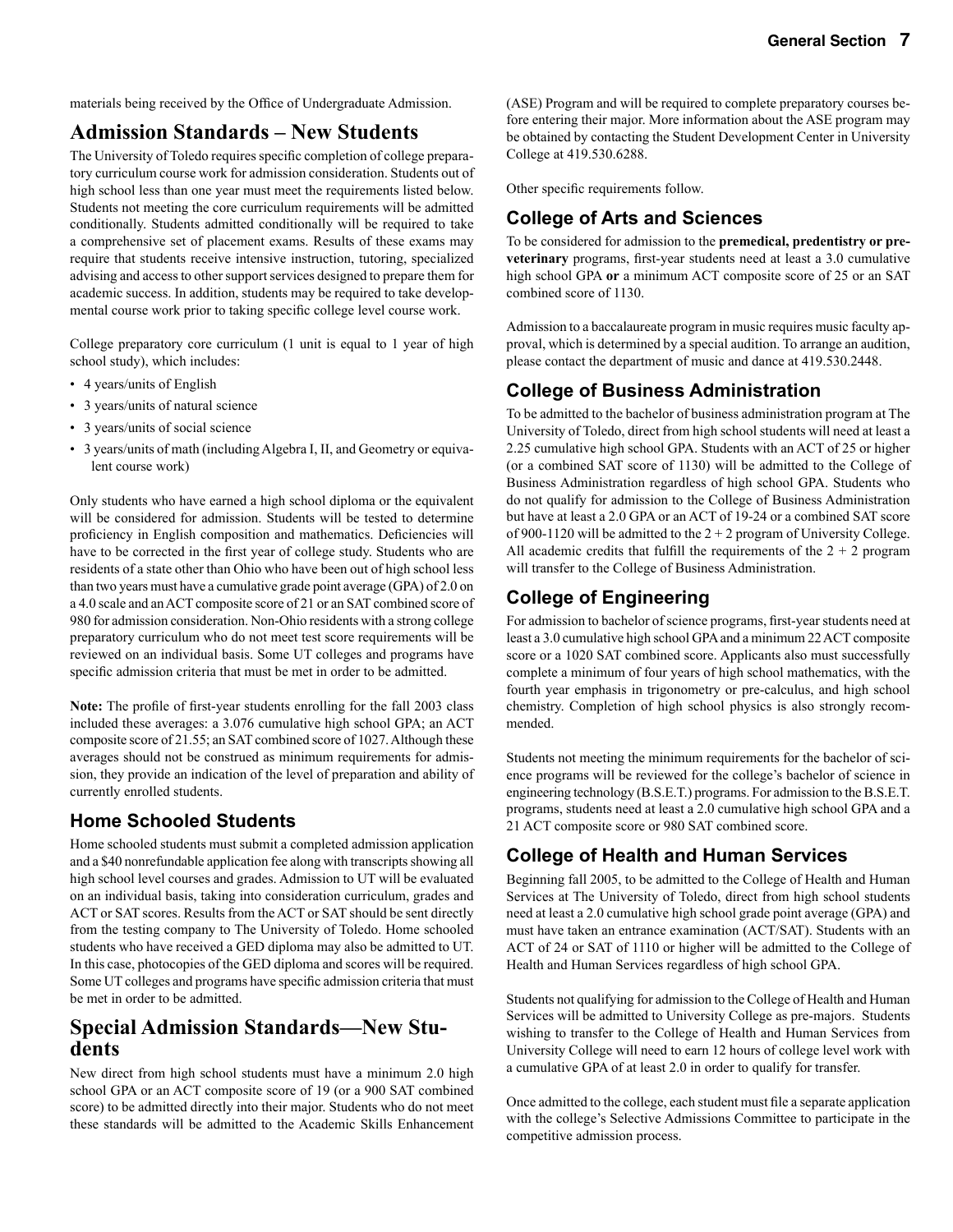**Bachelor of Science in Nursing**: Students pursuing this degree are admitted into a prenursing curriculum in the college. Upon completion of the prenursing curriculum, there is a competitive admission process for the professional sequence of the bachelor's program, which is housed at the Medical College of Ohio in Toledo.

**Physical Therapy**: The University of Toledo offers an entry-level master's program in physical therapy. This is an extension of the bachelor of science in exercise science degree program and is offered in conjunction with the Medical College of Ohio.

**Cardiovascular Technology, Emergency Medical Health Services, Respiratory Care (Associate's and Bachelor's Degrees) and the Associate's Degree Registered Nurse Programs**: These selective admission programs require:

- 2.5 minimum cumulative high school GPA
- Successful completion of 3 years of high school math and biology and chemistry with a C or better

**Health Care Administration:** Students are admitted to the college as undecided. Upon completion of an associate's degree in an allied health area, students will be considered for the bachelor of science program.

### **College of Pharmacy**

Students interested in pursuing the entry-level doctor of pharmacy (Pharm. D.) or the bachelor of science in pharmaceutical sciences (B.S.P.S.) are admitted into the preprofessional division pharmacy curriculum. After the completion of prerequisite course work, there is a selective admission process for the professional division sequences.

A select group of academically exceptional high school graduates may be offered contingent admission to the entry-level Pharm.D. program or the B.S.P.S. program. Automatic admission to the third year of the curriculum will be contingent upon successful completion of the first and second preprofessional years, while maintaining specific scholastic standards.

### **Transfer Students**

### **Definition of a Transfer Student**

Transfer students are those students who enroll at The University of Toledo with 8 or more semester (or 12 or more quarter) hours attempted at another regionally accredited college or university beyond high school. Transfer readmits (transferred out of UT to another regionally accredited college or university and then transferred back to UT), undergraduates with degrees (UWDs), and transient (guest) students are included in this category.

### **Application Procedure**

Transfer students may visit or call the Office of Undergraduate Admission for Adult, Transfer and International Students, Room 1000 Rocket Hall, 419.530.5757 or 1.800.586.5336 ext. 5757.

To apply for admission to The University of Toledo, a prospective transfer student must submit:

- A completed and signed application for admission;
- A \$40 nonrefundable application fee (check or money order) payable to: **The University of Toledo**; and
- Official transcripts from all regionally accredited colleges/universities previously attended. An academic transcript request form can be

 obtained from the UT Office of Undergraduate Admission along with the application form. *Students who have attempted fewer than 8 semester hours or 12 quarter hours must also submit an official high school transcript complete with graduation date or results of the General Educational Development (GED) test.*

• Copy of Resident Alien card (green card) if the student is a United States permanent resident.

 Note: Students with AP, CLEP, DANTES, military, portfolio or training credit should refer to the Alternative College Credit section of this catalog.

An official transcript is one that has been received directly by UT from the issuing institution. It should bear the school's seal, recent date, and an authorized signature. Under unusual circumstances, exceptions may be made at the discretion of a professional staff member.

Students interested in transferring to The University of Toledo can apply throughout the year. Admission decisions are made on a rolling basis. However, for best results, students should have their applications and necessary materials — including all academic transcripts — submitted to the Office of Undergraduate Admission on or before priority deadlines established for each term. Deadlines are typically one month prior to the beginning of the term in which the student seeks admission.

### **Admission Standards**

Transfer students applying to The University of Toledo baccalaureate programs must be in good standing and have a GPA of at least 2.0 on a 4.0 scale or the equivalent to a C average in all previous course work. Some colleges at The University of Toledo may have transfer policies that are slightly different.

Students applying to The University of Toledo as transfer students who have a higher education GPA of less than 2.0 and who wish to pursue a degree-granting program are required to submit to the Office of Undergraduate Admission a letter of appeal including reasons for academic difficulty, reasons for wanting to attend UT, and academic goals. The letter of appeal must be submitted one month prior to the start of the term for which the student is seeking admission.

Students not admitted to the UT college to which they apply and who have a 2.0 GPA or higher may be considered for admission into another college or program. Students may be reconsidered for their first choice of college should they later meet the entrance requirements. Students with less than a 2.0 GPA may be considered for admission into University College on a one-semester trial basis.

Students may be required to take placement exams and results of these exams may require that a student take developmental course work prior to taking specific college level course work.

### **Suspension or Dismissal**

Transfer applicants who have been suspended or dismissed from another college or university must also submit a Suspension/Dismissal Form. This form may be obtained from the Office of Undergraduate Admission and requires the signature of the student's academic adviser or appropriate college official from the institution from which the student was suspended/ dismissed. The student must have fulfilled the suspension requirements of that institution (up to one calendar year). An admission decision will be individually determined by the appropriate college/office. If the student is determined to be admissible, he/she will be admitted to University College on a one-semester trial basis.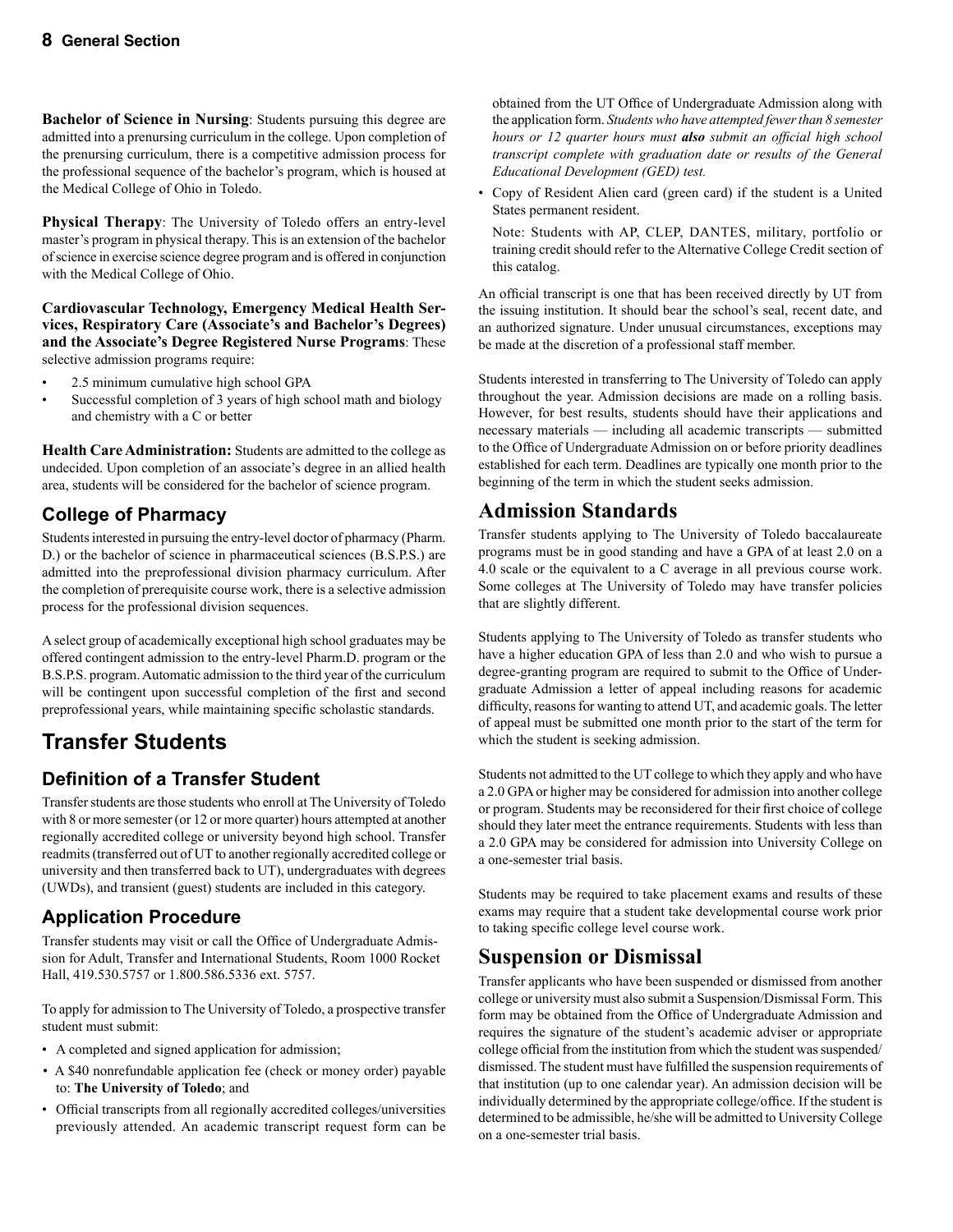Students who have been suspended or dismissed for other than academic reasons from another college/university may be considered for admission once the student has fulfilled the suspension/dismissal conditions of that college/university. An admission decision will be individually determined by a disciplinary committee. Additional information may be requested.

### **Special Admission Standards—Transfer Students**

Transfer students applying to The University of Toledo baccalaureate programs must be in good standing and have a GPA of at least 2.0 on a 4.0 scale. Some colleges at The University of Toledo may have transfer policies that are slightly different.

#### **College of Arts and Sciences**

A transfer student needs at least a 3.0 cumulative GPA to be directly admitted into one of the premedical, predentistry or preveterinary programs. Any transfer student who does not meet this minimum GPA but has at least a 2.0 GPA will be accepted into the College of Arts and Sciences as a bachelor of science in general studies major.

Admission to a baccalaureate program in music requires approval of the music faculty and will be determined by a special audition. To arrange an audition, please contact the department of music at 419.530.2448.

### **College of Education**

Students who plan to enroll in the teaching programs in the College of Education must meet the following cumulative GPA requirements depending upon class rank:

| and in their chosen major |
|---------------------------|

### **College of Engineering**

Students who have attained a cumulative GPA of 2.75 with specific emphasis on course work transferable into undergraduate programs in the College of Engineering will receive admission into the bachelor of science in engineering programs. Transfer students must have completed College Chemistry I and Calculus I with a C or better to be admitted into the bachelor of science in engineering programs.

Students who do not meet the minimum standards but have a cumulative GPA of at least 2.0 will be admitted into one of the bachelor of science in engineering technology programs. Students with a cumulative GPA below 2.0 will be admitted into University College on a one-semester trial basis.

### **College of Health and Human Services**

Transfer students pursuing a bachelor of science degree in nursing are admitted into a prenursing curriculum in the College of Health and Human Services. Upon the completion of prerequisite courses (the number of which depends upon transferable courses), there is a competitive admission process for the professional sequence of the bachelor's degree program, which is housed at the Medical College of Ohio.

Students will be ineligble for selective admission into the associate degree program in nursing if they have two science failures in any of the listed below. "Failure" is defined as receiving a grade less than C (2.0 on a 4.0 scale).

| CHEM        | 1090 |
|-------------|------|
| CHEM        | 1210 |
| <b>KINE</b> | 2560 |
| <b>KINE</b> | 2570 |
| <b>KINE</b> | 2580 |
| HHS         | 2590 |
|             |      |

### **College of Pharmacy**

Transfer students seeking admission into the College of Pharmacy are encouraged to consult with an adviser in the College of Pharmacy at 419.530.1904. The Office of Undergraduate Admission must receive application materials no later than **May 1** for admission consideration for the following summer or fall semester. Transfer students must have a cumulative GPA of at least 2.7. Any transfer student who is not an Ohio resident and/or has completed course work at a non-Ohio institution will be considered on an individual basis. However, the College of Pharmacy Admissions Committee rarely recommends admission of out-of-state applicants with a GPA below 3.0.

**Transfer students are admitted into the preprofessional program and cannot automatically be admitted into the professional division, regardless of credits earned at other institutions.** The College of Pharmacy considers applicants for the professional division only from second-year students currently enrolled at The University of Toledo College of Pharmacy.

### **Transfer Credit from Non-Ohio Institutions**

Students transferring from non-Ohio regionally accredited institutions will receive transfer credit for all college-level courses in which a grade of C (2.0) or better has been earned. Applicability of transfer credit will be determined by the college office based upon the student's program of study.

# **Undergraduate with Degree (UWD) Candi- dates**

Those students who have received a previous balcalaureate and are seeking application for another undergraduate program of study are considered UWD applicants. Students interested in applying are encouraged to apply at least one month before the semester of desired enrollment. In order to apply, students must submit a completed application for admission, a nonrefundable \$40 application fee and official transcripts from all regionally accredited colleges or universities the applicant attended. Undergraduates with degrees do not automatically receive transfer credit evaluations.

### **Transient Students (Guest Students at UT)**

Students who are enrolled at another college/university but who wish to take courses temporarily at The University of Toledo are considered transient students. For transient student status at UT, a student must complete a transient application form, available either online at *http://admission. utoledo.edu/pages/transients\_guests.asp*, or by mail from the Office of Undergraduate Admission, 1.800.586.5336, or 419.530.5757. The transient application, plus a \$40 nonrefundable application fee, must be returned with confirmation that the student is in good standing. One of the following options will serve as proof of good academic standing:

- A letter bearing the signature of the dean, department chair or registrar indicating that the student is in good academic standing; or
- The completed transient application bearing a seal and signature of dean, department chair or registrar; or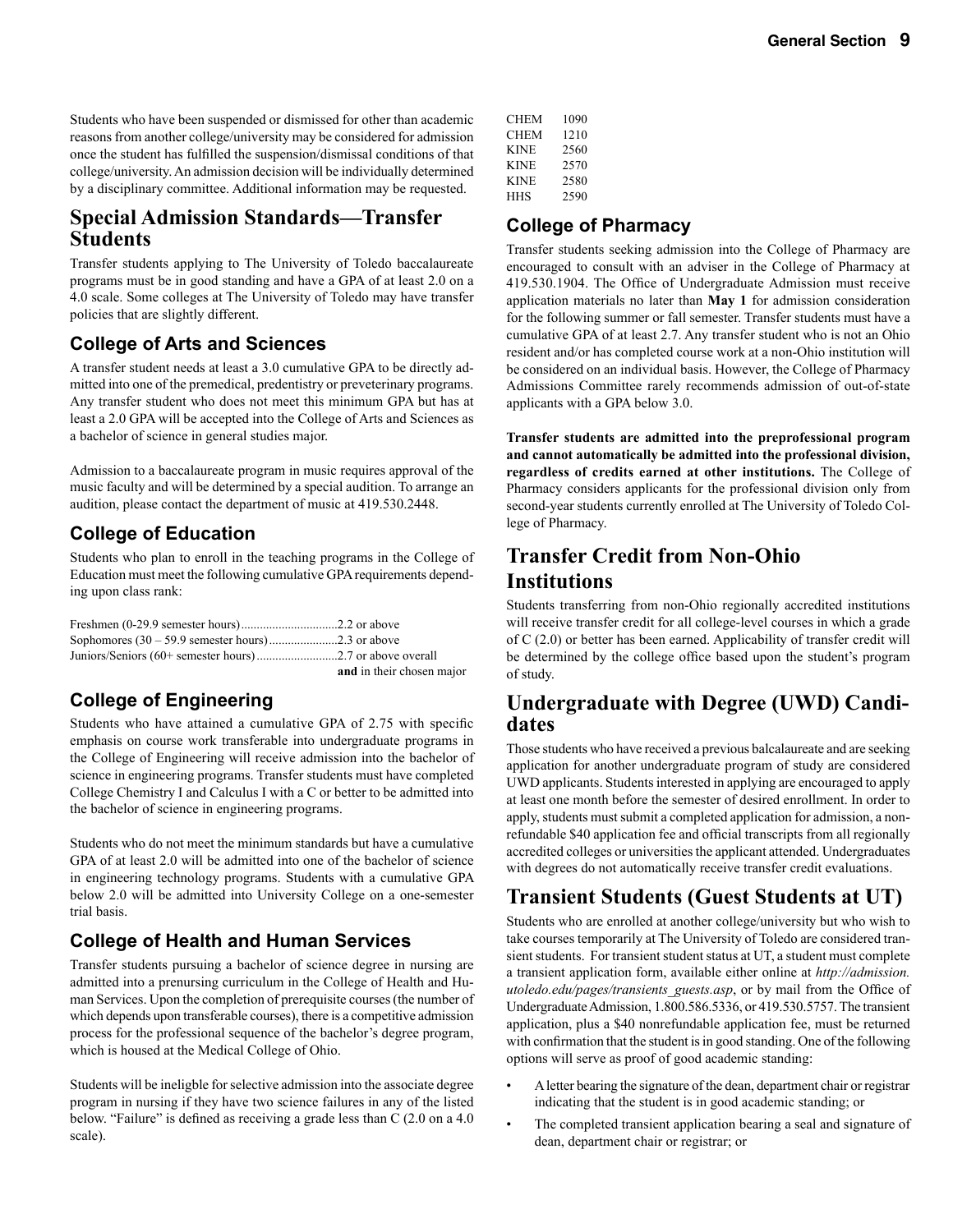• Official or unofficial current transcript or grade card indicating that the student has a GPA of 2.0 or higher.

It is the responsibility of the transient student to consult with the appropriate counselor or adviser at the home institution as to the appropriate course work to be taken at The University of Toledo and how that course work will transfer to the home institution of the transient student. Transient students may need to provide transcripts or grade cards to verify prerequisites for courses to be taken at UT.

Transient students are not eligible to continue classes in the following term under transient student status. Students interested in continuing their study at The University of Toledo must contact the Office of Undergraduate Admission and apply as a transfer student. Transient students cannot receive financial aid. Because of U.S. Immigration and Naturalization Service (INS) regulations, international students may only attend as transient students during the summer semester.

### **Readmit Procedure**

Any student who previously attended The University of Toledo and who has not been enrolled at The University of Toledo for two consecutive semesters (exclusive of summer) must submit a readmit form to the UT college of their choice. Admissibility and catalog eligibility will be determined upon readmission. Students who have attended another regionally accredited college or university in their absence from UT must submit a transfer application for undergraduate admission and request transcripts be sent to the Office of Undergraduate Admission.

### **Transfer Readmit Students**

A Transfer Readmit student is a prior University of Toledo student who attended another regionally accredited institution of higher education after attending UT, and returns to the University as an undergraduate student. Students must complete and submit the following:

- A completed transfer admission application along with the \$40 nonrefundable application fee; and
- Official transcripts from all regionally accredited institutions attended after leaving The University of Toledo.

A transfer readmit student must meet the current transfer student admission requirements for the college to which he/she is applying. An admission decision will be made based upon all higher education coursework and grades.

**Note:** If a student was suspended or dismissed from The University of Toledo, the UT college that suspended or dismissed the student will determine if the student may be released from the suspension or dismissal. If the suspension or dismissal is released, the college to which the student is now applying will then make the admission decision.

If while previously attending The University of Toledo, the student was an Ohio resident or was a Monroe County, Michigan, resident and moved out of Ohio or Monroe County, his/her residency status may change. Changes in residency status require submission of the Application for Non-Resident Fee Exemption, which will be reviewed by the Residence Committee.

### **Simultaneous Collegiate Enrollment**

A student from another regionally accredited institution of higher education may enroll concurrently at The University of Toledo as a transfer student provided the student meets the following criteria:

The student must be seeking a University of Toledo degree or certificate.

- The student is in good academic standing at his/her home institution.
- The student must meet the admission requirements of both institutions.
- The student agrees to submit an updated academic transcript each term and must remain in good standing to continue under this agreement.

A transfer Application for Undergraduate Admission and a Simultaneous Collegiate Enrollment form, which may be obtained from the Office of Undergraduate Admission for Adult, Transfer and International Students, must be submitted along with a \$40 nonrefundable application fee and official transcripts from all regionally accredited institutions.

**Note:** To continue under this agreement, enrollment at UT must be continuous. If there is a break in UT enrollment (excluding summer term) the student must reapply as a transfer readmit student. Students should also be aware that it is unlikely that they will be able to use financial aid at both institutions.

The above policy does not apply to current UT students. Current UT students wishing to take course work at another institution should check with their college office.

### **International Students**

Admission to undergraduate programs for students other than those who are citizens or permanent residents of the United States requires the submission of all academic records for evaluation, including equivalent high school studies and any attempted post-secondary college-level or university course work. Documents not in English must be accompanied by an official English translation.

The Office of Undergraduate Admission for Adult, Transfer and International Students considers a transcript from a foreign institution official when it meets the following criteria:

- It is sent directly from the institution.
- It arrives in a sealed envelope (from the institution) with the application.
- It is an original (not an unmarked copy) that is sent with the application (not in a sealed envelope from the institution).
- It is a "certified true copy" (or has been "attested" by the issuing institution) that is sent with the application (not in a sealed envelope from the institution).

A Test of English as a Foreign Language (TOEFL) score of 173 (computerbased test) or 500 (paper-based test) is required for University enrollment. Applicants who do not have a passing TOEFL score will be conditionally admitted and required to take an institutional TOEFL upon arrival at The University of Toledo. Conditionally admitted students who do not achieve a minimum of 500 on the institutional TOEFL will be automatically admitted to the American Language Institute (ALI) at The University of Toledo for intensive English study.

Documentation of valid financial support (expressed in U.S. dollars) is required to issue the immigration documents DS-2019 or I-20. Upon the student's acceptance to UT, the appropriate immigration document (form DS-2019 or I-20) will be issued.

Students may visit or call the Office of Undergraduate Admission for Adult, Transfer and International Students, Room 1000 Rocket Hall,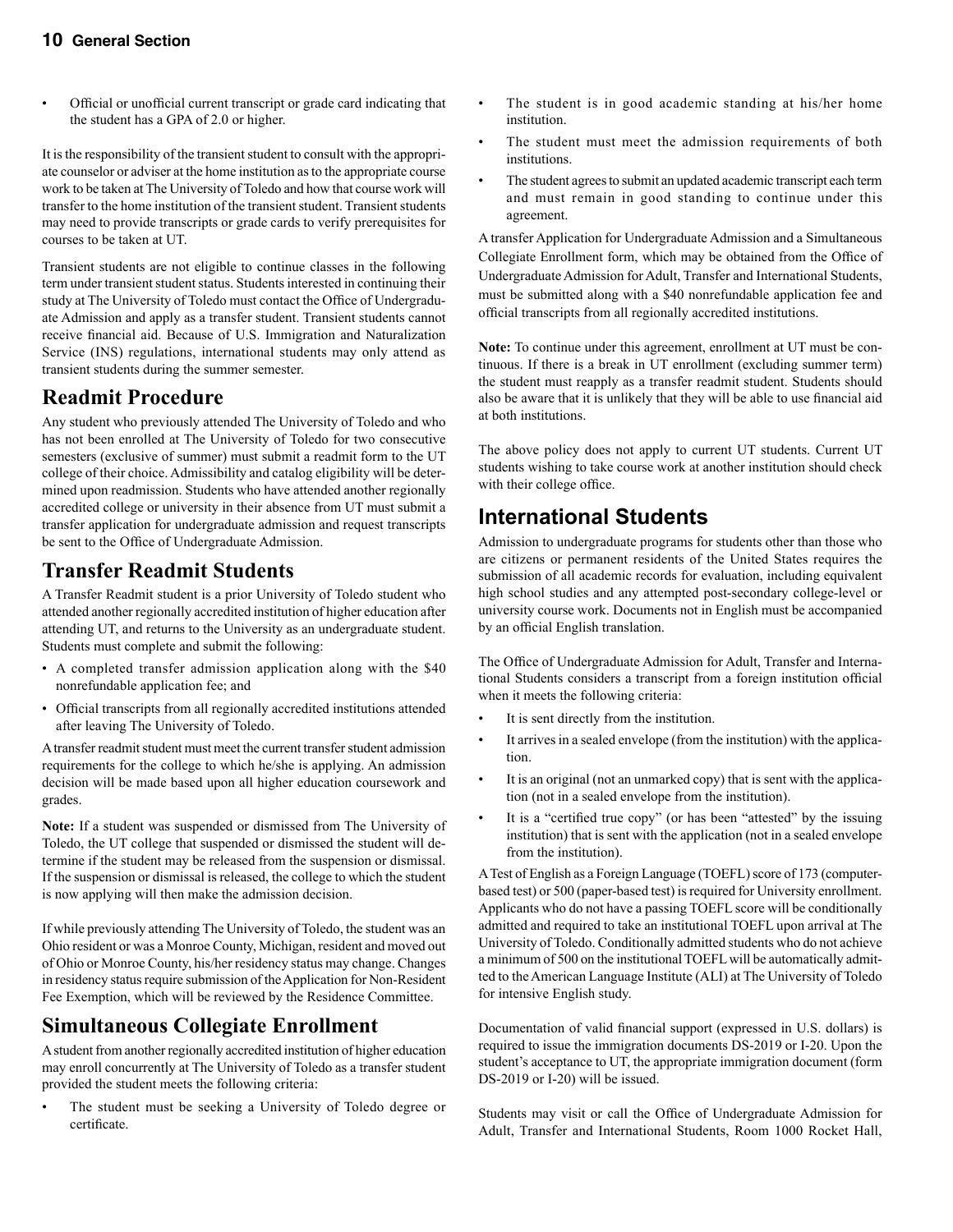419.530.1201 or 1.800.586.5336 ext. 1201, e-mail *internationaladmission@utnet.utoledo.edu*.

### **Office of International Student Services**

Representatives of this office greet new students on their arrival in Toledo, conduct orientation and provide on-going programming to assist in the students' adjustment to a new academic and cultural environment. Immigration advising/services are available for international students, faculty and staff. Assistance is also provided in locating suitable housing, offering general counseling services, status documentation, legal advising and providing intensive English instruction through the American Language Institute.

### **The American Language Institute**

The American Language Institute (ALI), a unit of International Student Services, offers intensive language training for students of English as a second language. The curriculum consists of 20 hours of instruction each week, plus 2 hours of supervised laboratory instruction and 2 hours of conversation practice. Class sections have an average of 12 students. All full-time instructors hold advanced degrees in English as a second language or related fields. Students must be at least 17 years of age or have completed high school. The ALI admits all students and professionals who wish to increase their English language proficiency.

### **Entrance Deficiencies**

Students with certain subject matter deficiencies must remove these no later than the start of the second year in residence. Deficiencies may be removed by any of the following means:

- 1. The required units may be earned in an accredited high school summer or evening session.
- 2. The required units may be taken after a student has entered the University. A student deficient in one or more of the mathematics courses required for admission can remove the deficiencies by taking a placement test or passing the appropriate courses as follows:

#### **Deficiency Required Course(s):**

| MATH 0910, 0950  |
|------------------|
| <b>MATH 0980</b> |
| <b>MATH 0970</b> |
|                  |

 These courses are all currently taught on a pass/no credit basis. Credit in these courses will **not** apply toward the degree.

# **Special Programs**

### **Student Success Center**

Students enrolled in the Student Success Center (SSC) are in one of the following categories:

- Direct from high school students with a grade point average (GPA) of at least 2.0 on a 4.0 scale or an ACT composite of 19 or an SAT of 900
- Transition students who do not meet the admission requirements of their program of choice
- Adult students with the exception of those who test into the Academic Skills Enhancement Program in University College
- Transfer students with a transfer GPA of at least 2.0
- Students not seeking a degree
- Students enrolled in high school
- Student-athletes (monitor academic eligibility)

University of Toledo students in good standing (a minimum GPA of 2.0) may transfer internally from a UT college to undecided status in the SSC. Degree-seeking students may earn a maximum of 48 credit hours or three semesters of work while enrolled in the SSC. Students will transfer internally from SSC to UT colleges with the majors and programs for which they are eligible.

### **Programs**

#### *QUEST Program* – *for undecided/exploring students*

The QUEST for Success Program serves direct from high school students; transfer students; and adult students, out of high school more than one year, who are undecided on a college and academic major.

The University of Toledo's QUEST for Success Program is designed to assist students who want to explore their academic and career options before making a decision on a major. Staffed by academic advisers dedicated to students who are exploring their possibilities, the QUEST Program focuses on the needs of these students and coordinates with other student services at the University including Career Services, Counseling Center, tutoring (through the Learning Enhancement Center), college offices, faculty, etc.

#### *Transistion Program* – *for students who do not meet the admission requirements of their program of choice*

Students who do not meet the admission requirements of the program of thier choice as outlined by the college will be admitted into the Transition Program until they have met the requirements to transfer to the program of thier choice.

#### *Non-Degree Program* – *for students who want to take classes for personal interest*

There is no time limit for the student to be served through the center.

#### *Post Secondary Enrollment Options Program* – *a state-funded*

*program for high school students, freshman through senior years* The University of Toledo's Post-Secondary Enrollment Options program (PSEOP) is designed to provide qualified students the opportunity to enroll in courses offered by the University on a space available basis. Students must meet additional admissions requirements and submit a separate application for the Post-Secondary Enrollment Options Program, which is available through their high school guidance offices and the Office of Undergraduate Admission. Application deadlines are typically in mid-May for the following year.

#### *High School Concurrent Enrollment* – *for students who are still in high school*

The University of Toledo's High School Concurrent Enrollment program is designed to provide qualified high school students the opportunity to enroll in a selected number of courses offered by the University on a space available basis.

#### *Athletic Compliance and Eligibility* – *academic eligibility of student athletes*

The University of Toledo is very concerned about the welfare of studentathletes, not only success in their chosen sport, but also in their academic endeavors. UT's athletic academic eligibility is monitored through grades and percentage toward completion of the student-athlete's degree. Personnel in the Center certify initial and continuing eligibility, working with student-athletes, coaches and administrators to adhere to MAC and NCAA rules and regulations.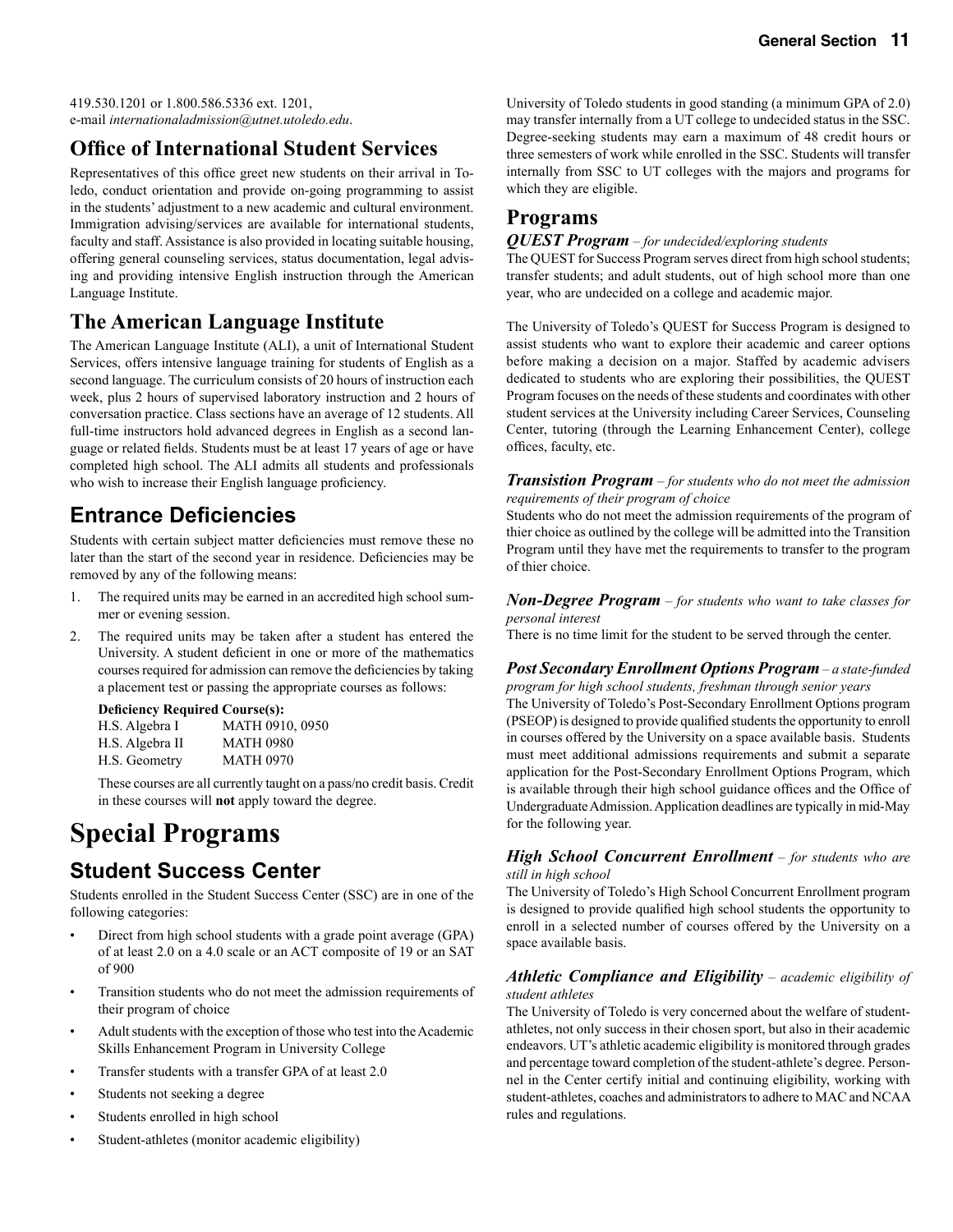### **Admission Policies**

*Refer to the General Section of this catalog for information on admission requirements.*

The Center serves undecided, direct from high school students, students who are ineligible for their University of Toledo college of choice, students who transfer from another UT college internally to undecided status, and adult and transfer students who are undecided on a course of study. All entering students are required to have a high school or transferring college GPA of 2.0 on a 4.0 scale or an ACT composite of 19 or an SAT of 900 and to meet with their assigned academic advisers to explore possible majors as well as plan their course of study.

### **Honors Program**

The University of Toledo offers all students of exceptional academic ability the opportunity to enter a special program of academic rigor and challenge. Honors advisers in the Honors Program will advise the students who are eligible and accepted into Honors in the QUEST Program. (See the University Honors Program section.)

### **Academic Policies**

Refer to the General Section of this catalog for General Academic Policies that apply to all students.

### **Probation**

A student whose cumulative GPA is less than 2.0 will be placed on probation. Refer to the General Academic Policies section of the General Section of this catalog.

### **Academic Suspension**

Academic Suspension means that a student may not take classes at The University of Toledo for a period of at least one semester. Refer to the General Academic Policies section of the General Section of this catalog.

#### **Suspension, Readmission and Dismissal Policies**

After serving the required suspension period, a student may petition for readmission into the Student Success Center program. The petition must be received at least one month before the beginning of the semester in which the student wishes to readmit. If the petition is accepted, the SSC committee will determine the terms of the Conditional Re-admission Agreement under which the student will be permitted to reenroll. Suspended students who are granted readmission must maintain the designated GPA for each semester thereafter and meet the conditions of their readmission agreement. Students failing to meet these conditions are subject to a one-year suspension. Students who fail to meet the conditions for readmission after their second suspension are subject to dismissal and are not eligible for readmission to the University for at least three years. Refer to the General Section of this catalog for information on the Academic Forgiveness Policy.

### **Academic Advising**

Students entering the SSC will be given one-on-one advising after the initial Rocket Launch Orientation advising session. Students are assigned specific advisers and, in most cases, will be seeing those advisers throughout their stay in the SSC. Students are given three semesters to explore the various majors and come to decisions on the areas they are interested in having as majors. The advisers guide them in their choices.

### **Student Responsibility**

A student is required to see an adviser at least once each term. The ultimate responsibility for course selection rests with the student who is working toward fulfilling requirements identified by advisers.

### **Curriculum**

While in the QUEST Program students follow a general curriculum of core requirements. During this exploration period, students are encouraged to take survey classes in the various disciplines of their interest. The core classes the student takes while in QUEST will apply to most majors available to the student and will count toward completion of that degree. An orientation class (required by all colleges) and a career and self-evaluation exploration class are also required for the undecided student.

PSEOP and Concurrent students take classes that are selected with the advice of their high school guidance counselors and their SSC academic adviser.

Non-degree seeking students can take any classes for which they have the prerequisites.

### **Declaring or Changing a Major**

There is a three-term, or 48 credit-hour, limit for the QUEST Program. After this period, full-time students will be ready to take classes in their chosen major and will be encouraged to declare their major. A student may declare his/her major at any time prior to the three-term limit. To declare a major students must follow the procedure of the college from which the major is offered and meet criteria for admission to that college.

The Student Success Center is located in Rocket Hall 1400. For further information, please call 419.530.1250. Send e-mail to *[quest@utnet.utoledo.](mailto:quest@utnet.utoledo.edu) [edu](mailto:quest@utnet.utoledo.edu)*. The Web address is *[www.studentsuccesscenter.utoledo.edu](http://www.studentsuccesscenter.utoledo.edu/)*.

### **Academic Skills Enhancement Program**

The University of Toledo has an Academic Skills Enhancement program (ASE) which provides intensive instruction, tutoring, advising and other support services to admitted high school graduates who have an ACT composite score of 18 or less or an SAT of 890 or less AND a high school cumulative GPA of less than 2.0. Students who qualify for ASE will be admitted into their respective colleges provided they meet college or program entry requirements. Faculty and staff from University College will work with students to provide services during their first semester or until completion of the program.

## **Office of Study Abroad**

The Office of Study Abroad serves as a key resource at UT in regard to international activities. The office collaborates with the many academic departments in creating and administering study-abroad opportunities for undergraduate and graduate students as well in the transfer of academic credit. One of the most important responsibilities of the office, however, is to provide resources and guidance to students preparing to study abroad. The office also arranges and conducts pre-departure and re-entry sessions for students. In addition, the office provides information and support to UT faculty for various international activities, such as short-term teaching abroad and faculty development opportunities. Finally, the office provides financial support to students in the form of a travel grant, and the office administers the various Fulbright Awards, the National Security Education Program grants as well as other special scholarships and grants.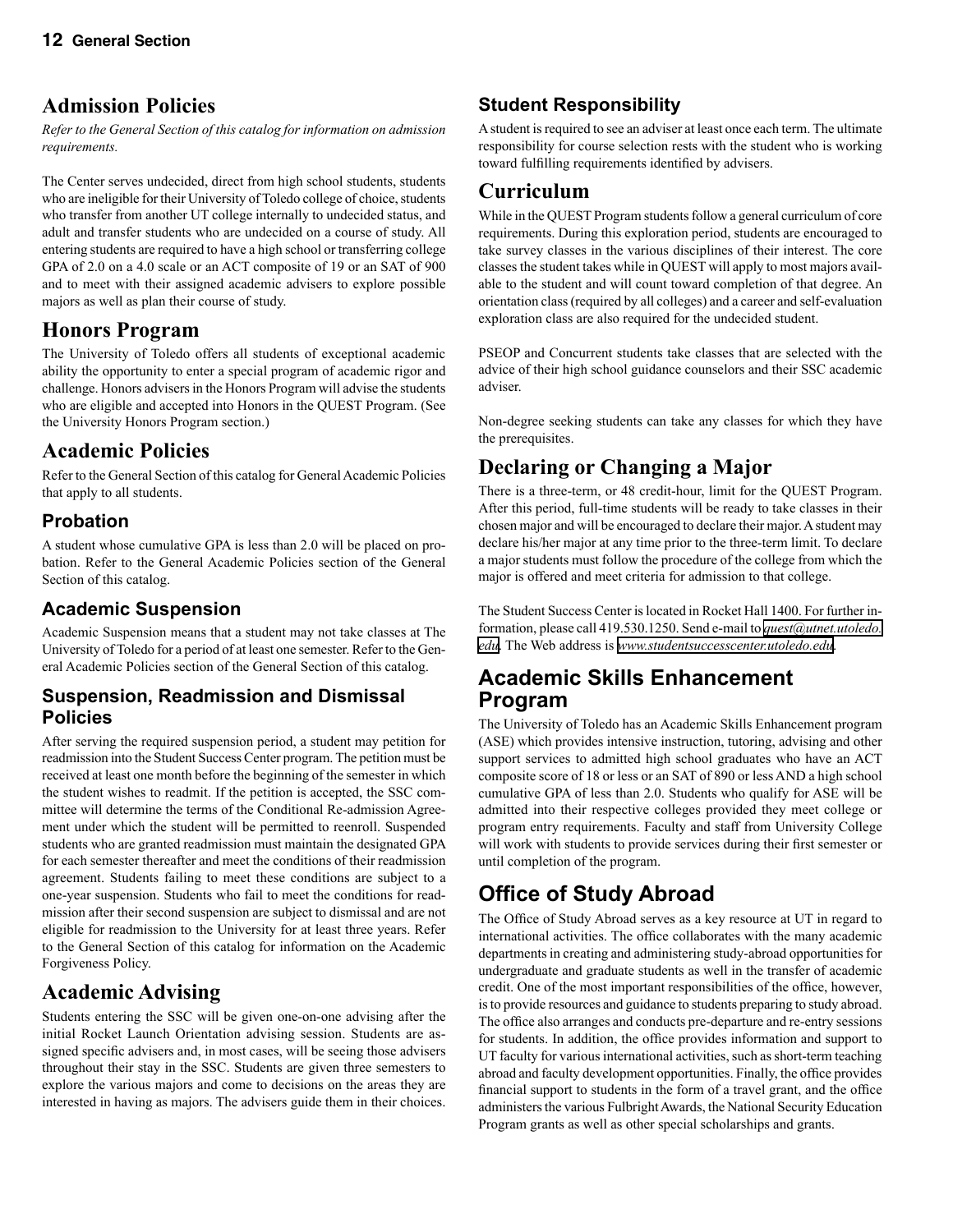The Office of Study Abroad is located in University Hall 3210. For more information, please call 419.530.8550.

### **TRIO Student Support Services**

TRIO Student Support Services is a federally funded program that provides a comprehensive range of academic and other support services to low-income, first generation and disabled students who need assistance in academic and personal development to enhance their chances of graduation. Students are accepted freshman year through senior year and remain with the program for the duration of their undergraduate studies.

TRIO Student Support Services provides the following functions:

- Identification and recruitment of enrolled students in need assistance in order to meet federal program criteria of first generation, disabled, low income or a combination of these
- Student individual and group support
- Academic counseling and personal advising in order to enhance retention and graduation
- Collaboration with University of Toledo student programs in order to enhance student experiences leading to retention and graduation

For more information, contact The University of Toledo Office of EX-CELlence at 419.530.3820 or TRIO Student Support Services directly at 419.530.3609.

### **University Honors Program**

The University Honors Program is designed for highly motivated and academically talented students in all baccalaureate colleges and the QUEST Program. Admission to Honors is competitive and based on high school grade point average (GPA), ACT or SAT test scores, an essay, an extracurricular resume and references. Students entering directly from high school with a 3.75 GPA or higher (4.0 scale) and an ACT composite of 28 or higher (SAT composite of 1260) are encouraged to apply. Highly motivated students with at least a 3.5 GPA and an ACT composite of 25 (SAT composite of 1140) are also considered for admission. Upper class or transfer students may apply for admission to Honors if they meet the specific requirements for the various baccalaureate colleges, as described elsewhere in this catalog. Admission to the University Honors Program is granted on a space-available basis.

The University Honors Program is located in Sullivan Hall. For further information, please call 419.530.6030, send e-mail to *honors@uoft02. utoledo.edu,* or visit the Honors Program Web page at *http://www.utoledo. edu/honors/*.

### **Army Concurrent Admissions Program (ConAP)**

The Concurrent Admissions Program is a joint program of the Army, Army Reserve, Army National Guard, Service-members Opportunity Colleges, and The University of Toledo. This program recognizes new soldiers' intent to enroll before, during or after enlistment. Soldiers on active duty are encouraged to participate in the Distance Learning program. Upon completion of enlistment, ConAP soldiers return to the University to complete degree requirements. Students may be awarded credit for military training and job experience appropriate to the student's curriculum.

Students in the ConAP program are subject to the University's admission and degree requirements, as published in the catalog, at the time of enrollment in classes at the University. Enrollment of a student who,

subsequent to this agreement attempts college coursework elsewhere, is subject to institutional review.

Eligible soldiers are encouraged to maintain contact with the University ConAP representative to provide current mailing and e-mail addresses. Students may be required to take certain developmental courses or undergo other academic preparation and may be limited in the number of courses taken. The student is subject to the college's degree requirements. The application fee will be deferred until the student enters The University of Toledo. For more information, contact the Military Service Center at 419.530.1392.

### **Special Program for Senior Citizens**

A unique educational opportunity is available for adult learners age 60 or older. Individuals may engage in serious academic study or attend courses for general interest. This program provides educational experiences at reduced rates to individuals 60 or older who have been residents of Ohio for at least one year and whose family income is below 200 percent of the federal poverty guidelines based on family size. Students may enroll in courses on a space available basis and are responsible for textbooks and course materials, lab fees, parking and graduation application fees. Contact University College at 419.530.3142 for more information.

# **Ohio Statewide Transfer Policy**

### **Course Applicability System (CAS)**

The Course Applicability System (CAS) is a statewide Web-based higher education transfer information system. CAS shows how courses taken at one institution transfer and apply to degree programs at another institution. CAS provides information about degree requirements at colleges and universities across the state. To access CAS, log onto *www.transfer.org.*

### **Transfer Module**

The Ohio Board of Regents, following the directive of the Ohio General Assembly, developed a statewide policy to facilitate students' ability to transfer credits from one Ohio public college or university to another in order to avoid duplication of course requirements. Since independent colleges and universities in Ohio may or may not be participating in the transfer policy, students interested in transferring to independent institutions are encouraged to check with the college or university of their choice regarding transfer agreements.

The Ohio Board of Regents' Transfer and Articulation Policy established the Transfer Module, which is a subset or entire set of a college or university's general education program. The Transfer Module consists of 36 to 40 semester hours (or 54 to 60 quarter hours) of courses in the following areas: English, mathematics, arts and humanities, social and behavioral sciences, natural and physical sciences, and interdisciplinary study.

A Transfer Module completed at one college or university will automatically meet the requirements of the Transfer Module at another college or university once the student is admitted. Students may be required, however, to meet additional general education requirements at the institution to which they transfer.

Since many degree programs require specific courses that may be taken as a part of the general education or Transfer Module program at an institution, students are encouraged to meet with an academic adviser at the institution to which they plan to transfer early in their academic career. Advisers should be consulted regarding the Transfer Module and general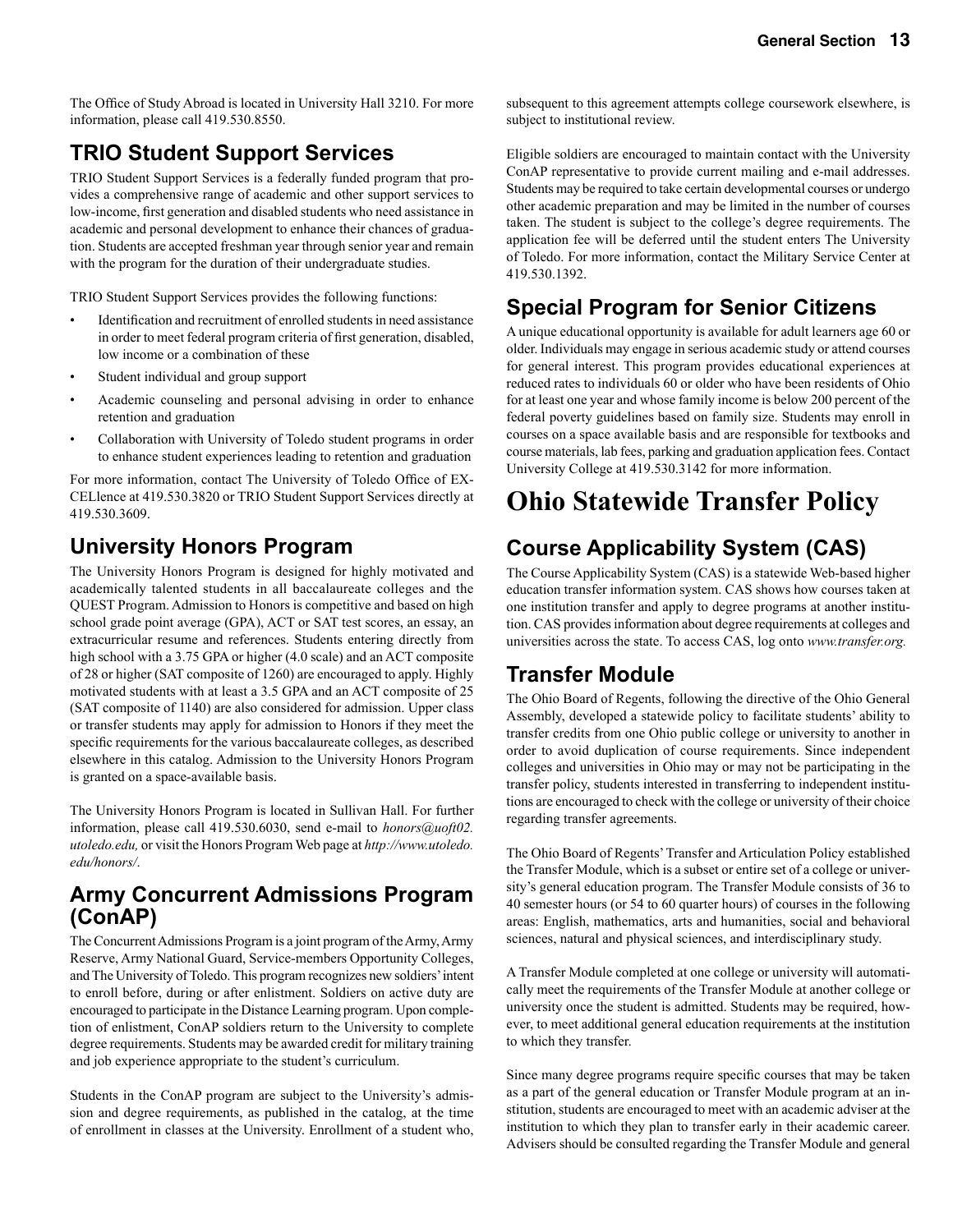education courses and any specific program requirements that can be completed before transfer.

### **Conditions for Transfer Admission**

Students meeting the requirements of the Transfer Module are subject to the following conditions:

- 1. The policy encourages receiving institutions to give preferential consideration for admission to students who complete an associate's degree with a cumulative grade point average (GPA) of 2.0 or better for all previous college-level courses.
- 2. The policy encourages receiving institutions to give preferential treatment to students who have not earned an associate's degree but have earned 60 semester hours or 90 quarter hours with a cumulative GPA of 2.0 or better for all previous college-level courses.
- 3. The policy further encourages that students who have not earned an associate's degree or who have not earned 60 semester hours or 90 quarter hours with a cumulative GPA of 2.0 or better for all previous college-level courses are eligible for admission as transfer students on a competitive basis.

### **Acceptance of Transfer Credit**

- 1. Students who have completed an associate's degree from a state-assisted Ohio institution with a cumulative GPA of 2.0 or better will receive transfer credit for all college-level courses that they have passed (D- or better).
- 2. Students who have not earned an associate's degree will receive transfer credit for all college-level courses in which a grade of C or better has been earned.

Admission to a given institution, however, does not guarantee that a transfer student automatically will be admitted to all majors, minors or fields of concentration at the institution. Once admitted, transfer students shall be subject to the same regulations governing applicability of catalog requirements as all other students. Furthermore, transfer student shall be accorded the same class standing and other privileges as all other students on the basis of the number of credits earned. All residency requirements must be completed successfully at the receiving institution prior to the granting of a degree.

### **Responsibilities of Students**

In order to facilitate transfer with maximum applicability of transfer credit, prospective transfer students should plan a course of study that will meet the requirements of a degree program at the receiving institution. Specifically, students should identify early in their collegiate studies an institution and major to which they desire to transfer. Furthermore, students should determine if there are language requirements or any special course requirements that can be met during the freshman or sophomore year. This will enable students to plan and pursue a course of study that will articulate with the receiving institution's major. Students are encouraged to seek further information regarding transfer from both their adviser and the college or university to which they plan to transfer.

### **Appeals Process**

A student disagreeing with the application of transfer credit by the receiving institution has the right to appeal the decision. If a transfer student's appeal is denied by the institution after all appeal levels have been exhausted, the student may appeal to the state-level Articulation and Transfer Appeals Review Committee.

### **The University of Toledo's Transfer Credit Appeal Process**

If a transfer student believes there is an error in his or her Transfer Credit Evaluation (TCE), or has questions regarding the evaluation or application of transfer credit toward degree requirements, he/she should first contact the person who completed the TCE. The name of the person to contact appears on the letter accompanying the TCE. In most cases, the issue can be resolved at this level.

A student disagreeing with the application of transfer credit has the right to appeal the decision by following the procedure below. The appeal must be in writing within 90 days of receipt of the Transfer Credit Evaluation or Degree Audit. Following is the appeal process:

- 1. The student contacts the department chair and provides a written appeal. The department chair has 30 days from receipt of the appeal to respond in writing to the student.
- 2. If the issue is not resolved to the student's satisfaction at step 1, the student contacts the dean of his/her UT college and provides a copy of the appeal and the department decision. A final college decision rests with the office of the dean. The dean has 30 days from receipt of the appeal to respond in writing to the student.
- 3. If the issue is not resolved to the student's satisfaction after steps 1 and 2, the student submits a copy of the appeal, as well as the college decision, to the provost. The Provost's Office will provide an institution-wide perspective. The provost has 30 days from receipt of the appeal to respond writing to the student. If the request is denied, the written correspondence to the student will outline the process for appealing to the state-level Articulation and Transfer Appeals Review Committee of the Ohio Board of Regents.

### **Transfer Module Courses**

The following list represents The University of Toledo Transfer Module courses. The Transfer Module, as directed by the Ohio Board of Regents (OBOR), includes courses in the following areas: English, mathematics, arts and humanities, social and behavioral sciences, natural and physical sciences, and interdisciplinary studies.

Note: Completion of The University of Toledo Transfer Module requires coursework over and above that which fulfills the general education core curriculum. Students should consult their academic adviser for further information.

‡*Indicated course is part of both the University Undergraduate Core Curriculum and The University of Toledo Transfer Module.*

### **English Composition – 2 courses/6 hours required**

#### **One course from:**

| ENGL 1100 |  |  |
|-----------|--|--|
| ENGL 1110 |  |  |

#### **One course from:**

| <b>İENGL</b> | 1130 | College Composition II: Acad. Disciplines & Discourse 3 |
|--------------|------|---------------------------------------------------------|
| <b>İENGL</b> | 1140 | College Composition II: Writing the Community 3         |
| <b>İENGL</b> | 1150 | College Composition II: Language and Identity3          |
| <b>İENGL</b> | 2950 | Science and Technical Report Writing3                   |
| <b>İENGL</b> | 2960 |                                                         |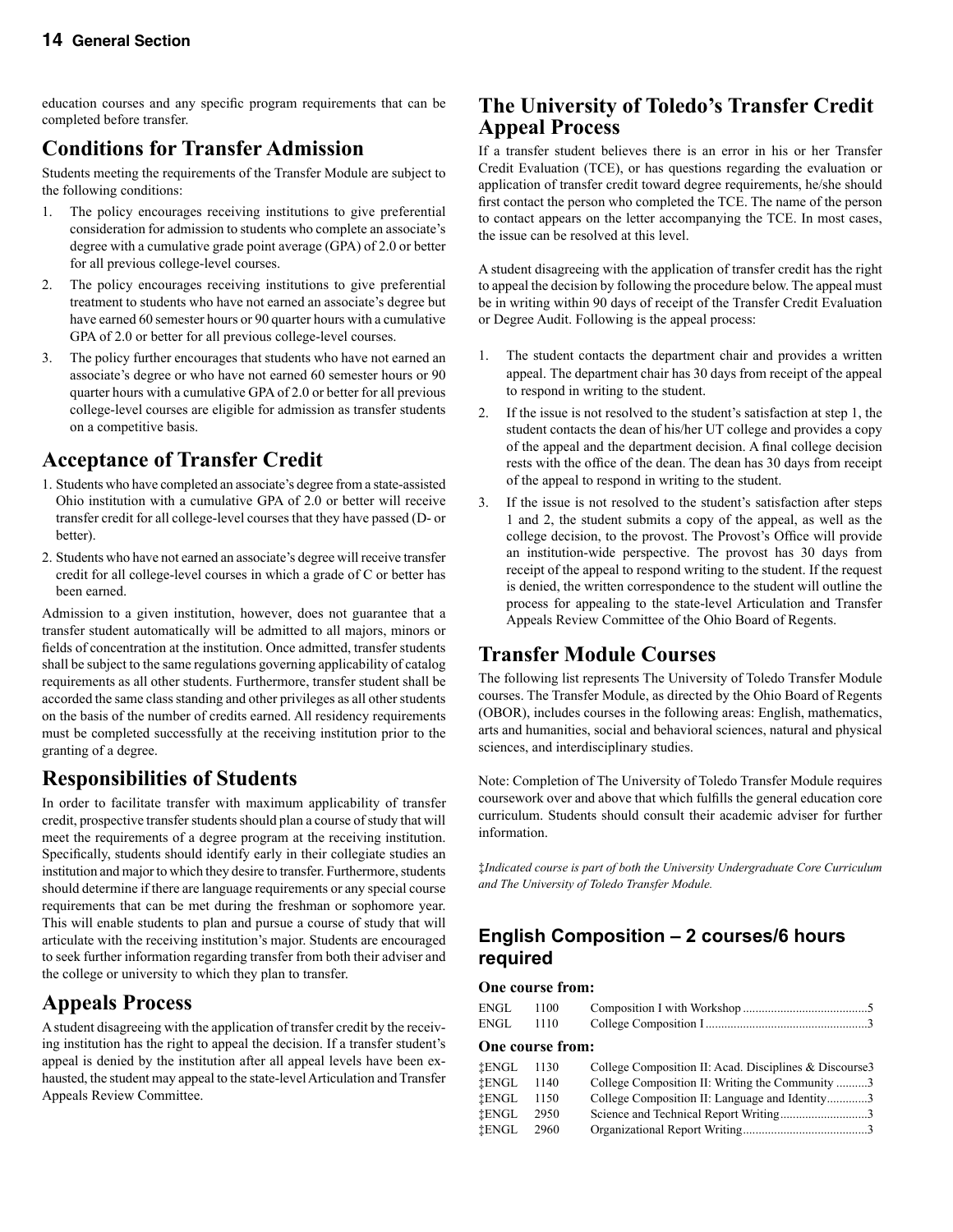### **Mathematics – 1 course/3 hours required**

| <b>TMATH</b> | 1260 |  |
|--------------|------|--|
| <b>İMATH</b> | 1270 |  |
| <b>TMATH</b> | 1320 |  |
| <b>TMATH</b> | 1330 |  |
| <b>TMATH</b> | 1340 |  |
| <b>TMATH</b> | 1750 |  |
| <b>TMATH</b> | 1760 |  |
| <b>TMATH</b> | 1850 |  |
| <b>TMATH</b> | 1860 |  |
| <b>TMATH</b> | 1890 |  |
| <b>TMATH</b> | 1920 |  |
| <b>TMATH</b> | 1930 |  |
| <b>†MATH</b> | 2600 |  |
|              |      |  |

### **Arts/Humanities – 6 hours required from 2 departments/disciplines**

| ‡ARTH        | 1500 |                                                     |  |
|--------------|------|-----------------------------------------------------|--|
| <b>İARTH</b> | 2000 |                                                     |  |
| <b>†ARTH</b> | 2040 | History of Renaissance and Baroque Art3             |  |
| <b>†ARTH</b> | 2080 |                                                     |  |
| <b>İARTH</b> | 2300 |                                                     |  |
| ‡CLC         | 1010 |                                                     |  |
| ‡CLC         | 2040 |                                                     |  |
| ‡CLC         | 2050 |                                                     |  |
| ‡CLC         | 2060 |                                                     |  |
| ‡DANC        | 1250 |                                                     |  |
| ‡ENGL        | 2710 |                                                     |  |
| ‡ENGL        | 2720 |                                                     |  |
| ‡ENGL        | 2730 |                                                     |  |
| ‡FILM        | 1310 |                                                     |  |
| <b>İFREN</b> | 1090 | French & Francophone Culture in the Modern World3   |  |
| †GERM        | 1090 | Introduction to Modern German Culture 3             |  |
| ‡HIST        | 1010 |                                                     |  |
| ‡HIST        | 1020 |                                                     |  |
| ‡HIST        | 1050 |                                                     |  |
| <b>THIST</b> | 1060 |                                                     |  |
| ‡HIST        | 1070 |                                                     |  |
| ‡HIST        | 1080 |                                                     |  |
| ‡HIST        | 1090 |                                                     |  |
| <b>İHIST</b> | 1100 |                                                     |  |
| ‡HIST        | 1110 |                                                     |  |
| ‡HIST        | 1120 |                                                     |  |
| <b>HIST</b>  | 2010 |                                                     |  |
| <b>HIST</b>  | 2020 |                                                     |  |
| <b>İHIST</b> | 2040 |                                                     |  |
| <b>THIST</b> | 2050 |                                                     |  |
| ‡HIST        | 2060 |                                                     |  |
| ‡HON         | 2010 |                                                     |  |
| ‡HON         | 2020 | Multicultural Literatures:                          |  |
|              |      |                                                     |  |
| ‡HON         | 2030 | Multicultural Literatures: The Non-European World 3 |  |
| ‡HUM         | 1200 | Framing Cultures, Building Communities3             |  |
| ‡HUM         | 2010 |                                                     |  |
| †HUM         | 2020 |                                                     |  |
| ‡HUM         | 2220 |                                                     |  |
| ‡JAPN        | 1090 |                                                     |  |
| <b>†MUS</b>  | 2210 |                                                     |  |
| <b>†MUS</b>  | 2220 |                                                     |  |
| <b>†MUS</b>  | 2230 |                                                     |  |
| ‡MUS         | 2240 |                                                     |  |
| ‡MUS         | 2250 | Musical Diversity in the United States 3            |  |
| ‡MUS         | 2420 | Cultures and Music of Non-Western Styles3           |  |
| ‡PHIL        | 1020 |                                                     |  |
| <b>†PHIL</b> | 2200 |                                                     |  |
| <b>†PHIL</b> | 2400 |                                                     |  |

| ‡REL         | 2000 |                                           |  |
|--------------|------|-------------------------------------------|--|
| ‡REL         | 2300 | Understanding the Monotheistic Religions3 |  |
| ‡REL         | 2310 |                                           |  |
| <b>İREL</b>  | 2330 |                                           |  |
| <b>İSPAN</b> | 1090 |                                           |  |
| <b>İSPAN</b> | 1100 |                                           |  |
| ‡THR         | 1100 |                                           |  |
|              |      |                                           |  |

#### **Social and Behavioral Sciences – 6 hours required from 2 departments/disciplines**

| †ANTH        | 1020 |                                       |  |
|--------------|------|---------------------------------------|--|
| <b>†ANTH</b> | 2020 |                                       |  |
| ‡ANTH        | 2750 |                                       |  |
| †ANTH        | 2800 |                                       |  |
| İECON        | 1010 |                                       |  |
| ‡ECON        | 1150 |                                       |  |
| İECON        | 1200 |                                       |  |
| iGEPL        | 1010 |                                       |  |
| iGEPL        | 1100 |                                       |  |
| †PSC         | 1200 |                                       |  |
| †PSY         | 1010 |                                       |  |
| †SOC         | 1010 |                                       |  |
| †SOC         | 1750 |                                       |  |
| †SOC         | 2100 |                                       |  |
| †SOC         | 2500 | Women's Roles: A Global Perspective 3 |  |
| ‡SOC         | 2640 |                                       |  |
|              |      |                                       |  |

#### **Natural and Physical Sciences – 6 hours required from 2 departments/disciplines. At least one course should be a laboratory course.**

| ‡ASTR        | 1010 |                                                        |  |
|--------------|------|--------------------------------------------------------|--|
| iASTR        | 2010 |                                                        |  |
| ‡ASTR        | 2020 |                                                        |  |
| ‡ASTR        | 2050 |                                                        |  |
| <b>İBIOL</b> | 1120 |                                                        |  |
| ‡BIOL        | 1140 | Biological Aspects of Human Consciousness3             |  |
| BIOL.        | 2100 |                                                        |  |
| <b>İBIOL</b> | 2150 | Fundamentals of Life Science I: Diversity of Life,     |  |
|              |      |                                                        |  |
| <b>İBIOL</b> | 2160 | Fundamentals of Life Science Laboratory I1             |  |
| <b>İBIOL</b> | 2170 | Fundamentals of Life Science II: Cells and Inheritance |  |
|              |      |                                                        |  |
| †BIOL        | 2180 |                                                        |  |
| <b>İCHEM</b> | 1100 |                                                        |  |
| †CHEM        | 1150 |                                                        |  |
| <b>†CHEM</b> | 1210 |                                                        |  |
| <b>İCHEM</b> | 1220 |                                                        |  |
| †CHEM        | 1230 |                                                        |  |
| <b>İCHEM</b> | 1240 |                                                        |  |
| <b>†CHEM</b> | 1260 | Chemistry for the Life Sciences Laboratory I1          |  |
| †CHEM        | 1270 | Chemistry for the Life Sciences Laboratory II 1        |  |
| <b>İCHEM</b> | 1280 |                                                        |  |
| <b>İCHEM</b> | 1290 |                                                        |  |
| İEEES        | 1010 |                                                        |  |
| İEEES        | 1020 |                                                        |  |
| <b>İEEES</b> | 1030 |                                                        |  |
| <b>İEEES</b> | 1040 |                                                        |  |
| <b>İEEES</b> | 1130 |                                                        |  |
| <b>İNASC</b> | 1100 |                                                        |  |
| ‡NASC        | 1110 |                                                        |  |
| ‡PHYS        | 1310 |                                                        |  |
| ‡PHYS        | 1330 |                                                        |  |
| ‡PHYS        | 1750 |                                                        |  |
| ‡PHYS        | 2010 |                                                        |  |
|              |      |                                                        |  |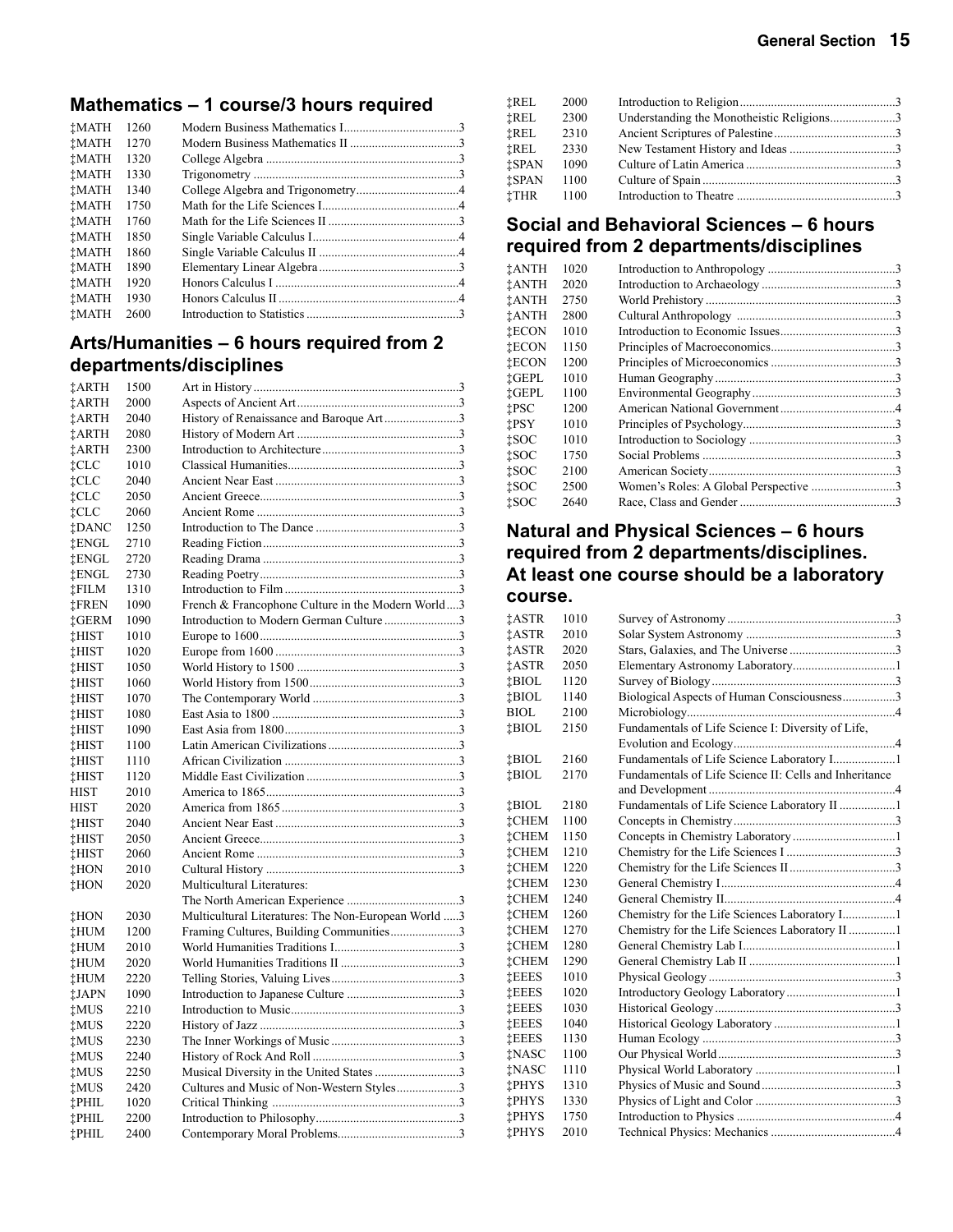#### **16 General Section**

| <b>†PHYS</b> | - 2020 |                                                |  |
|--------------|--------|------------------------------------------------|--|
| <b>†PHYS</b> | 2070   |                                                |  |
| †PHYS        | 2080   |                                                |  |
| †PHYS        | 2130   |                                                |  |
| †PHYS        | 2140   | Physics for Science and Engineering Majors II5 |  |

## **Policy Determining Ohio Residency**

(Effective October, 2001; subject to periodic change)

### **Rules Governing Ohio Residency Qualifications**

A student is a resident of Ohio if he meets the following requirements, as established by the Ohio Board of Regents (enrollment is defined as being the first day of classes) pursuant to Chapter 119 of the Revised Code, and under the authority conferred upon the Ohio Board of Regents by Section 3333.31 of the Revised Code.

The initial determination of residency shall be made by the admitting office (the director of admissions for undergraduate students and undergraduate students with a degree, by the graduate dean for graduate students, and by the chair of the Admissions Committee of the College of Law for law students) following guidelines established by the Ohio Board of Regents. The initial determination may be reclassified only after formal approval by the Residency Committee. Students who attend the University and readmit must file a formal application for reclassification.

A formal application form must be filed with the Residency Committee at least one month (30 days) prior to the beginning of the term for which the reclassification is requested. (Note: Summer is considered one term beginning with the first day of summer classes, not the first day of a particular session). Application forms are available from the Bursar's Office. The University does not defer fees on pending applications nor is retroactive reclassification granted.

### **General Residency for Subsidy and Tuition Surcharge Purposes**

The following persons shall be classified as residents of the state of Ohio for subsidy and tuition surcharge purposes:

- 1. A student whose spouse, or a dependent student, at least one of whose parents or legal guardian has been a resident of the state of Ohio for all other legal purposes for 12 consecutive months or more immediately preceding the enrollment of such student in an institution of higher education shall be considered a resident.
- 2. A person who has been a resident of Ohio for the purpose of this rule for at least 12 consecutive months immediately preceding his or her enrollment in an institution of higher education and who is not receiving, and has not directly or indirectly received in the preceding 12 consecutive months, financial support from persons or entities who are not residents of Ohio for all other legal purposes.
- 3. A dependent student of a parent or legal guardian, or the spouse of a person who, as of the first day of a term of enrollment, has accepted full-time, self-sustaining employment and established domicile in the state of Ohio for reasons other than gaining the benefit of favorable tuition rates.

### **Exceptions**

- 1. A person who is living and is gainfully employed on a full-time or part-time and self-sustaining basis in Ohio and who is pursuing a part-time program of instruction at an institution of higher education.
- 2. A person who enters and currently remains upon active duty status in the U.S. military service while a resident of Ohio for all other legal purposes, and his or her dependents, shall be considered residents of Ohio for these purposes as long as Ohio remains the state of such person's domicile.
- 3. A person on active duty status in the U.S. military service who is stationed and resides in Ohio, and his or her dependents shall be considered residents of Ohio for these purposes.
- 4. A person who is transferred by his employer beyond the territorial limits of the 50 states of the United States and the District of Columbia while a resident of Ohio for all other legal purposes, and his or her dependents, shall be considered residents of Ohio as long as Ohio remains the state of such person's domicile and as long as such person has fulfilled his or her tax liability to the state of Ohio for at least the tax year preceding enrollment.
- 5. A person who has been employed as a migrant worker in the state of Ohio, and his or her dependents shall be considered a resident for these purposes provided such person has worked in Ohio at least four months during each of the three years preceding the proposed enrollment.
- 6. A person who was considered a resident under this rule at the time the person started a community service position as defined under this rule, and his or her spouse and dependents, shall be considered as residents of Ohio while in service and upon completion of service in the community service position.
- 7. A person who returns to the state of Ohio due to marital hardship, takes or has taken legal steps to end a marriage, and reestablishes financial dependence upon a parent or legal guardian (receives greater than 50 percent of his or her support from the parent or legal guardian), and his or her dependents shall be considered residents of Ohio.
- 8. A person who is a member of the Ohio National Guard and who is domiciled in Ohio, and his or her spouse and dependents, shall be considered residents of Ohio while the person is in Ohio National Guard service.

### **Procedures**

- 1. A dependent person classified as a resident of Ohio for these purposes and who is enrolled in an institution of higher education when his or her parents or legal guardian remove their residency from the state of Ohio shall continue to be considered a resident during continuous full-time enrollment and until his or her completion of any one academic degree program.
- 2. In considering residency of a dependent student, removal of the student's parents or legal guardian from Ohio shall not, during a period of 12 months following such removal, constitute relinquishment of Ohio residency status otherwise established under paragraphs (1) or (2) of the previous rule.
- 3. For students who qualify for residency status under paragraph (3) of the previous rule, residency status is lost immediately if the employed person upon whom resident student status was based accepts employment and establishes domicile outside Ohio less than 12 months after accepting employment and establishing domicile in Ohio.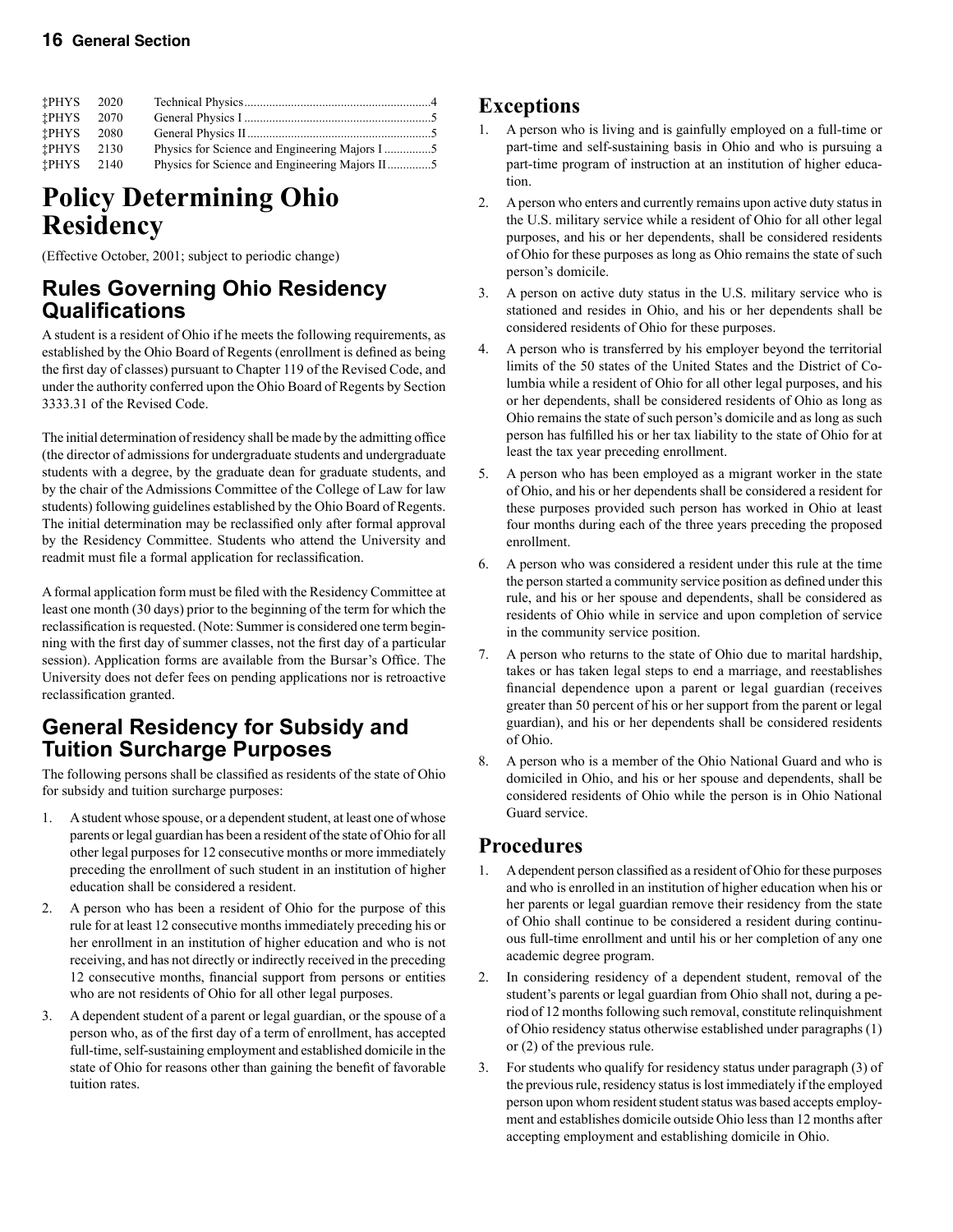4. Any person once classified as a non-resident, upon completion of 12 consecutive months of residency in Ohio for all other legal purposes, must apply to The University of Toledo Residency Committee for reclassification as a resident of Ohio for these purposes. Should such a person present clear and convincing proof that no part of his or her financial support is or in the preceding 12 consecutive months has been provided directly or indirectly by persons or entities who are not residents of Ohio for all other legal purposes, such a person shall be reclassified as a resident.

Evidentiary determinations under this rule shall be made by the University, which may require, among other things, the submission of information regarding the sources of a student's actual financial support.

- 5. Any reclassification of a person who was once classified as a nonresident for these purposes shall have prospective application only from the date of such reclassification.
- 6. Any institution of higher education charged with reporting student enrollment to the Ohio Board of Regents for state subsidy purposes and assessing tuition surcharge shall provide individual students with a fair and adequate opportunity to present proof of his or her Ohio residency for purposes of this rule. Such an institution may require the submission of affidavits and other documentary evidence, which it may deem necessary to a full and complete determination under this rule.

### **Michigan Reciprocity Agreement**

The states of Michigan and Ohio have entered into an agreement whereby The University of Toledo agrees to accept, at resident tuition rates, any resident of Monroe County (Michigan). Any student so admitted must meet all regular admission requirements of The University of Toledo, including those for the specific program for which admission was sought. Following the initial determination of residency status, any changes must be requested through formal application with the Residency Committee at least one month (30 days) prior to the beginning of the term for which the reclassification is requested. Eastern Michigan University agrees to accept Ohio residents at resident tuition rates.

# **Fees and Financial Aid**

A complete schedule of student fees is provided in the publication "University of Toledo Finance Brochure," which is published annually by the Bursar's Office.

The University of Toledo has a wide variety of financial aid programs available to qualifying students. Information regarding federal, state and institutional aid through the Office of Student Financial Aid (OSFA) may be obtained through the University's Web site: *http://www.financialaid. utoledo.edu.* The OSFA also publishes information annually that provides complete information on the types of financial aid available, the application process, satisfactory academic progress, and other pertinent issues. You may also contact the OSFA for additional information regarding scholarships available at The University of Toledo. All students must be U.S. citizens or eligible non-citizens of the U.S. as defined by the U.S. Department of Education and must be enrolled in a program leading to a degree or certificate in order to qualify for federal and state aid programs.

# **Placement Testing**

Students with an ACT English score of 20 or higher are eligible to enroll in Composition I (ENGL 1110). All other students must take the English Composition placement test before registering for College Composition.

On the basis of this test, a student will be placed in Academic Writing (SKLS 0990), Writing and Grammar for Students with English as a Second Language (ENGL 1020), Composition I with Workshop (ENGL 1100), Composition I (ENGL 1110), or Composition II (ENGL 1130-1150). Students with prior college credit in English composition should check with a college adviser.

Recent high school graduates with an ACT composite score of 18 or less, and/or a final high school GPA of less than a 2.00 may be required to take a special placement test to determine academic strengths and areas needing improvement. Some students may be required to take skills enhancement coursework as a result of the placement test. Students who have not recently graduated from high school will take placement tests as determined by their college adviser.

Placement tests also are given in foreign languages, chemistry and mathematics. A satisfactory score on these tests is a prerequisite for the following courses: foreign language courses; Chemistry 1230; and mathematics courses. ACT math scores in conjunction with the student's high school work may substitute for the placement tests.

Placement tests are scheduled during the summer orientation periods. In addition, except for foreign languages, they are given on a walk-in basis by the University Test Center, Room 1400 Rocket Hall or at Scott Park in Room AS 1200. Foreign language tests are given most weekdays between 9 a.m. and 3 p.m. in the Foreign Language Learning Center, University Hall, Room 5150G.

Students with disabilities who need assistance with placement tests are encouraged to contact the Office of Accessibility for support services and/or accommodations.

# **Alternative College Credit**

The University of Toledo will award college credit for noncollegiate educational experiences and courses. Such nontraditional credit includes Advanced Placement (AP), Defense Activity for Non-Traditional Education Support (DANTES), military, portfolio and training credit.

Alternative credit will be accepted with the appropriate documentation from the primary source. Credit is posted during the first term of enrollment.

- Training, portfolio and military credit will be evaluated by the appropriate departments to determine applicability.
- Training, portfolio and military credit are assigned corresponding UT course equivalencies whenever possible. Courses that do not fulfill specific degree program requirements may transfer as electives.
- Official transcripts and/or documentation for alternative credit can be obtained from the following Web sites:

*[www.acenet.edu](http://www.acenet.edu) [www.collegeboard.com](http://www.collegeboard.com) [www.collegeboard.org/clep/](http://www.collegeboard.org/clep/) www.getcollegecredit.com*

### **Advanced Placement (AP)**

High school students who enroll in college-level courses and who demonstrate superior achievement in the appropriate Advanced Placement examinations offered by the College Entrance Examination Board may submit results of their examinations to the offices of Admissions and the Registrar as part of their application for admission. These examinations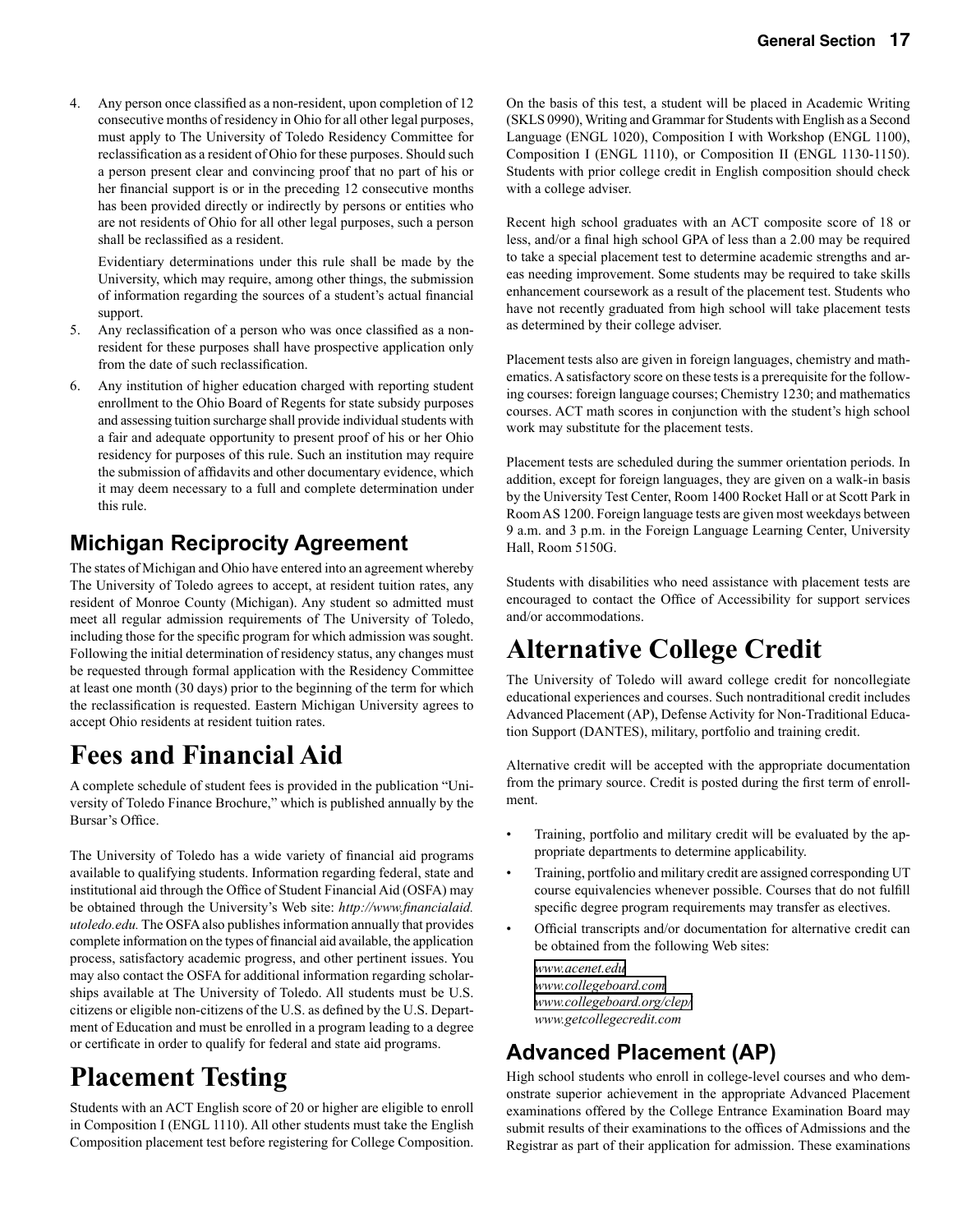are offered in May, and the candidate may, if desired, choose to take them by consulting with the secondary school college counselor or principal.

On recommendation of the departments concerned, full college credit may be granted for such work or certain prerequisite courses may be waived to permit the student to enroll in more advanced courses. Entering students who receive enough credit to qualify as sophomores will be ranked as sophomores. Please contact the appropriate department for further information.

Advanced placement credit may be granted by the following subject departments: art, biology, chemistry, computer science, economics, English, foreign languages, history, mathematics, music, physics, political science and psychology. *Refer to the specific departments in this catalog for additional details.*

### **College Level Examination Program (CLEP)**

A student may earn college credit by taking the College Level Examination Program (CLEP) tests at the University Test Center, Scott Park location, Room AS 1200, if college credit has not been earned in the area in which credit is sought and the student is not currently enrolled in a course in that area. Students should consult the college in which they are enrolled to determine the specific credit limitations. Students should take the CLEP examinations before entrance or transfer. Although it is recommended that these exams be taken prior to enrolling in classes at The University of Toledo, students may, with adviser's permission, take the exam within the first semester of study.

Listed below are the courses, CLEP exams and number of credit hours for which credit will be give to students who have taken the CLEP exams.

### **General Examinations**

**Humanities:** For a score of 50, a student will receive 6 hours of credit in the humanities.

**College Mathematics:** For a score of 65, a student will receive 3 hours of credit for MATH 1180.

**Natural Sciences:** For a score of 50, a student will receive 6 hours of credit in the natural sciences.

**Social Sciences and History:** For a score of 50, a student will receive 6 hours of credit in the social sciences.

### **Subject Examinations**

**American Government:** For a score of 50, a student will receive 3 hours of credit for PSC 1200.

**Biology:** For a score of 50, a student will receive 3 hours of credit for BIOL 1120.

**Calculus:** For a score of 65, a student will receive 4 hours of credit for MATH 1850.

**Chemistry:** For a score of 50, a student will receive 8 hours of credit for CHEM 1230 and CHEM 1240.

**College Algebra:** For a score of 65, a student will receive 3 hours of credit for MATH 1320.

**College Algebra-Trigonometry:** For a score of 65, a student will receive 4 hours of credit for MATH 1340.

**French Language:** For a score of 50, a student will receive 4 hours of credit for FREN 1500. For a score of 62, a student will receive 7 hours of credit for FREN 1500 and FREN 2140.

**German Language:** For a score of 50, a student will receive 4 hours of credit for GERM 1500. For a score of 62, a student will receive 7 hours of credit for GERM 1500 and GERM 2140.

**Human Growth and Development:** For a score of 50, a student will receive 3 hours of credit for PSY 2510.

**Introductory Psychology:** For a score of 50, a student will receive 3 hours of credit for PSY 1010.

**Principles of Macroeconomics:** For a score of 50, a student will receive 3 hours of credit for ECON 1150.

**Principles of Microeconomics:** For a score of 50, a student will receive 3 hours of credit for ECON 1200.

**Spanish Language:** For a score of 50, a student will receive 4 hours of credit for SPAN 1500. For a score of 66, a student will receive 7 hours of credit for SPAN 1500 and SPAN 2140.

**Trigonometry:** For a score of 65, a student will receive 3 hours of credit for MATH 1330.

### **Duplicate Credit in CLEP and AP**

Within existing college and University limitations, when a student presents CLEP and Advanced Placement scores in the same area, credit will be given for either CLEP or AP, whichever is the higher number of credit hours. In no case will CLEP and AP credits be added or combined. The individual department may decide in which course credit is to be given if alternate course credit is possible.

### **Prior Learning Assessment**

Additional credits may be earned for certain courses in which the student had previous academic instruction or practical experience by having this prior work assessed through Credit by Exam or Portfolio Development. A maximum of 30 credit hours may be obtained by one or a combination of the two methods. Both processes require an initial application fee. A subsequent fee per credit hour granted is due after favorable action is recorded. A student must earn a grade of C or better to have credit recorded. Students must be enrolled during the term in which the credit is to be recorded.

### **Credit by Exam**

Students electing to have work assessed through Credit by Exam can obtain the required petition from the Office of the Registrar. This process requires the approval of the department chair, the instructor for the course and the dean of the college offering the course.

### **Portfolio Development**

A second means of obtaining additional credit is via Portfolio Development, which involves the compiling of a portfolio detailing the student's prior learning. To begin this process, students need to contact University College, Division of Individualized and Special Programs, Scott Park campus, 419.530.3142.

# **Placement with an International Bac- calaureate**

Students who have successfully completed International Baccalaureate (I.B.) Higher Level work may petition for transfer credit. For each Higher Level examination for which a score of four or better is achieved, 6 to 9 semester hours of credit may be awarded on a course-by-course basis; no credit is given for I.B. Subsidiary Level examinations. Higher Level International Baccalaureate courses are generally considered to be on a par with the Advanced Placement program courses of the College Entrance Examination Board.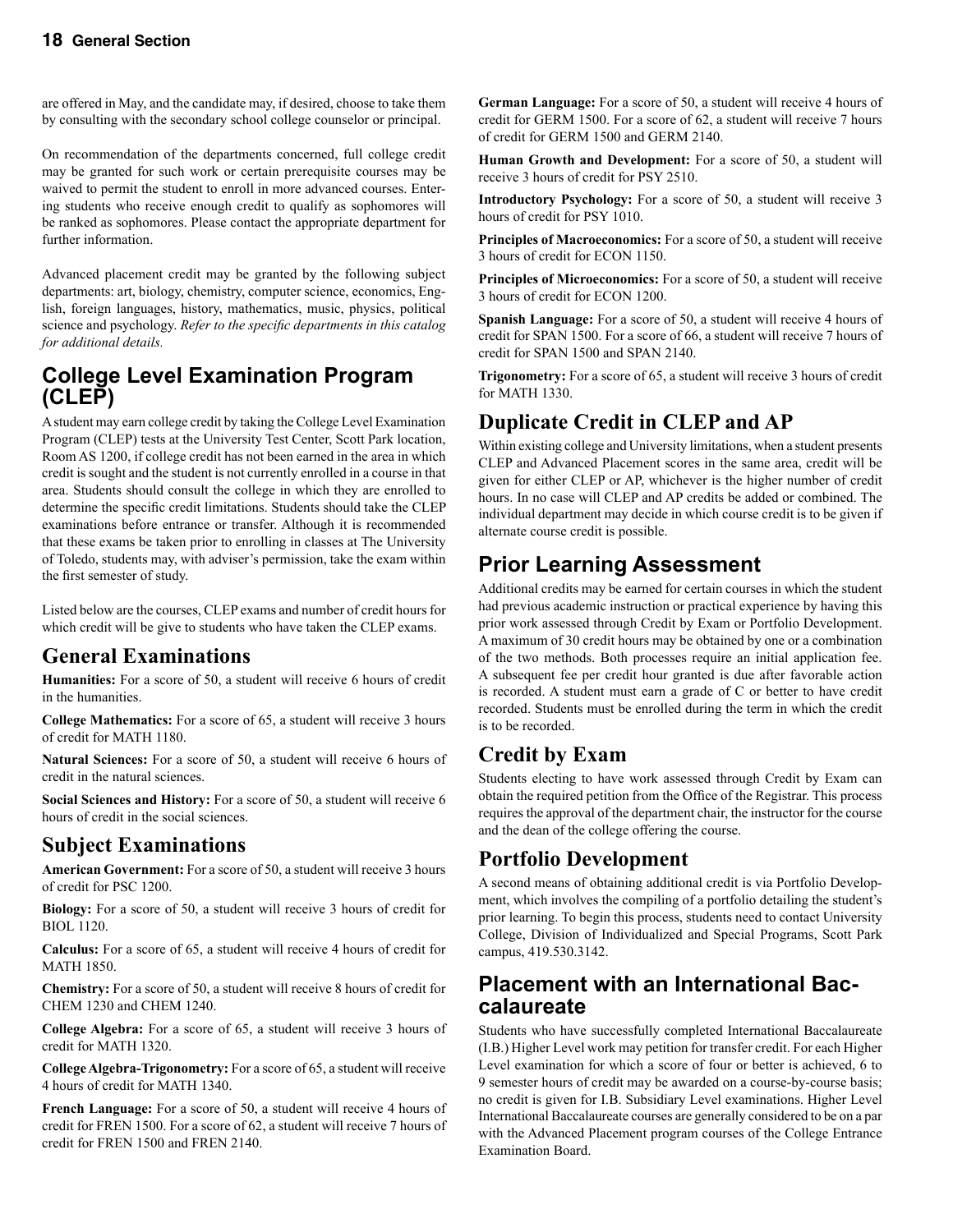# **University Undergraduate Core Curriculum (27-30 hours)**

The main purpose of a University-wide core curriculum is to provide students with a set of unifying ideas and purposes by which they develop an awareness of their common humanity. Through this common core, University of Toledo students are introduced to principles that underlie the humanities/fine arts, natural sciences, social sciences and the diversity of human experience. The core is designed to fulfill eight intellectual competencies:

- 1. Inquiry: abstract logical thinking, critical analysis, decision-making and other aspects of rational process;
- 2. Communication: writing, reading, speaking, listening;
- 3. Understanding mathematical and quantitative concepts: ability to understand and analyze numerical data;
- 4. Historical consciousness and social awareness;
- 5. Scientific inquiry;
- 6. Values: ethical mode of thinking or the application of ethical perception;
- 7. Aesthetic mode of thinking: creative expression; and
- 8. Information acquisition and use.

Note: Completion of The University of Toledo Transfer Module requires coursework over and above that which fulfills the general education core curriculum. Students should consult their academic adviser for further information.

The core curriculum consists of the following components:

#### **I. Skill Areas (6 Hours)**

| <b>B.</b> | Mathematics† (select any one course MATH 1180 |  |
|-----------|-----------------------------------------------|--|
|           |                                               |  |

### **II. Competency Areas (21-24 Hours)**

| D. Multicultural (one Diversity of U.S. Culture and |  |
|-----------------------------------------------------|--|
|                                                     |  |

*\*Students may satisfy one of the two multicultural requirements with at most one course that simultaneously fulfills a second area of the core.*

†*Students must complete a placement test or satisfy prerequisites in order to enroll in one of these courses.*

‡*Indicated course is part of both the University Undergraduate Core Curriculum and The University of Toledo Transfer Module.*

### **Core Curriculum Courses**

**Note:** Students must earn a C average or higher in the core curriculum.

#### **I. Skill Areas**

*A. English Composition*† (select **one** course from the following):

 ‡College Composition II: Acad. Disciplines & Discourse (ENGL 1130) .3 ‡College Composition II: Writing the Community (ENGL 1140) ............3 \*‡College Composition II: Language and Identity (ENGL 1150) ............3 Technical Writing for Engineers (ENGL 1930) ........................................3  ‡Sci-Tech Report Writing (ENGL 2950) ...................................................3 ‡Organizational Report Writing (ENGL 2960) .........................................3 Honors Readings Conference I (HON 1010) ............................................3 Honors Readings Conference II (HON 1020) ...........................................3

#### *B. Mathematics*† (select **one** course from the following):

| Mathematics for Elementary Education I (MATH 1210) 3                |  |
|---------------------------------------------------------------------|--|
| Mathematics for Elementary Education II (MATH 1220)3                |  |
|                                                                     |  |
|                                                                     |  |
|                                                                     |  |
|                                                                     |  |
|                                                                     |  |
|                                                                     |  |
|                                                                     |  |
| Calculus I for Mathematicians, Scientists & Educators (MATH 1830)4  |  |
| Calculus II for Mathematicians, Scientists & Educators (MATH 1840)4 |  |
|                                                                     |  |
|                                                                     |  |
|                                                                     |  |
|                                                                     |  |
|                                                                     |  |
|                                                                     |  |
|                                                                     |  |

†*Students must complete a placement test or satisfy prerequisites in order to enroll in one of these courses.*

### **II. Competency Areas**

*A. Humanities/Fine Arts* (select **two** courses; minimum of 6 hours total from the following; no more than **one** course from any discipline):

| Arabic                                                         |  |
|----------------------------------------------------------------|--|
|                                                                |  |
|                                                                |  |
|                                                                |  |
| Art                                                            |  |
|                                                                |  |
|                                                                |  |
|                                                                |  |
|                                                                |  |
|                                                                |  |
|                                                                |  |
|                                                                |  |
|                                                                |  |
|                                                                |  |
| *Visual Construction of Gender (ARTH 3820/WGST 3020)3          |  |
| <b>Chinese</b>                                                 |  |
|                                                                |  |
|                                                                |  |
|                                                                |  |
| Communication                                                  |  |
| Communication Principles & Practices (COMM 1010)3              |  |
|                                                                |  |
|                                                                |  |
| Dance                                                          |  |
|                                                                |  |
| <b>Disability Studies</b>                                      |  |
|                                                                |  |
| Film                                                           |  |
|                                                                |  |
| French                                                         |  |
| Culture and Commerce in the French-Speaking World              |  |
|                                                                |  |
| #French & Francophone Culture in the Modern World (FREN 1090)3 |  |
|                                                                |  |
|                                                                |  |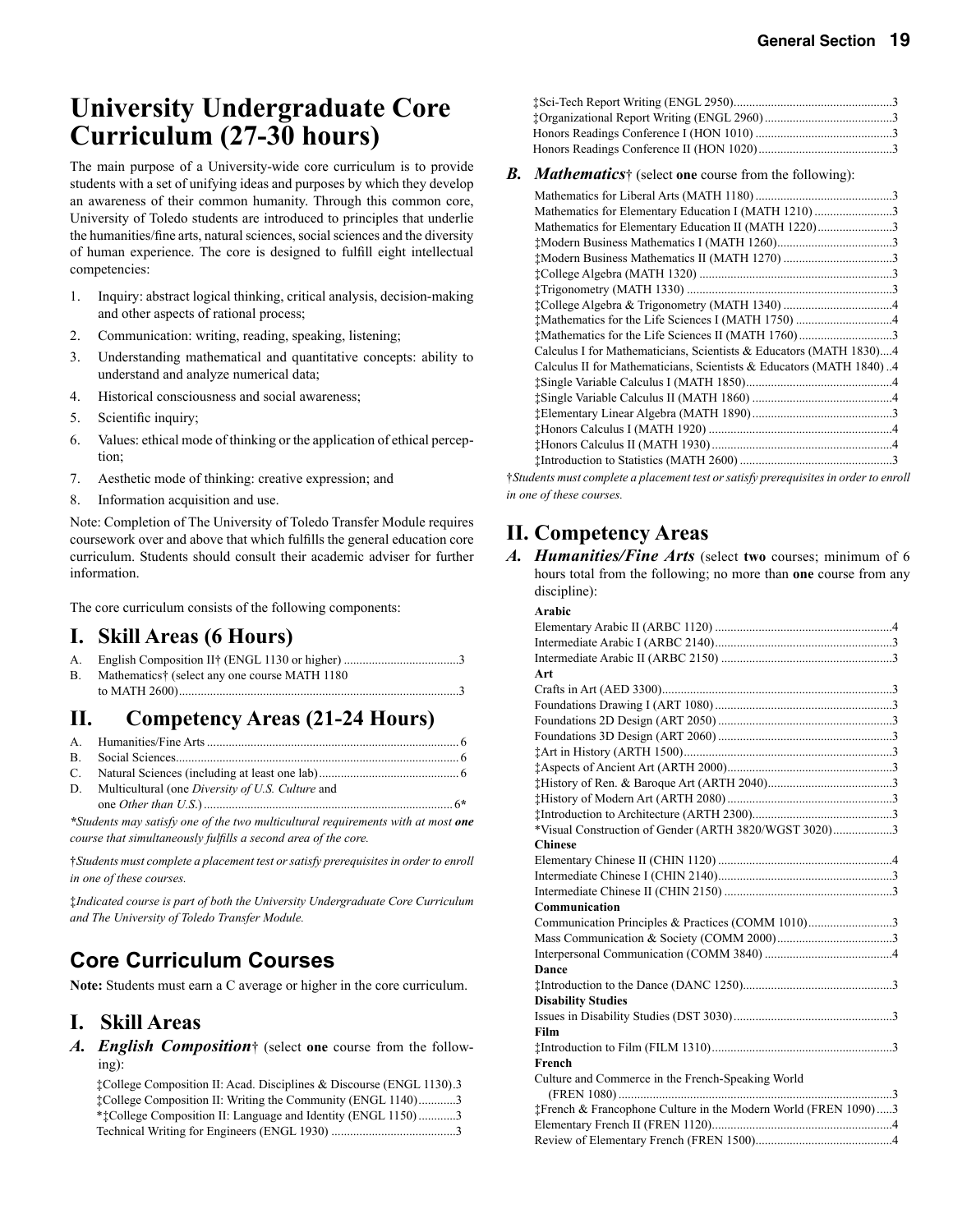| German                                                                           |  |
|----------------------------------------------------------------------------------|--|
|                                                                                  |  |
| #Introduction to Modern German Culture (GERM 1090)3                              |  |
|                                                                                  |  |
|                                                                                  |  |
|                                                                                  |  |
| <b>History</b>                                                                   |  |
|                                                                                  |  |
|                                                                                  |  |
|                                                                                  |  |
|                                                                                  |  |
|                                                                                  |  |
|                                                                                  |  |
|                                                                                  |  |
|                                                                                  |  |
|                                                                                  |  |
|                                                                                  |  |
|                                                                                  |  |
|                                                                                  |  |
|                                                                                  |  |
|                                                                                  |  |
|                                                                                  |  |
|                                                                                  |  |
| Humanities (interdisciplinary)                                                   |  |
|                                                                                  |  |
|                                                                                  |  |
| #Framing Cultures, Building Communities (HUM 1200)5                              |  |
|                                                                                  |  |
|                                                                                  |  |
|                                                                                  |  |
| *Educ. and the Construction of Societies (TSOC 3540) 3                           |  |
| Japanese                                                                         |  |
|                                                                                  |  |
|                                                                                  |  |
|                                                                                  |  |
|                                                                                  |  |
|                                                                                  |  |
| Latin                                                                            |  |
|                                                                                  |  |
|                                                                                  |  |
|                                                                                  |  |
| Literature                                                                       |  |
|                                                                                  |  |
|                                                                                  |  |
|                                                                                  |  |
| British Literature: Readings & Analysis (ENGL 2740)3                             |  |
| American Literature: Readings & Analysis (ENGL 2760)3                            |  |
|                                                                                  |  |
|                                                                                  |  |
| ***Multicultural Literatures: The North American Exp. (HON 2020)3                |  |
| ***Multicultural Literatures: The Non-European World (HON 2030)3<br><b>Music</b> |  |
|                                                                                  |  |
|                                                                                  |  |
|                                                                                  |  |
|                                                                                  |  |
|                                                                                  |  |
|                                                                                  |  |
| *** Cultures and Music of Non-Western Styles (MUS 2420) 3                        |  |
| Philosophy                                                                       |  |
|                                                                                  |  |
|                                                                                  |  |

|    | <b>Religion</b>                                                      |
|----|----------------------------------------------------------------------|
|    |                                                                      |
|    | ***Understanding the Monotheistic Religions (REL 2300)3              |
|    |                                                                      |
|    |                                                                      |
|    | <b>Russian</b>                                                       |
|    |                                                                      |
|    |                                                                      |
|    |                                                                      |
|    |                                                                      |
|    |                                                                      |
|    | Spanish<br>Culture and Commerce in the Spanish-Speaking World        |
|    |                                                                      |
|    |                                                                      |
|    |                                                                      |
|    |                                                                      |
|    |                                                                      |
|    |                                                                      |
|    |                                                                      |
|    | <b>Theatre</b>                                                       |
|    |                                                                      |
| В. | <b>Social Sciences</b> (select two courses; minimum of 6 hours total |
|    | from the following; no more than one course from any discipline):    |
|    | Anthropology                                                         |
|    |                                                                      |
|    |                                                                      |
|    |                                                                      |
|    |                                                                      |
|    | *African American Culture (ANTH 2900/SOC 2900)3                      |
|    | <b>Economics</b>                                                     |
|    |                                                                      |
|    |                                                                      |
|    |                                                                      |
|    | Geography                                                            |
|    |                                                                      |
|    |                                                                      |
|    |                                                                      |
|    |                                                                      |
|    |                                                                      |
|    | <b>Political Science</b>                                             |
|    |                                                                      |
|    |                                                                      |
|    | Psychology                                                           |
|    |                                                                      |
|    | <b>Social Work</b>                                                   |
|    |                                                                      |
|    | Sociology                                                            |
|    |                                                                      |
|    |                                                                      |
|    |                                                                      |
|    | *** Women's Roles: A Global Perspective (SOC 2500/WGST 2400)3        |
|    | ***Race, Class & Gender (SOC 2640/LST 2640/WGST 2640)3               |

*C. Natural Sciences*(select **two** courses; minimum of 6 hours total from the following including **one laboratory**; no more than **one** course from any discipline):

#### **Anatomy/Physiology**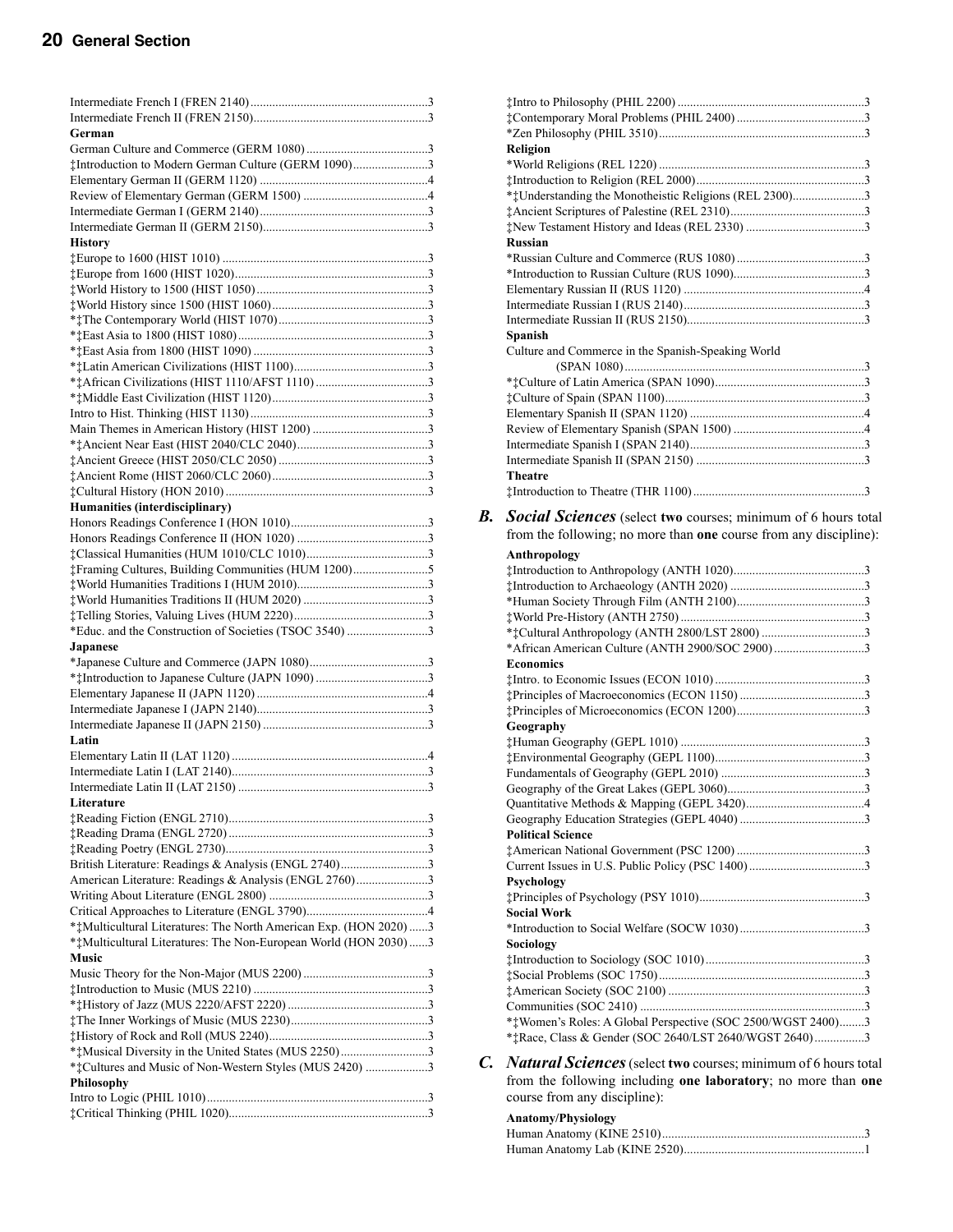| <b>Astronomy</b>                                        |  |
|---------------------------------------------------------|--|
|                                                         |  |
|                                                         |  |
|                                                         |  |
|                                                         |  |
| <b>Biology</b>                                          |  |
|                                                         |  |
| #Biological Aspects of Human Consciousness (BIOL 1140)3 |  |
|                                                         |  |
|                                                         |  |
|                                                         |  |
|                                                         |  |
| #Fundamentals of Life Sciences I Lab (BIOL 2160)1       |  |
|                                                         |  |
| #Fundamentals of Life Sciences II Lab (BIOL 2180) 1     |  |
| <b>Chemistry</b>                                        |  |
|                                                         |  |
|                                                         |  |
|                                                         |  |
|                                                         |  |
|                                                         |  |
|                                                         |  |
|                                                         |  |
|                                                         |  |
|                                                         |  |
|                                                         |  |
| <b>Ecology (Environmental Biology)</b>                  |  |
|                                                         |  |
|                                                         |  |
|                                                         |  |
|                                                         |  |
|                                                         |  |
| Geology                                                 |  |
|                                                         |  |
|                                                         |  |
|                                                         |  |
|                                                         |  |
| Geological Hazards and the Environment (EEES 1050)3     |  |
| <b>Physics</b>                                          |  |
|                                                         |  |
|                                                         |  |
|                                                         |  |
|                                                         |  |
|                                                         |  |
|                                                         |  |
|                                                         |  |
|                                                         |  |
|                                                         |  |
|                                                         |  |
|                                                         |  |
|                                                         |  |
|                                                         |  |
|                                                         |  |
|                                                         |  |

#### *D. Multicultural Studies* (select **one** course from Area 1 and **one**  course from Area 2 for a total of 6 hours):

 \*Students may satisfy one of the two multicultural requirements with at most **one** course that simultaneously fulfills a second area of the core.

**1. Diversity of U.S. Culture** (at minimum, select **one** course of at least 3 hours from the following):

| Multicultural Approaches for Art Appreciation (AED 3130)3 |  |
|-----------------------------------------------------------|--|
|                                                           |  |

| Foundations of Black Intellectual History (AFST 2100)3<br>*African American Culture (ANTH 2900/SOC 2900)3 |  |
|-----------------------------------------------------------------------------------------------------------|--|
|                                                                                                           |  |
|                                                                                                           |  |
| *Visual Construction of Gender (ARTH 3820/WGST 3020)3                                                     |  |
|                                                                                                           |  |
| Managing Diversity in the Workplace (BMGT 2700)3                                                          |  |
| Cultural Communications in the Workplace (BMGT 2750)3                                                     |  |
|                                                                                                           |  |
|                                                                                                           |  |
| Economics of Gender (ECON 3050/LST 3050/WGST 3650)3                                                       |  |
| Economic History of the African American Community                                                        |  |
|                                                                                                           |  |
| ***College Composition II: Language and Identity (ENGL 1150)3                                             |  |
|                                                                                                           |  |
|                                                                                                           |  |
| Language in the African American Community                                                                |  |
|                                                                                                           |  |
| African-American Writers Before the 20th Century                                                          |  |
|                                                                                                           |  |
| African-American Literature in the 20th Century                                                           |  |
|                                                                                                           |  |
| Native American Literature and Culture (ENGL 4690)3                                                       |  |
|                                                                                                           |  |
|                                                                                                           |  |
|                                                                                                           |  |
| African-American History to 1865 (HIST 3250/AFST 3250)3                                                   |  |
| African-American History from 1865 (HIST 3260/AFST 3260) 3                                                |  |
|                                                                                                           |  |
|                                                                                                           |  |
|                                                                                                           |  |
|                                                                                                           |  |
| American Labor and Working-Class History I (HIST 3480)3                                                   |  |
| Women in American History (HIST 3600/WGST 4510)3                                                          |  |
|                                                                                                           |  |
| History of Native American Religious Movements (HIST 4310) 3                                              |  |
|                                                                                                           |  |
| Selected Topics in African-American History                                                               |  |
|                                                                                                           |  |
|                                                                                                           |  |
| ** Multicultural Literatures: The North American Experience                                               |  |
|                                                                                                           |  |
|                                                                                                           |  |
|                                                                                                           |  |
|                                                                                                           |  |
| Women in American Politics (PSC 2210/WGST 2610) 3                                                         |  |
|                                                                                                           |  |
| ***Race, Class & Gender (SOC 2640/LST 2640/WGST 2640)3                                                    |  |
|                                                                                                           |  |
|                                                                                                           |  |
|                                                                                                           |  |
|                                                                                                           |  |
|                                                                                                           |  |
| Introduction to Gender Studies: Gender, Sex & Differences                                                 |  |
|                                                                                                           |  |
|                                                                                                           |  |

#### **2. Other Than U.S. (Non-Western)** (at minimum, select **one** course

of at least 3 hours from the following):

| Introduction to the African Experience (AFST 1200) 3        |  |
|-------------------------------------------------------------|--|
| Foundations of Culture in the African Diaspora (AFST 2200)3 |  |
|                                                             |  |
|                                                             |  |
| Peoples of the World: An Evolutionary Approach (ANTH 3850)3 |  |
|                                                             |  |
|                                                             |  |
|                                                             |  |
|                                                             |  |
|                                                             |  |
|                                                             |  |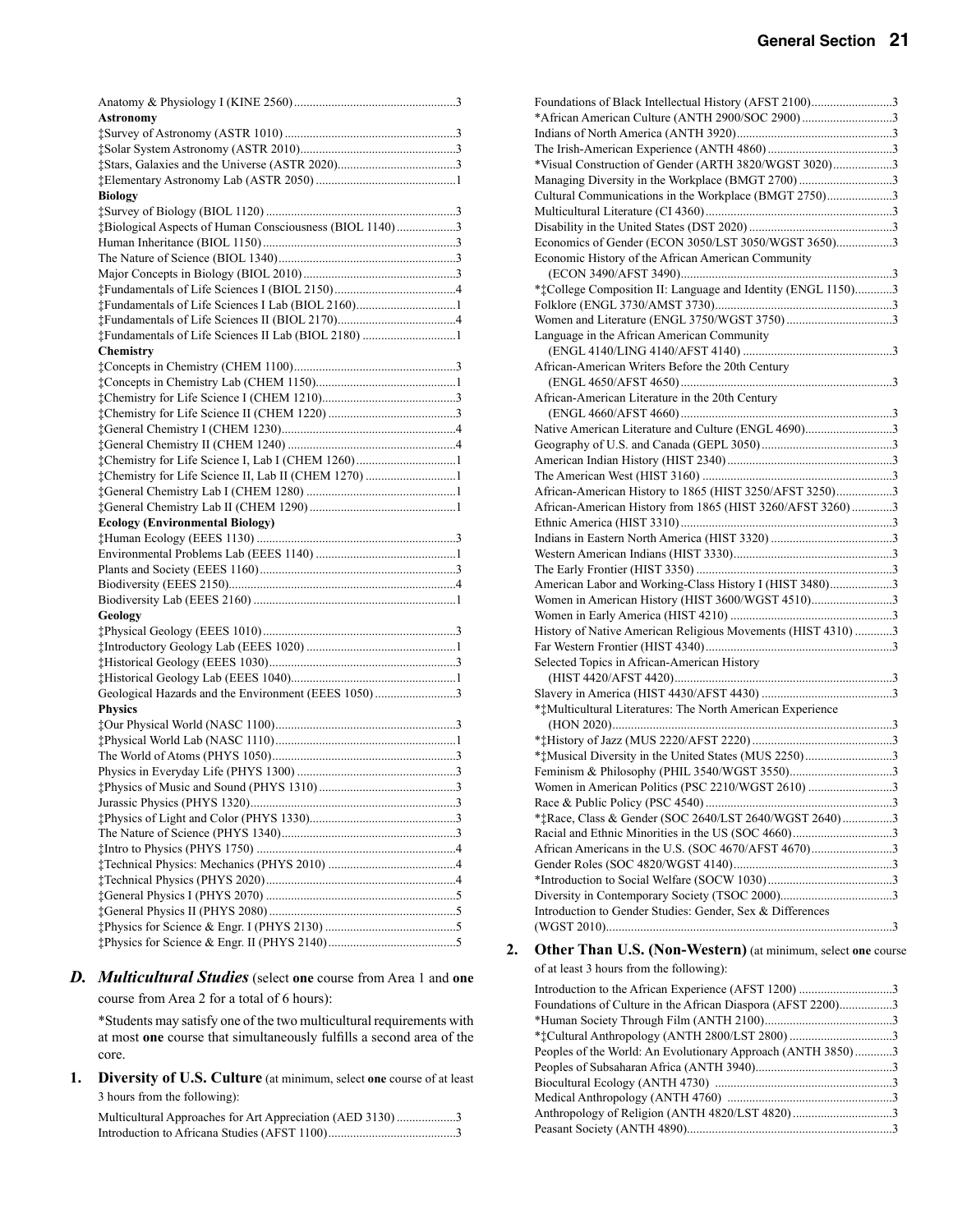| Intercultural Communications: Principles & Practice (FLAN 3440)4  |  |
|-------------------------------------------------------------------|--|
|                                                                   |  |
|                                                                   |  |
|                                                                   |  |
|                                                                   |  |
|                                                                   |  |
|                                                                   |  |
|                                                                   |  |
|                                                                   |  |
|                                                                   |  |
|                                                                   |  |
|                                                                   |  |
|                                                                   |  |
|                                                                   |  |
|                                                                   |  |
|                                                                   |  |
|                                                                   |  |
|                                                                   |  |
|                                                                   |  |
|                                                                   |  |
|                                                                   |  |
|                                                                   |  |
|                                                                   |  |
| History of the Mid. East from 600 to 1500 (HIST 3540) 3           |  |
|                                                                   |  |
|                                                                   |  |
|                                                                   |  |
|                                                                   |  |
| Culture & History of the People of Eastern Africa                 |  |
|                                                                   |  |
|                                                                   |  |
|                                                                   |  |
|                                                                   |  |
|                                                                   |  |
| Europe & Asia: Exploration & Exchange, 1415-1800 (HIST 4750)3     |  |
| Colonialism & Imperialism in the 19th-20th Centuries (HIST 4760)3 |  |
| ***Multicultural Literatures: The Non-European World (HON 2030)3  |  |
| Understanding Cultural Differences for Business (IBUS 3150)3      |  |
|                                                                   |  |
|                                                                   |  |
| *** Cultures and Music of Non-Western Styles (MUS 2420) 3         |  |
|                                                                   |  |
|                                                                   |  |
|                                                                   |  |
|                                                                   |  |
|                                                                   |  |
|                                                                   |  |
|                                                                   |  |
| Government and Political Institutions of Africa                   |  |
|                                                                   |  |
|                                                                   |  |
|                                                                   |  |
| ***Understanding the Monotheistic Religions (REL 2300)3           |  |
|                                                                   |  |
| Comparative Religion: Living Non-Western Religions (REL 3510)3    |  |
|                                                                   |  |
|                                                                   |  |
| *** Women's Roles: A Global Perspective (SOC 2500/WGST 2400)3     |  |
| Development in Third World Nations (SOC 4800/AFST 4800) 3         |  |
|                                                                   |  |

| Gender in Cross-Cultural Perspective (SOC 4810/WGST 4190)3 |  |
|------------------------------------------------------------|--|
|                                                            |  |
| *Education and the Construction of Societies (TSOC 3540)3  |  |
|                                                            |  |

\*Students may satisfy one of the two multicultural requirements with at most **one** course that simultaneously fulfills a second area of the core.

# **General Academic Policies**

The policies listed below are general policies for the University. Students should consult their advisers for college-specific academic policies.

### **Full-Time Status**

A student must carry a minimum of 12 semester hours each term to be considered a full-time student. Students should carry an average of 15 to 16 hours of course work each semester to complete bachelor's degree requirements in the usual eight semesters of full-time study (four semesters of full-time study in an associate's degree program).

### **Class Rank**

Class rank is based upon the number of semester hours completed and is determined as follows:

| Freshman  | $0-29.9$ hours  |
|-----------|-----------------|
| Sophomore | 30-59.9 hours   |
| Junior    | $60-89.9$ hours |
| Senior    | $90+$ hours     |

### **Course Numbering System**

University course numbers follow this system:

 **Undergraduate**

| 0500-0990 | Non-degree credit                     |
|-----------|---------------------------------------|
| 1000-1990 | Primarily for Freshmen and Sophomores |
| 2000-2990 | Sophomores, Juniors and Seniors       |
| 3000-3990 | Juniors and Seniors                   |
| 4000-4990 | Advanced undergraduates               |
|           |                                       |
| Graduate  |                                       |

| 5000-5990 | Master's level                 |
|-----------|--------------------------------|
| 6000-6990 | Advanced Master's level        |
| 7000-7990 | Doctoral level                 |
| 8000-8990 | <b>Advanced Doctoral level</b> |
| 9000-9990 | College of Law                 |
|           |                                |

### **Credit for Repeated Courses**

Credit for any repeated course will apply only once toward degree requirements. Grades for all attempts at the course will appear on the student's official academic record (official transcript) and will count toward the GPA, unless the grade has been deleted. See the policy on GPA Recalculaion for Repeated Courses, below.

## **Registration Policies**

### **Adding a Class or Registering Late**

A student may add a course or register late within the first three calendar days of a new semester, excluding summer, with no signature required as long as a seat is available. Students wishing to add a class between the 4th and 15th calendar days inclusively of a new term may be able to do so with an approved signature. A late registration fee is assessed for initial registrations on or after the first day of the semester.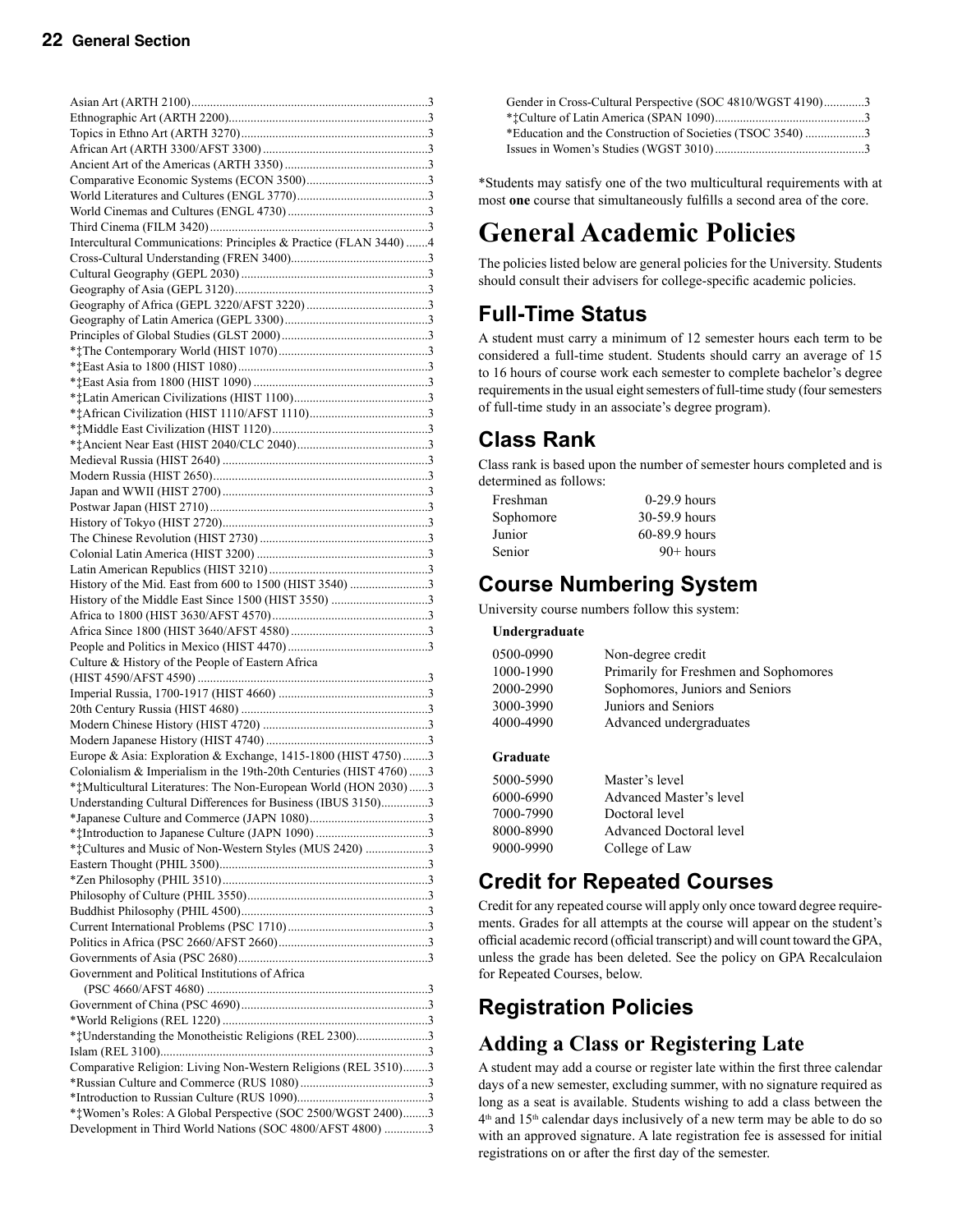**QUALITY POINTS**

### **Dropping a Class**

During the first 15 calendar days, a student may drop from a class with no record on the student's transcript.

### **Withdrawing from a Class**

### **Withdrawals: Official and Unofficial**

#### **By the Student**

An **official withdrawal (W)** occurs when a student gives official notice of his/her intent to withdraw from class(es) at the University. After the 14-day add/drop period and before the end of the eighth week of class, if a student decides to withdraw from class(es), he/she should obtain a withdrawal petition from the Registrar's Office, which the student must complete and return within the specified time. The instructor's permission is not required to withdraw from class(es). The student will be given a grade of W on his/her transcript, indicating an official withdrawal from class. To determine the number of withdrawals allowed, the student will need to consult his/her college.

Withdrawal deadlines will be proportional for summer term sessions and special sessions that do not meet at the standard start/stop dates of the term, similar to withdrawal deadlines. The student should check with the Registrar's Office to determine the withdrawal deadlines for summer terms and special sessions.

#### **By the Instructor**

An **unofficial withdrawal (IW)** occurs when a student fails to give official notice as defined above and discontinues attendance. A grade of IW, recorded by the instructor, will be posted to the student's transcript.

There is no refund during the withdrawal period, which begins after the 14th day of the semester and concludes at the end of the eighth week of the semester. A withdrawal may affect a student's academic progress standing. A grade of W or IW may result in the loss of part or all of a student's financial aid.

Withdrawn courses reduce a student's enrolled hours but do not reduce his/ her financial obligation. Withdrawing from courses may have an adverse effect on financial aid, scholarships, loan deferments, athletic eligibility, health insurance, veteran's benefits, degree requirements or other areas.

### **Withdrawal (W and IW) Policies of Colleges**

Colleges may limit the total number of Ws and IWs a student may accumulate. Consult the appropriate college section of this catalog.

### **Academic Course Overload**

A student who wants to enroll for more than 21 semester hours in a semester or 16 total hours during the summer must have a signature from the college dean.

### **Refund Policy**

Policies related to refund of fees for changes of schedule are presented in the University's "Schedule of Classes" for the semester or "The University of Toledo Finance Brochure." The date used to determine eligibility for refund shall be the date the drop transaction is processed. Failure to attend class, giving notice to an instructor, stopping payment on a check that was used to pay fees, or similar unofficial notice to any University office shall not be considered official notice.

The University's refund policy includes provisions to conform to the Higher Education Amendments of 1998 and the "Return of Title IV Funds" regulations published on November 1, 1999.

### **Registration/Scheduling**

Information related to scheduling/registration procedures is described on the Office of the Registrar's Web site at *http://registrar.utoledo.edu/ScheduleOfClasses/default.html*. Students with disabilities may have priority registration through the Office of Accessibility.

### **Transient Student Status (UT Students as Guest Students at Other Institutions)**

University of Toledo students who wish to take course work at another university or college as transient students must receive prior approval from their colleges and complete the "Advanced Approval for Course Work Taken at Another Institution" form.

### **Grading Policies**

### **Grades and Quality Points**

|              |                                                                                                            | <b>FOR EACH</b>      |
|--------------|------------------------------------------------------------------------------------------------------------|----------------------|
| Grade        | <b>STANDARD</b>                                                                                            | <b>SEMESTER HOUR</b> |
| $\mathsf{A}$ |                                                                                                            |                      |
| $A -$        | outstanding quality                                                                                        |                      |
| $B+$         | Achievement of slightly more than high quality  3.33                                                       |                      |
| B            |                                                                                                            |                      |
| $B -$        | Achievement of slightly less than high quality2.67                                                         |                      |
| $C+$         | Work of slightly more than acceptable quality 2.33                                                         |                      |
| C            |                                                                                                            |                      |
| $C-$         | Work of slightly less than acceptable quality1.67                                                          |                      |
| $D+$         | Work slightly below the quality expected 1.33                                                              |                      |
| D            |                                                                                                            |                      |
| $D-$         |                                                                                                            |                      |
| <b>PS</b>    | Pass (selected courses only); equivalent                                                                   |                      |
|              |                                                                                                            |                      |
| S            |                                                                                                            |                      |
| F            | professional courses only)                                                                                 |                      |
| IN           |                                                                                                            |                      |
| <b>PR</b>    |                                                                                                            |                      |
| W            |                                                                                                            |                      |
| IW           |                                                                                                            |                      |
| U            |                                                                                                            |                      |
|              | Unsatisfactory (no credit; hours calculated  0.00                                                          |                      |
| NC           | into grade point average; graduate and professional courses only)<br>of $C$ -, $D$ +, $D$ , $D$ - or $F$ . |                      |

*\* No effect on grade point average*

### **The Grade of Incomplete (IN)**

The grade of IN is assigned only in extraordinary cases when unexpected conditions prevent the student from completing the requirements of the course within the term of enrollment. The student must complete the required work before the end of the following semester in which the grade is received (excluding summers); otherwise the grade will be converted to a grade of F by the Office of the Registrar. The student may initiate a request for an additional semester to complete the work for the grade (excluding summers). The extension is granted upon the approval of the faculty member and the associate dean of the college offering the course. **The incomplete grade will not be considered in computing the student's grade point average.**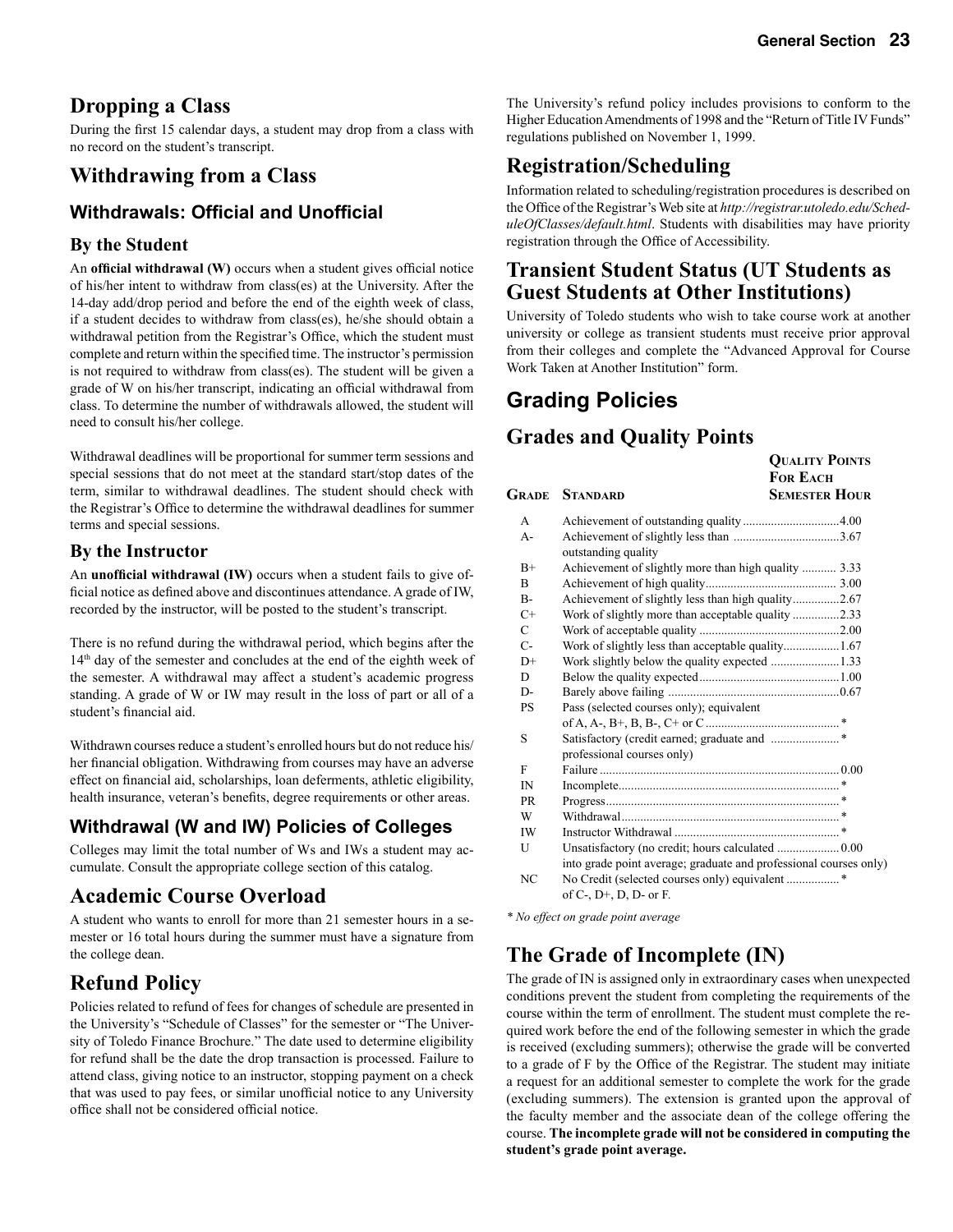### **The Grade of Progress (PR)**

For master's and doctoral theses and dissertations, for undergraduate individual-study courses, and for special projects at the undergraduate and graduate levels that may not be completed at the end of a particular grading period, the grade of PR may be given to denote work in progress. It will not be considered in computing the grade point average. Except in certain cases involving continuing graduate students graduating with a master's degree, the grade of PR must be removed from the student's record before the student may graduate.

### **The Audit Grade Option (AU)**

The notation AU appears on the student's record when he or she enrolls in a course for audit. AU is not a grade and no credit is granted. An auditor is not required to complete assignments or tests, nor is the instructor required to grade any of the student's work in the course. The student must declare this option by the 15th calendar day of the term. **A student taking a course not for credit pays the same as a course being taken for credit. Financial Aid does not pay for audited courses.**

## **Pass/No Credit (PS/NC) Grade Option**

Students may elect to enroll in certain undergraduate courses for Pass/No Credit rather than an A-F grade. Students must complete a petition to take a class Pass/No Credit and obtain the approval of their college before the end of the 15th calendar day of the term. Grades of C or better will be changed to PS, and grades of C-, D+, D, D- and F will be changed to NC. The grades of PS and NC do not affect the grade point average. Students should consult their college regarding any limitations that may exist for this option. Undecided students enrolled in the Student Success Center, as a general rule, should not elect Pass/No Credit grading.

### **Grade Changes**

- A. IN or PR to a letter grade: After work is completed, the instructor will complete a change of grade form and forward it to the Office of the Registrar.
- B. All letter grade to letter grade changes must be forwarded to the college office for final approval. They are then submitted to the Office of the Registrar.

### **GPA Recalculation Policy for Repeated Courses**

Under certain conditions, students who have retaken a course and earned a higher grade may petition to have the first grade excluded from grade point average computation. If the petition is approved, the Office of the Registrar will be notified, and the student's transcript will show the notation Repeat (Excluded from GPA) next to the original course and the notation "R" next to the retaken course.

Credit for any repeated course will apply only once toward degree requirements. Grades for all attempts at the course will appear on the student's official academic record (official transcript) regardless of whether or not the grade has been deleted. All grades, including those for repeated courses, will be included in the determination of eligibility for honors, fellowships, or other distinctions accruing on the basis of GPA. A copy of the approved petition will become part of the student's permanent record file.

A student may petition to have F, D-, D, D+ and C- grades deleted from GPA computation under the following conditions:

1. The repeated course must be completed prior to the granting of the first bachelor's degree and the grade deletion petition submitted not later than one semester after graduation.

- 2. Before petitioning, a student must have retaken the same course (or the renumbered substitute for that course) in the same department at The University of Toledo and earned at least a C (2.0) grade.
- 3. No more than a total of 12 semester hours or the equivalent of 16 quarter hours of course work may be deleted from the student's transcript. A college may adopt a more stringent requirement.
- 4. This policy applies only to the first recorded grade in a course that a student has repeated.
- 5. Subject to the limitations described above, applications will be approved unless the instructor attests that the grade was given for academic dishonesty.

This policy will apply to all students admitted fall 1997 or later. It does not apply to graduate studies.

### **Grade Point Average (GPA)**

A student's cumulative grade point average is computed by dividing the total number of quality hours into the total number of quality points earned including F grades for all repeated courses that have not been approved for deletion on the basis of petition by the student. To obtain a degree or certificate in an undergraduate program, the student must have the proper number of credit hours in the courses required for the degree and a cumulative grade point average of at least 2.0. Grade point average requirements may be higher in certain colleges and in certain majors; this information is available in the individual college listings.

### **Higher Education Grade Point Average**

A student's higher education (overall) grade point average includes all course work taken at all institutions of higher education, including the UT grade point average (unadjusted by Grade Deletions or the Academic Forgiveness Policy). The higher education GPA will be used for purposes of determining eligibility for University, collegial, departmental, or professional honors or other recognition based upon the student's undergraduate academic career and record of academic performance.

### **Academic Forgiveness Policy**

Under certain conditions, an undergraduate student who reenrolls in The University of Toledo after an absence from the University (or any academic institution of higher education) is permitted the opportunity to have his/her academic standing calculated from the point of readmission. Once the student has demonstrated the ability to sustain a satisfactory level of academic performance, all grades of  $C$ -,  $D$ +,  $D$ ,  $D$ -,  $F$ ,  $E$ ,  $P$  and WF are forfeited. Grades of A, A-, B+, B, B-, C+, C and PS only will be counted for credit. The returning student is eligible to petition for the Academic Forgiveness Policy if one of the following criteria is met:

- 1. Former students who have not been enrolled at UT or any other accredited academic institution of higher learning for a period of at least two calendar years, during which time the student has a documented enlistment in the U.S. Armed Forces.
- 2. Former students who have not been enrolled at UT or any other accredited academic institution of higher learning for a period of at least three calendar years.

Students who would be eligible for academic forgiveness will follow the established procedures for readmission. Upon completion of 24 semester hours of graded academic course work in a bachelor's degree program, or 16 semester hours of graded academic course work in an associate's degree program and a minimum time of two semesters as well as a minimum grade point average of 2.5 in courses since readmission, the student may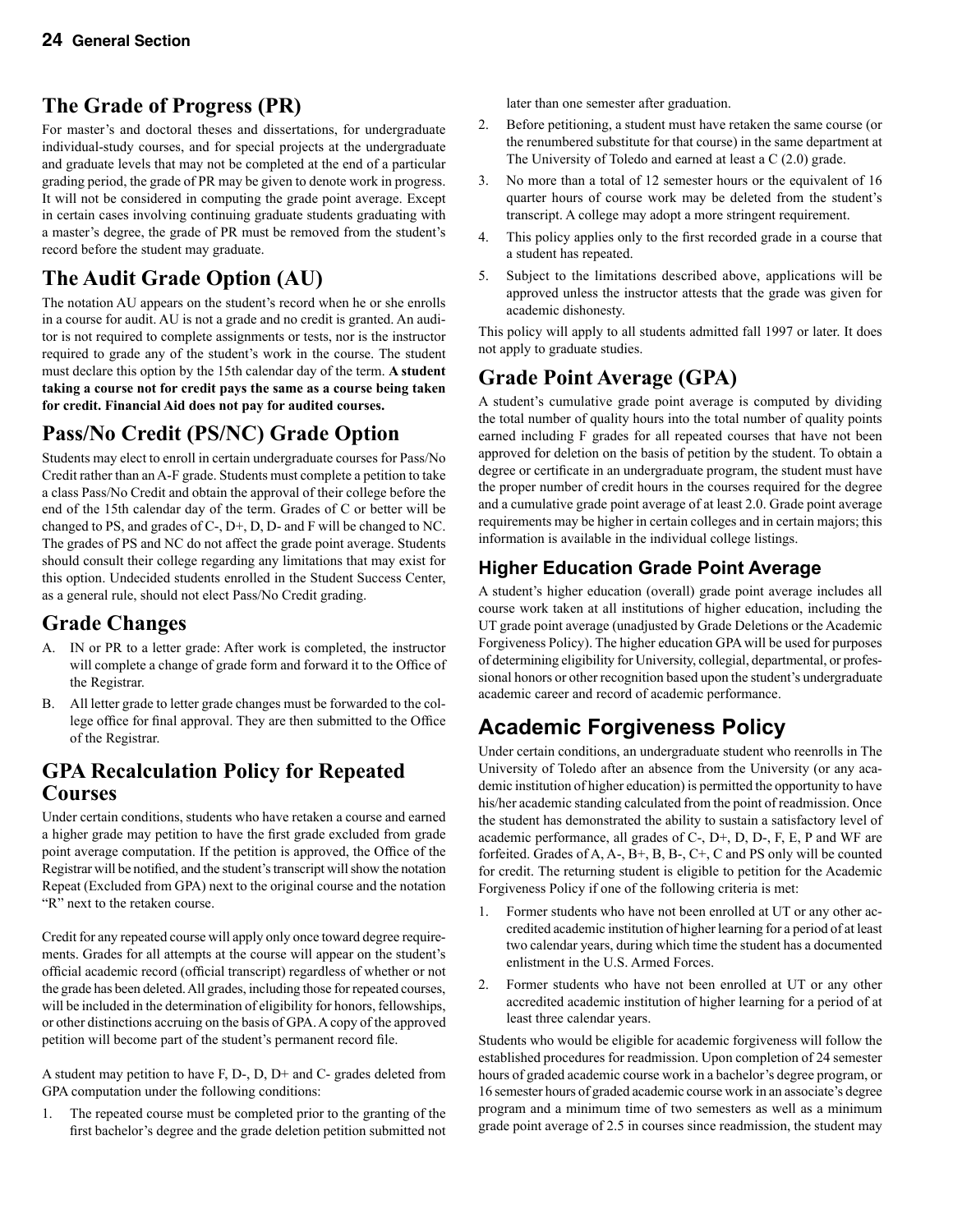elect to apply for academic forgiveness by submitting a written petition to the dean of the college.

If the dean grants academic forgiveness, the following procedures will be applied:

- 1. The previous grade point average is deleted.
- 2. Credits from all courses taken during the previous enrollment at UT with a grade of C- or lower are removed (although the grades are retained on the academic transcript with the notation "Academic Forgiveness Policy").
- 3. Credits for all courses taken during the previous enrollment at UT with a grade of C or better as well as PS only will be counted for credit.
- 4. All calculations of quality hours, quality points and cumulative GPA will be adjusted.

The Academic Forgiveness Policy applies to all grades, including those taken on a pass-fail basis, earned during the previous enrollment period at UT. If a student received a grade of  $C$ -,  $D$ +,  $D$  or  $D$ - during the previous enrollment period for a course that is required in the degree program that the student is pursuing, the student must either retake the course or the dean of the college must approve a suitable substitution.

Under provisions of the Academic Forgiveness Policy, a student must be reenrolled at UT for a minimum of 32 semester hours before graduation.

Grades from all courses ever taken at UT and the resulting GPA (unadjusted by the Academic Forgiveness Policy) will be used for purposes of determining eligibility for University, collegial, departmental or professional honors or other recognition based upon the student's undergraduate academic career and record of academic performance.

A student may petition for the application of the Academic Forgiveness Policy to his/her record only one time in his/her career at UT. This policy is only available for undergraduate course work taken at UT and only for undergraduate students earning a first undergraduate degree. Students may not petition for GPA recalculation under the University's GPA Recalculation Policy after they have used the Academic Forgiveness Policy. **Note:** This policy does not apply to graduate studies.

### **Medical Withdrawal Policy**

The purpose of this policy is to assist students who wish to drop or withdraw from classes for medical reasons.

- 1. A Medical Drop/Withdrawal request from students will be granted in the event of catastrophic/serious illnesses, injuries or conditions that seriously impair and/or incapacitate the student and the student's ability to attend classes. *Approved medical drops/withdrawals will be at the sole discretion and judgment of the chief of medicine at the Student Medical Center, and when fitting, in consultation with the appropriate college dean.* To maintain the student's confidentiality, a release of information form will be obtained from the student prior to the Student Medical Center contacting the college dean.
- 2. Students are advised to contact the Student Medical Center within ten (10) calendar days from the onset of the condition that necessitates absence from class. Requests will be considered up through the last day of classes within the semester in question.
- 3. Relevant information is needed in order to process a request for a Medical Drop/Withdrawal. Each applicant will be given the necessary forms, which request demographic information and clinical docu-

mentation, such as the date of the onset of illness or injury, diagnosis, hospitalization dates, treatment received and the prognosis.

- 4. Following thorough review of this documentation, a recommendation will be made and the student will be notified by mail within three days concerning the decision. Appropriate University offices will be notified by the Student Medical Center in cases of approval, i.e., Registrar's Office and college dean. Please note that an approved medical drop/withdrawal will affect **all** of the student's grades. Completed modular/flex classes (8 week sessions) will not be affected.
- 5. Students for whom the date of onset occurs during the first 15 calendar days of the semester term will be eligible for a 90 percent refund. After the 15th calendar day of the semester and up until the end of the 10th week, a 60 percent refund will be granted for any approved medical drop. No refund in tuition will be granted for a date of onset beyond the 10th week. Note: Refund requests for financial aid recipients will be granted on a case-by-case basis depending upon financial aid stipulations.
- 6. If a Medical Drop/Withdrawal is approved, reenrollment to the University of Toledo must be approved by the chief of medicine, prior to registering for subsequent classes. It is requested that the student contact the Student Medical Center at minimum one week prior to registration. The following documentation is required from the student's attending physician or psychiatrist:
	- Any limitations or restrictions imposed on the student
	- Date the student may resume classes

 **Note:** The chief of medicine may request further evaluation of the student's condition prior to making a reenrollment decision.

7. In the event of a denied medical drop, the student may appeal within seven calendar days of the date of denial to the senior director of Health and Wellness. A review committee consisting of the Health and Wellness senior director, chief of medicine, student advocate, a representative from the dean of students and a member of the college dean's office will meet and a recommendation will be made. The student will be contacted with the appeal decision within 20 calendar days of the request.

### **Academic Probation**

- 1. A student whose cumulative grade point average is less than 2.0 is automatically placed on probation until a 2.0 cumulative grade point average is achieved. In the College of Engineering, a student earning a 1.5 average in any semester regardless of his or her cumulative grade point average will be placed on probation. In the College of Pharmacy, any student who fails to achieve a semester or cumulative GPA of 2.0 or greater at the end of any semester will automatically be placed on probation.
- 2. As long as a student remains on academic probation, enrollment restrictions may be imposed by the student's college.

### **Academic Suspension**

Students may be suspended from the University if they fail to maintain the required cumulative grade point average. A student under academic suspension will be dropped from the University for a period of at least one semester following the semester in which the student qualifies for suspension. Students should refer to the statements of colleges and centers for information regarding the specific policies and grade point averages. A cumulative grade point average on attempting specific levels of course work defined in items 1-6 below qualifies the student for suspension.

1. less than 1.0 after attempting 10-19 semester hours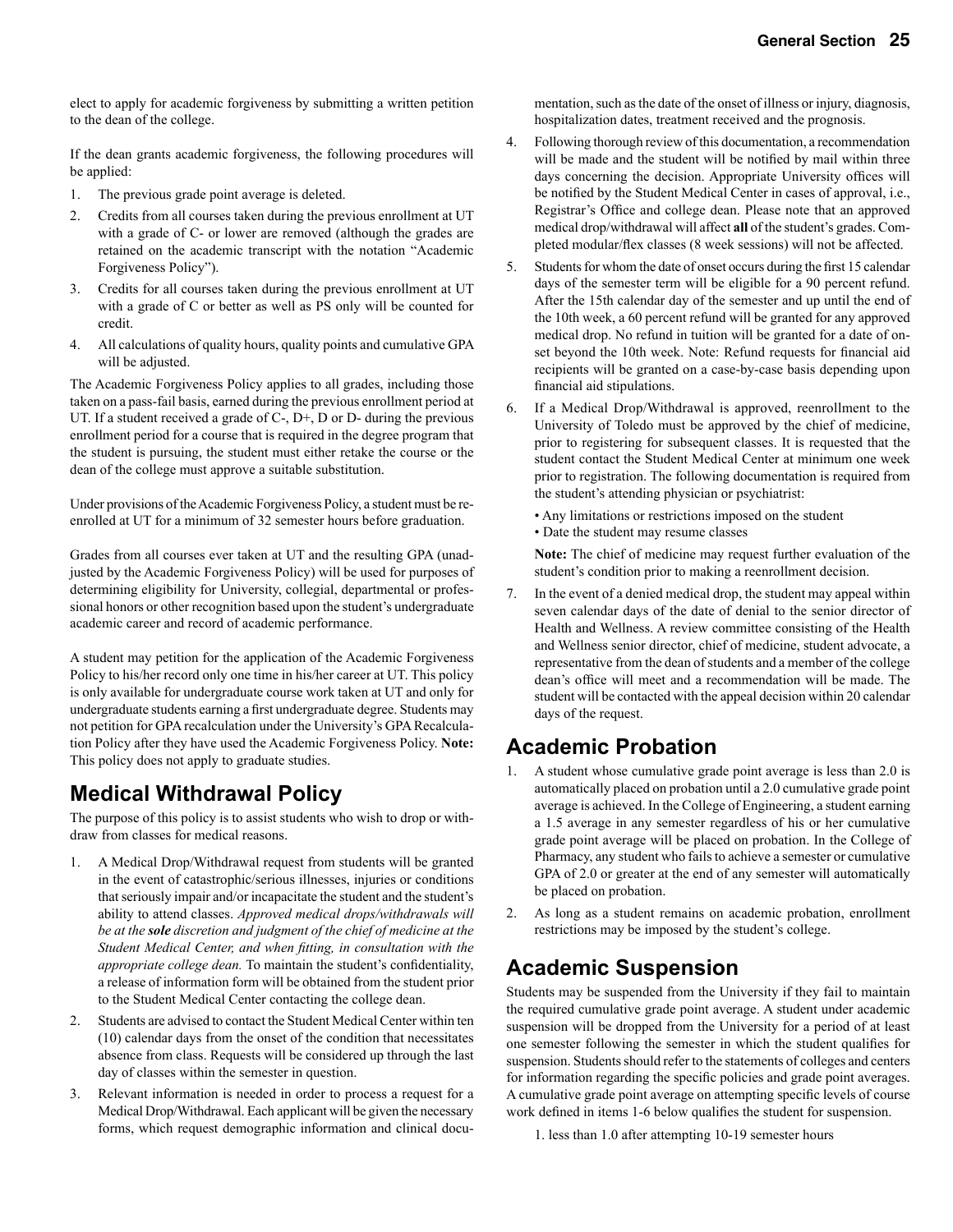- 2. less than 1.5 after attempting 20-29 semester hours
- 3. less than 1.7 after attempting 30-39 semester hours
- 4. less than 1.8 after attempting 40-49 semester hours
- 5. less than 1.9 after attempting 50-59 semester hours
- 6. less than 2.0 after attempting 60 semester hours

Each college and the Student Success Center will set its own conditions for readmission. After accumulating 60 credit hours without suspension, a student may be suspended if the student falls below a cumulative grade point average of 2.0 for two consecutive semesters.

Consult the probation and suspension policies for each college for more specific information. **The Graduate School and the colleges of Engineering and Pharmacy have separate and distinct policies from the other colleges.** 

### **Policy Statement on Academic Dishonesty**

Academic dishonesty will not be tolerated. Among the aims of education are the acquisition of knowledge and development of the skills necessary for success in any profession. Activities inconsistent with these aims will not be permitted. Students are responsible for knowing what constitutes academic dishonesty. If students are uncertain about what constitutes plagiarism or cheating they should seek the instructor's advice. Examples of academic dishonesty include, but are not limited to:

- 1. Plagiarizing or representing the words, ideas or information of another person as one's own and not offering proper documentation;
- 2. Giving or receiving, prior to an examination, any unauthorized information concerning the content of that examination;
- 3. Referring to or displaying any unauthorized materials inside or outside of the examination room during the course of an examination;
- 4. Communicating during an examination in any manner with any unauthorized person concerning the examination or any part of it;
- 5. Giving or receiving substantive aid during the course of an examination;
- 6. Commencing an examination before the stipulated time or continuing to work on an examination after the announced conclusion of the examination period;
- 7. Taking, converting, concealing, defacing, damaging or destroying any property related to the preparation or completion of assignments, research or examination;
- 8. Submitting the same written work to fulfill the requirements for more than one course.

While academic integrity is particularly the responsibility of the student, the faculty members also have a responsibility. Assignments and tests should be constructed and proctored so as to discourage academic dishonesty. Faculty members are expected to inform their students explicitly as to what materials and procedures are authorized for use in the preparation of assignments or in examinations (e.g., the use of calculator, computer, text materials, etc.). Should cases of academic dishonesty be found among students, the instructor may choose to counsel the student, or the following sanctions may be imposed:

- 1. The student may be assigned an F for the work in question.
- 2. The student may be assigned an F for the course. In this case the instructor should inform the dean and the student of this action. The dean will make certain that the student receives the F grade and is not permitted to withdraw from the course.
- 3. The student may be placed on probation or suspended for some

definite period of time, dismissed or expelled by the dean if either the seriousness of the offense or a record of repeated offenses warrants it. A notation that such a sanction has been imposed will be made part of the student's permanent record. It is expected that the dean will consult with the instructor and the student in making such a judgment, and that the dean will notify the student of the sanction imposed and of the appeals procedure.

A student found to be academically dishonest by a faculty member may appeal according to The University of Toledo Academic Grievance Procedure, which follows.

### **Academic Grievance Procedure**

A. To initiate resolution of an academic grievance, the student shall discuss the problem with the faculty member whom the student believes has taken improper action. If resolution is not achieved, the student shall discuss the problem with the chair of the faculty member's department. If resolution is still not achieved, the student may, if the student wishes, seek informal counsel from the president of Student Government and shall then discuss the problem with the dean of the college or the college representative responsible for dealing with student academic grievances. If resolution is not achieved at the college level, the student shall file a grievance petition with the chair of the Student Grievance Council, as described in Section B.

The student should discuss the student's grievance with the faculty member promptly, unless the student is enrolled in the faculty member's course and believes it prudent to approach the faculty member only after receiving a course grade. In any case, if the occasion for grievance occurs during the fall semester, a grievance petition must be filed with the chair of the Student Grievance Council no later than the last day of classes in the next semester; if the occasion for grievance occurs during the spring semester, a grievance petition must be filed no later than the last day of classes in the final summer session; if the occasion for grievance occurs during a summer session, a grievance petition must be filed no later than the last day of classes in the fall semester.

If either the student or the faculty member is a nonresident at the University during the semester in which a grievance petition must be filed and initial discussion between them is thus impossible, the student shall transmit a written statement of the grievance to the faculty member, either directly or through the chair of the faculty member's department. Such written statement shall have the same form as the grievance petition described in Section B and be subject to the same deadlines.

To protect the faculty member and the student, it is crucial that tests, papers, and other such material (which were evaluated and were considered in arriving at the final grade but have not been returned to the student) be available for inspection by the student and by other persons (i.e., the department chair, the college dean or representative, and the Student Grievance Council) involved in the grievance procedure. These materials should remain available for inspection until the last day of classes of the semester following the one in which the alleged grievance has occurred. Exceptions should be made for spring and summer semesters as provided for above.

All written materials submitted by the student in the course should be graded and made available to the student for inspection within a reasonable amount of time following their submission.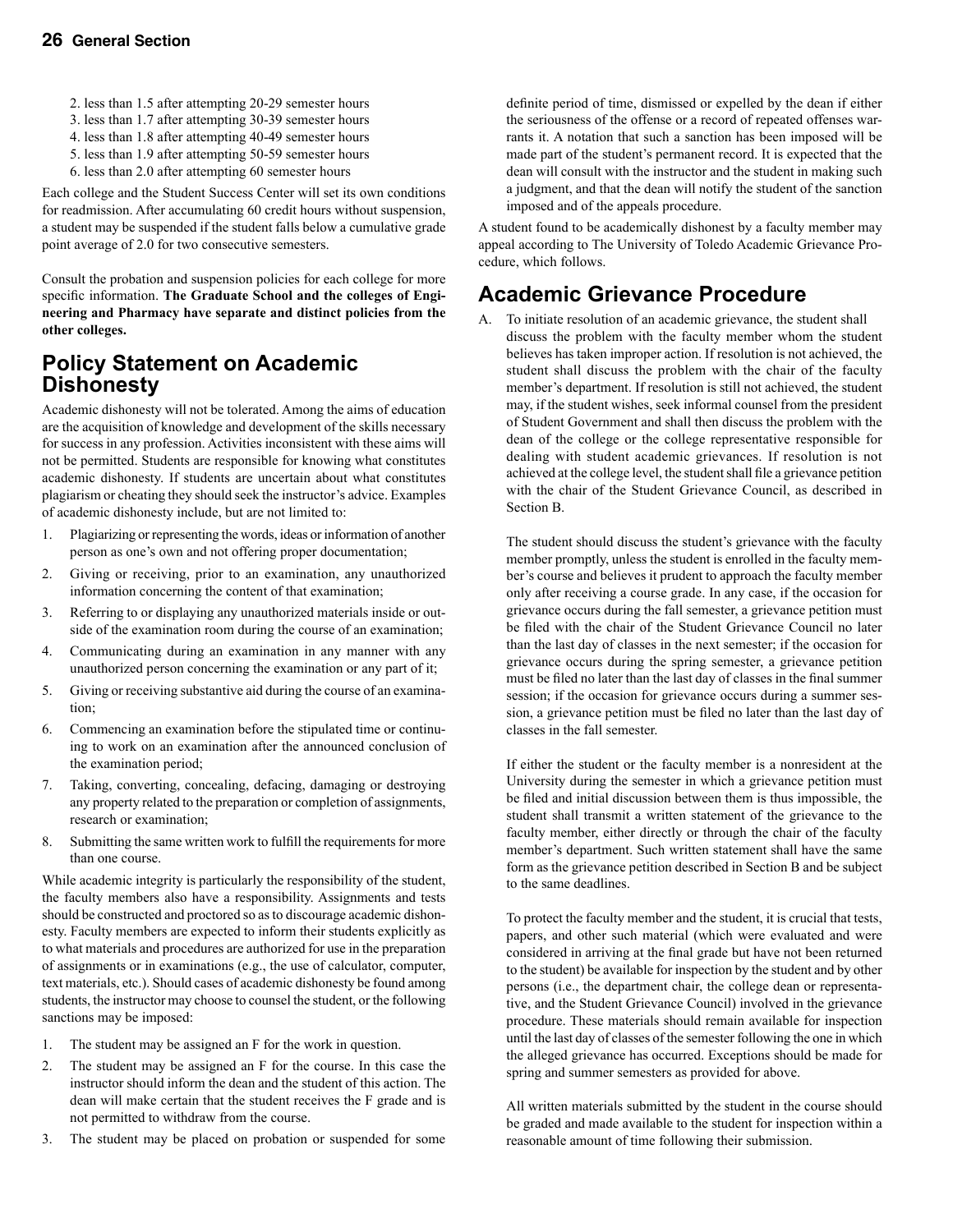Since student evaluation includes the process by which a final grade is determined as well as the grades assigned to individual projects, a procedure similar to the one that applies to written materials submitted by the student should apply to calculations that enter into the determination of a final grade. Presumably the grade book or its equivalent is a permanent record kept by the faculty member and filed in the department office when the faculty member leaves the University. This permanent record, however, does not necessarily make clear the nature of the process by which the final grade is determined. It is therefore necessary for the faculty member to be able to explain this process, should the process by which a grade was assigned be the subject of the grievance.

- B. An aggrieved student shall prepare, alone or with assistance from the president of Student Government, a written grievance petition with the student's name and Social Security number, specifying the action that the student believes to have been improper, the instructor, the course number, the section, and semester, and any other information needed to explain the circumstances. The petition shall be dated and signed by the student and sent, either directly or through the president of Student Government, to the chair of the Student Grievance Council. The petition may be supplemented by other documents and/or personal testimony.
- C. The chair of the Student Grievance Council shall supply copies of the grievance petition to members of the Council, the faculty member whose action the student has questioned, the chair of the faculty member's department, and the dean of the college. Any member of the Council who has a conflict of interest in a particular case shall be disqualified from Council deliberations and action on that case. The Faculty Senate has provided for the selection of an alternate faculty member and an alternate student member to serve in the absence of regular members.
- D. The Council shall request the faculty member to reply to the Council within a ten-school-day period with a written statement concerning the action referred to in the grievance petition. The statement may be supplemented by other documents and/or personal testimony. If the grievance refers to a course grade, the instructor should explain the components of the evaluation and their relative weight, supplying evidence such as papers and examinations if possible.
- E. After an initial meeting to review the information presented, the Student Grievance Council may ask the faculty member and/or the student to meet with the Council for a confidential hearing. The Council may request testimony of other faculty and students. The chair of the Student Grievance Council shall make a formal recom mendation, copies of which shall be sent to the student who filed the grievance, the faculty member, the chair of the faculty member's department, and the dean of the college.
- F. If the Council's recommendation includes a request for action by the faculty member, the faculty member shall, within a ten-school-day period, inform the Student Grievance Council in writing of his re sponse to that request. The chair of the Council shall forward copies of the faculty member's response to each of the persons listed in Section E above. If the faculty member does not implement the recommendations of the Student Grievance Council, the chair shall direct the Executive Vice President for Academic Affairs and Enrollment Services to do so.

### **Honors**

### **Graduation with Honors**

Baccalaureate students graduate with scholastic distinction on the basis of the higher education (overall) grade point averages. The higher education grade point average includes all course work taken at all institutions of higher education, including the UT grade point average (unadjusted by Grade Deletions or the Academic Forgiveness Policy). These averages and the citation they merit on the student's degree are as follows: 3.3, cum laude; 3.6, magna cum laude; 3.9, summa cum laude. Students must have 80 percent of their course work on the regular grading system minus any credits earned in courses where the student has no choice in receiving a P/NC grade to qualify for honors.

Students graduating with an associate's degree will receive a scholastic distinction of "High Scholarship" if their overall grade point average is a 3.3 or higher.

Transfer students should note that The University of Toledo will include all course work taken at all institutions of higher education in the calculation to determine if a student will graduate with honors. All college course work ever taken is computed in determining eligibility for graduation with honors, although no student will be awarded a level of honors above that indicated by The University of Toledo cumulative GPA.

**Note:** The University of Toledo requires a minimum of 30 semester hours of standard letter graded courses from UT in order to qualify for graduation with honors.

### **President's List**

Each semester, except summer, full-time students (12 or more quality hours, graded A through F) earning a 4.0 GPA are selected for recognition by being named to the President's List. Because of the co-op programs, full-time students in the College of Engineering will be eligible for the President's List during the summer term.

### **Dean's List**

Each semester, except summer, full-time students (12 or more quality hours, graded A through F) earning a 3.5 or above GPA are selected for recognition by being named to the Dean's List. Because of the co-op programs, full-time students in the College of Engineering will be eligible for the Dean's List during the summer term.

### **Dean's Recognition List**

The Dean's Recognition List is used to recognize part-time students for academic excellence. This recognition will occur in the summer for the previous academic year's performance. For this distinction a student must:

- 1. be enrolled for both semesters of an academic year and complete a total of 9 to 22 hours graded A through F between the two semesters;
- 2. be a part-time student for the academic year; and
- 3. earn a cumulative GPA of 3.5 or better for each semester.

*Please refer to the individual college sections for more specific information on scholastic distinction.*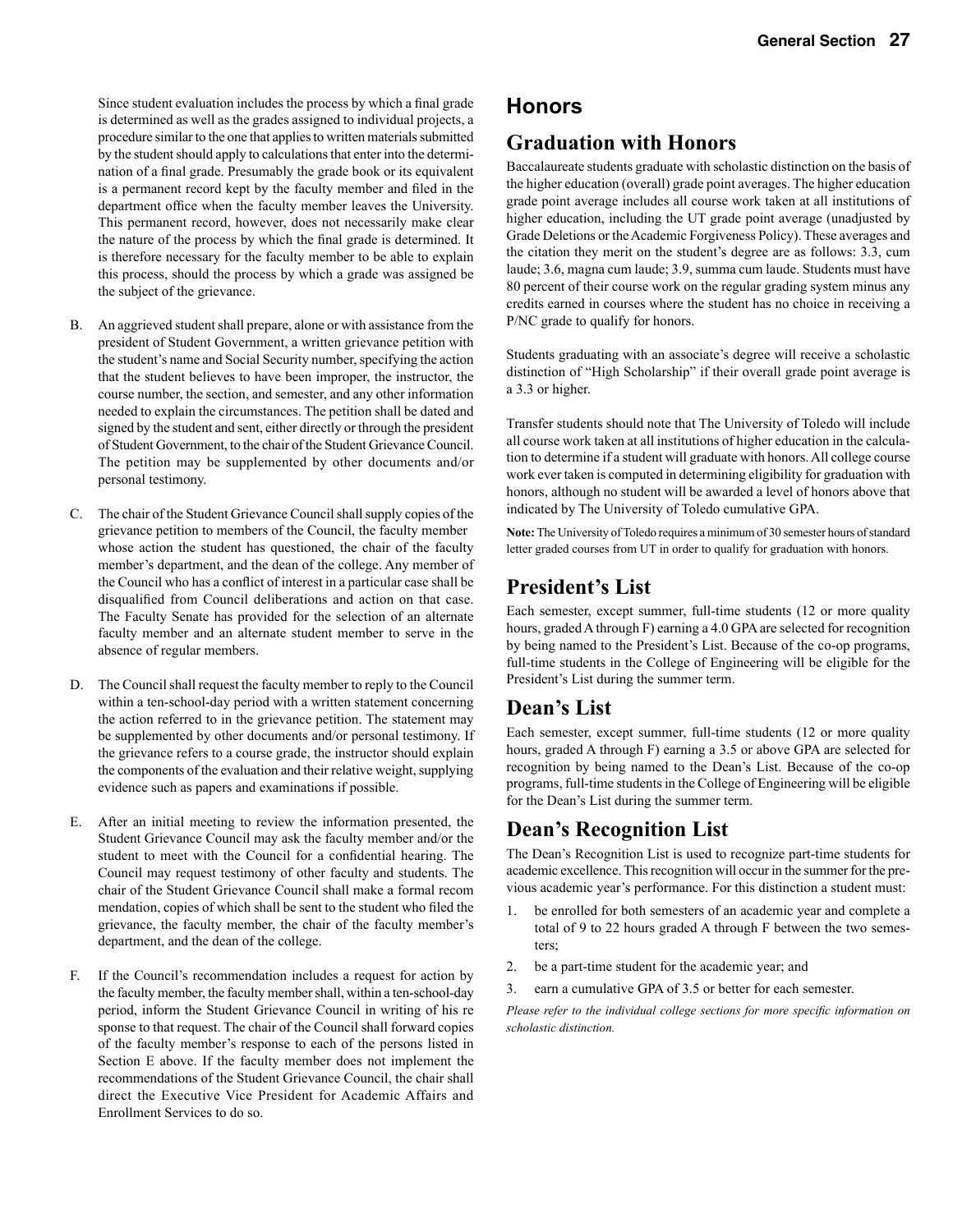# **General Undergraduate Degree Requirements**

### **Earned Hours Required for a Degree**

The University of Toledo requires a student to earn a minimum of 60 semester hours to be awarded an associate's degree and a minimum of 124 semester hours to be awarded a bachelor's degree. Some colleges/ programs require that more than the minimum of 60-124 hours be earned. In addition, a student must have a cumulative University of Toledo GPA of at least 2.0 in order to qualify for graduation. For specific information, consult the individual college sections of this catalog. Earned hours are those hours that each college of the University counts toward fulfilling specific degree program requirements. Hours counted toward degree requirements may vary depending on the college/degree program a student enrolls in and is pursuing.

### **Residency Requirement for a Degree**

Every college of The University of Toledo requires a student to earn a specific number of hours as a University of Toledo student. Some colleges require a specific number of hours be taken as a student registered in that college. In addition, residency hours may be required to be earned in specific classes, specific programs and/or in specific semesters prior to the proposed semester when the student plans to graduate.

## **Graduation Application Process**

A student nearing the completion of a degree program must take the following actions:

- 1. The student must complete the following steps **no later than** the  $11<sup>th</sup>$ week of the fall semester for spring graduation and the  $11<sup>th</sup>$  week of the spring semester for summer or fall graduation:
	- a. Complete the "Application for Graduation" (available from the Registrar's Office, online from the Registrar's Office at *http://registrar.utoledo.edu/graduation.htm* and from college offices).
	- b. File the application with the Office of the Registrar. Students who do not graduate the semester for which they applied to graduate, but anticipate degree completion the following semester, must reapply **by completing another application no later than** the 15<sup>th</sup> day of the next semester in which they expect to graduate.

#### **Failure to apply for graduation means that the student's graduation date will be postponed.**

2. The student must request an academic evaluation that lists any remaining requirements to be completed before the student can be awarded a diploma. Students can arrange this academic evaluation through their college office.

### **Dual Degrees**

Students may earn more than one bachelor's degree or associate's degree, or a bachelor's and associate's degree concurrently. Students interested in earning two or more degrees simultaneously should consult the colleges from which they wish to earn the degrees for specific rules and requirements. Policies related to fee assessment for dual degrees are presented in the "The University of Toledo Finance Brochure."

# **Student Support Services**

### **Office of Accessibility**

| Location: | Room 1201, Health and Human Services Building, Bancroft             |
|-----------|---------------------------------------------------------------------|
|           | campus                                                              |
| Phone:    | Bancroft campus: 419.530.4981; TDD: 419.530.2612                    |
|           | Web address: http://www.student-services.utoledo.edu/accessibility/ |

For students with disabilities, the Office of Accessibility offers assistance and a variety of services in compliance with Section 504 of the Rehabilitation Act of 1973 and the Americans with Disabilities Act. The University of Toledo provides aids such as note taker services, enlargement of materials, oral/sign language interpreters, Braille transcription, special examination procedures, secondary academic advising, electronic text (e-text) and barrier removal assistance.

## **Apple Tree Nursery School**

Phone: 419.530.1071 Web address: *[http://www.student-services.utoledo.edu/appletree/](http://www.student-services.utoledo.edu/appletree)*

The Apple Tree Nursery School provides quality early care and education for children of University students, faculty and staff. It is accredited by the National Academy of Early Childhood Programs and is licensed through the state of Ohio. The school is open daily from 7:30 a.m. until 5:30 p.m., with part-time and full-time care available for preschoolers and full-time care for infants, toddlers and kindergartners.

### **Career Services**

Location: 1532 Student Union Phone: 419.530.4341 Web address: *http://www.student-services.utoledo.edu/career/*

Career Services provides comprehensive career planning services for students and alumni of the University. The professional staff will assist all UT students and alumni to help them clarify and implement their academic and career goals. Career Services offers individual counseling appointments, personality and occupational interest inventories, classroom presentations and workshops on the career exploration and job hunting processes, job fairs, online job listings for part-time student employment, internship, and permanent career opportunities; on-campus interviewing; and the Career Information Center with current reference materials and computers.

Any student who needs assistance selecting an academic major or related career option is encouraged to schedule a counseling appointment or participate in a career development program. At the end of the junior year, it is recommended that students attend career search workshops and job fairs and register for on-campus recruiting.

### **University Counseling Center**

| Locations: | 1007 Gillham Hall; Student Medical Center                            |
|------------|----------------------------------------------------------------------|
| Phone:     | Gillham Hall: 419.530.2426; Student Medical Center:                  |
|            | 419.530.3490                                                         |
|            | Web address: http://www.student-services.utoledo.edu/healthservices/ |
|            | counseling/                                                          |

The University Counseling Center provides individual, couples and group counseling to students to help them deal effectively with situations that arise in their lives. The center also offers outreach services to University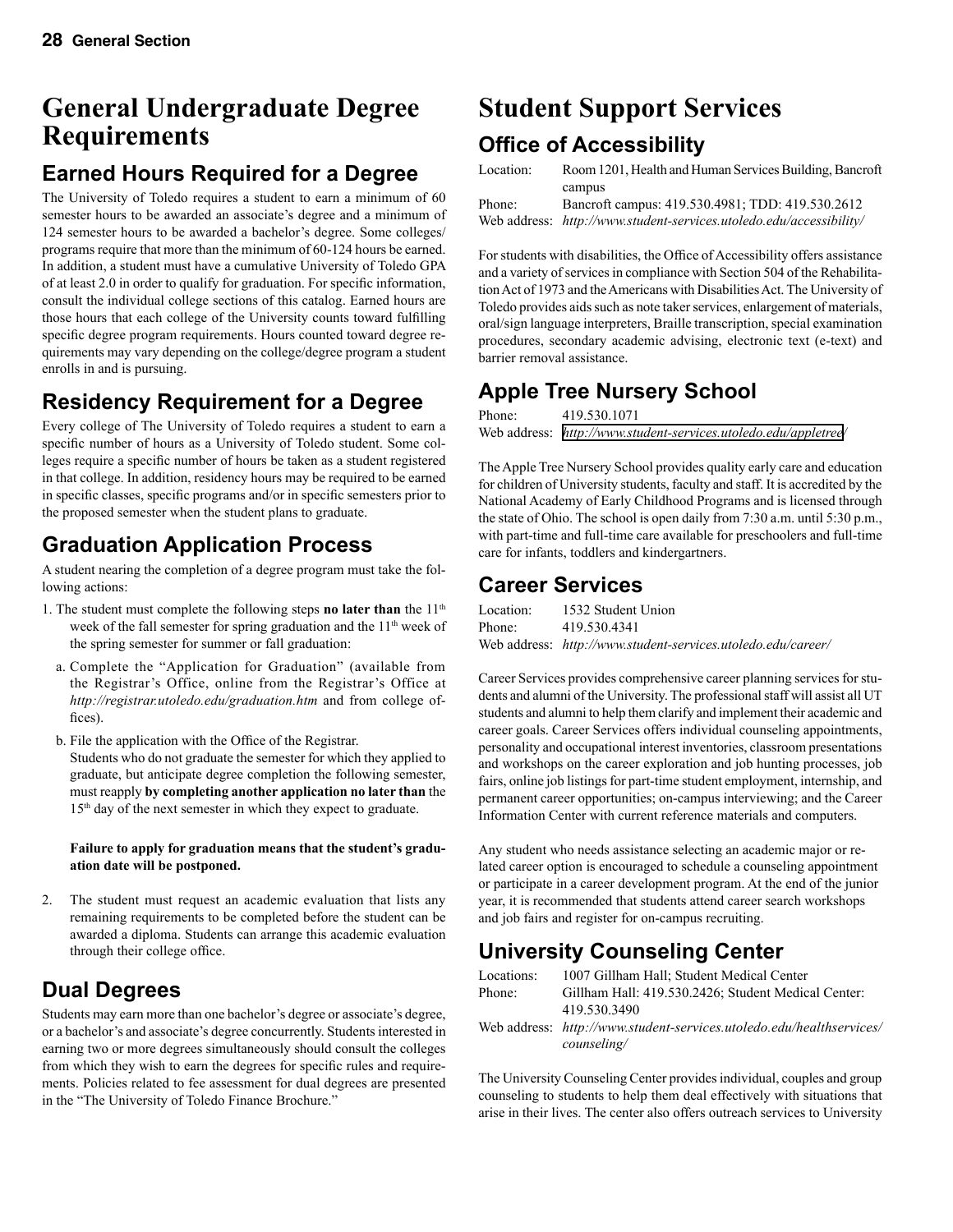students, faculty and staff, as well as training opportunities for predoctoral-level psychology graduate students and the services of a consulting psychiatrist.

### **Catharine S. Eberly Center for Women**

Location: Room 0168 Tucker Hall Phone: 419.530.8570 Web address: *http://www.student-services.utoledo.edu/eberly/*

The purpose of the Catharine S. Eberly Center for Women is to serve the women of the University and the larger Toledo communities by advocating for women's equity in education, work and health. Founded in 1978, the center was renamed in 1980 in honor of Catharine S. Eberly, who helped to establish the center and who served with distinction as a trustee of the University of Toledo from 1974 - 1979.

### **Health and Wellness Services**

| Location: | <b>Student Medical Center</b>           |
|-----------|-----------------------------------------|
| Phone:    | 419.530.3451                            |
|           | Web address: http://www.shs.utoledo.edu |

Health and Wellness professionals provide care for students' medical, psychological and health educational needs. The highly trained and experienced staff offers students a variety of services, including primary and urgent medical care; women's health care; psychiatric services; laboratory testing; prescription and over-the-counter medication; alcohol and substance abuse programming; sexual assault victim advocacy and educational/prevention programming; free/anonymous HIV/AIDS testing; allergy injections and other immunizations; and student health insurance. Third party and patient billing are provided. Charges are assessed for office visits, procedures, laboratory work and pharmacy. University Counseling Center services are available at the Student Medical Center and Gillham Hall.

# **Office of International Student Ser- vices**

Location: 1533 Student Union Phone: 419.530.4229 Web address: *http://www.student-services.utoledo.edu/international/*

The Office of International Student Services (OISS) provides services primarily to the international student population. OISS assists these individuals with new student orientation, location of housing, cultural adjustment, immigration information and personal emergencies. Approximately 1250 international students from over 90 nations attend The University of Toledo.

Within OISS, the American Language Institute (ALI) at The University of Toledo offers intensive English language courses and cultural orientation to individuals and companies. ALI students receive intensive English instruction in academic and test-taking skills essential for success in an American university.

### **Learning Enhancement Center**

Location: Room 1003 Carlson Library, Bancroft campus; Learning Resource Center—2nd floor, Scott Park campus Phone: Bancroft campus: 419.530.2206; Scott Park campus: 419.530.3105 Web address: http://*www.ucollege.utoledo.edu/lec/* E-mail: lec@utnet.utoledo.edu

Formerly known as the Learning Assistance Center (LAC), the Learning Enhancement Center provides a wide variety of academic support services to students on both the Bancroft and Scott Park campuses. Following are the services:

- free drop-in tutoring for most college subjects
- workshops on a wide variety of topics, including test taking, test anxiety and resume writing
- Supplemental Instruction (SI), small group study sessions facilitated by trained student leaders
- The Olympiad, a four-day series of fun, interactive, academically challenging workshops fall semester

### **Multicultural Student Center**

Location: 2500 Student Union Phone: 419.530.2261

Web address: *<http://www.student-services.utoledo.edu/multicultural/>*

The mission of the Multicultural Student Center is to create a campus environment for African American, Asian American, Latino American and Native American students that is conducive to learning by providing programs and services that meet the needs of these students. Through its programs and services, the Multicultural Student Center strives to enhance the University's recruitment and retention efforts and to explore the indigenous roots of African American, Asian American, Latino American and Native American students.

While it is the mission of the Multicultural Student Center to address specifically the needs of African American, Asian American, Latino American and Native American students, programs and services are intended for the benefit of all the University community in an effort to foster understanding, acceptance and cross cultural communication.

### **Office of Recreation**

Location: Student Recreation Center Phone: 419.530.3700 Web address: *http://utreccenter.utoledo.edu/*

The Office of Recreation, a member of the Division of Student Life, provides The University of Toledo community with quality, student-centered recreation and wellness programs and services that enrich the mind, body and spirit. The primary goal of the Office of Recreation is to convey to the University community the joy and exhilaration experienced by including recreation and wellness as healthy elements of daily life. Opportunities are offered to explore one's limits, experience achievement and practice wholesome stress-management techniques. Activities regularly promote social interaction within the culturally diverse University community. Students are continually challenged to examine their values and life choices in the search to build a meaningful identity and understand themselves and others. The numerous competitive and cooperative interchanges provide an ideal climate for learning to respect the dignity and worth of the individual, as well as the importance of team development.

### **Sexual Assault Education and Prevention Program**

| Location: | <b>Student Medical Center</b>           |
|-----------|-----------------------------------------|
| Phone:    | 419.530.3431                            |
|           | Web address: http://www.shs.utoledo.edu |

The Sexual Assault Education and Prevention Program (SAEPP) works to create a safe campus community for everyone through educational efforts designed to reduce the incidence of sexual assault, stalking, sexual